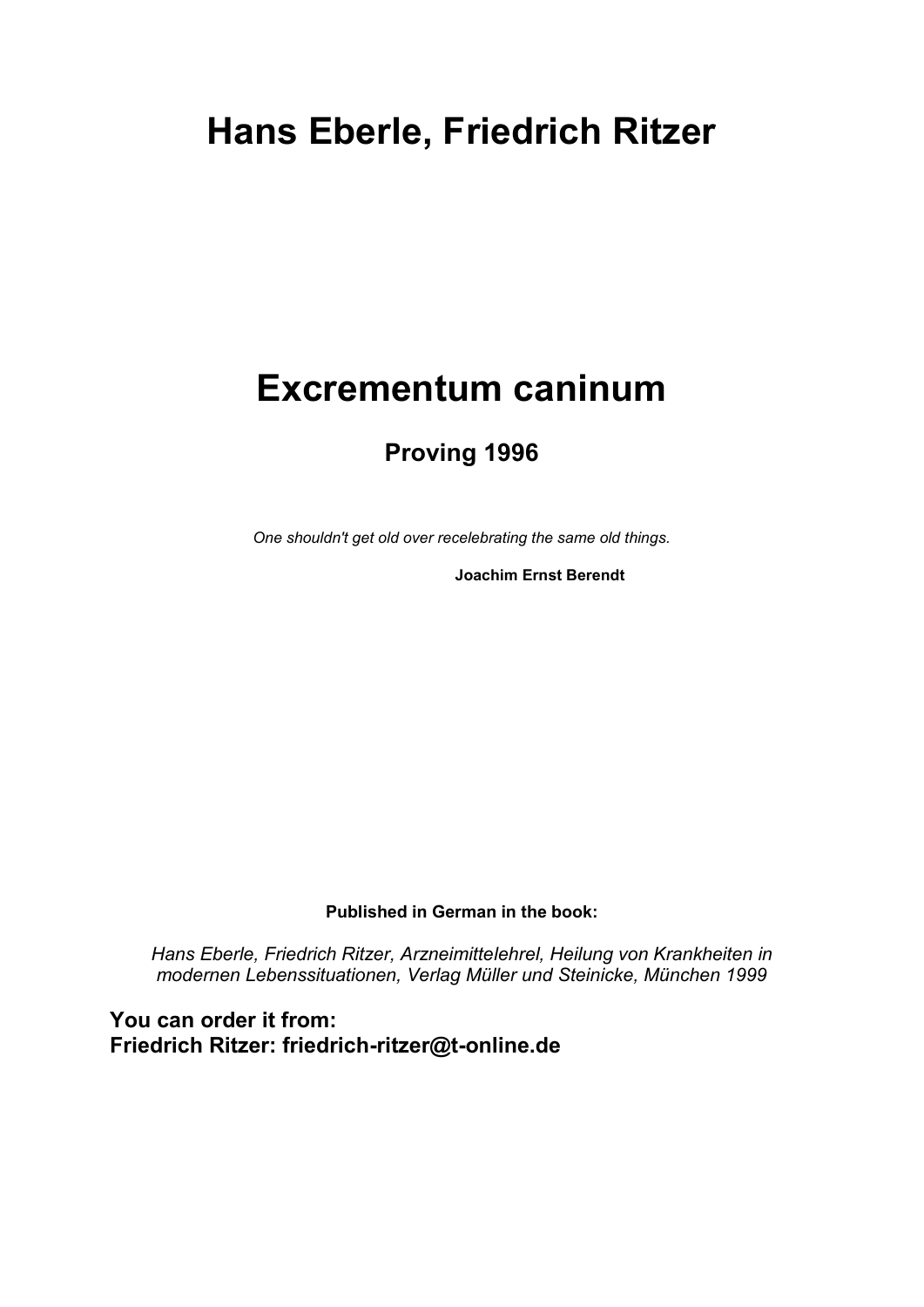#### **Preface by Alfons Geukens to the book:**

When reading the Materia medica of these newly proved remedies I was most impressed by the thoroughness of the book. Also, and above all, because the principles of homeopathy which is based on pharmacological proving only, have not been violated as is so often clearly the case with other authors.

It is also remarkable that apart from mental-emotional symptoms many physical complaints are reported, demonstrating the totality of these remedies.

The clinical cases sometimes show spectacular reactions and simultaneous disappearance of physical complaints which is of great importance for the judgement of the efficacy of a homeopathic remedy.

Clinical cases have been observed for periods of about 2 years, showing definite improvements which goes to prove the profound action and can hardly be imagined to be accidental (Placebo effect).

I should like to express my admiration to both authors for their efforts and their extreme persistence.

As a next step all the symptoms should be entered in our repertory so we will be reminded when we come upon them during repertorization and are able to confirm them on the basis of this Materia medica.

I am deeply grateful to both gentlemen for their contribution to the further development of homeopathy.

### **Dr.Alfons Geukens**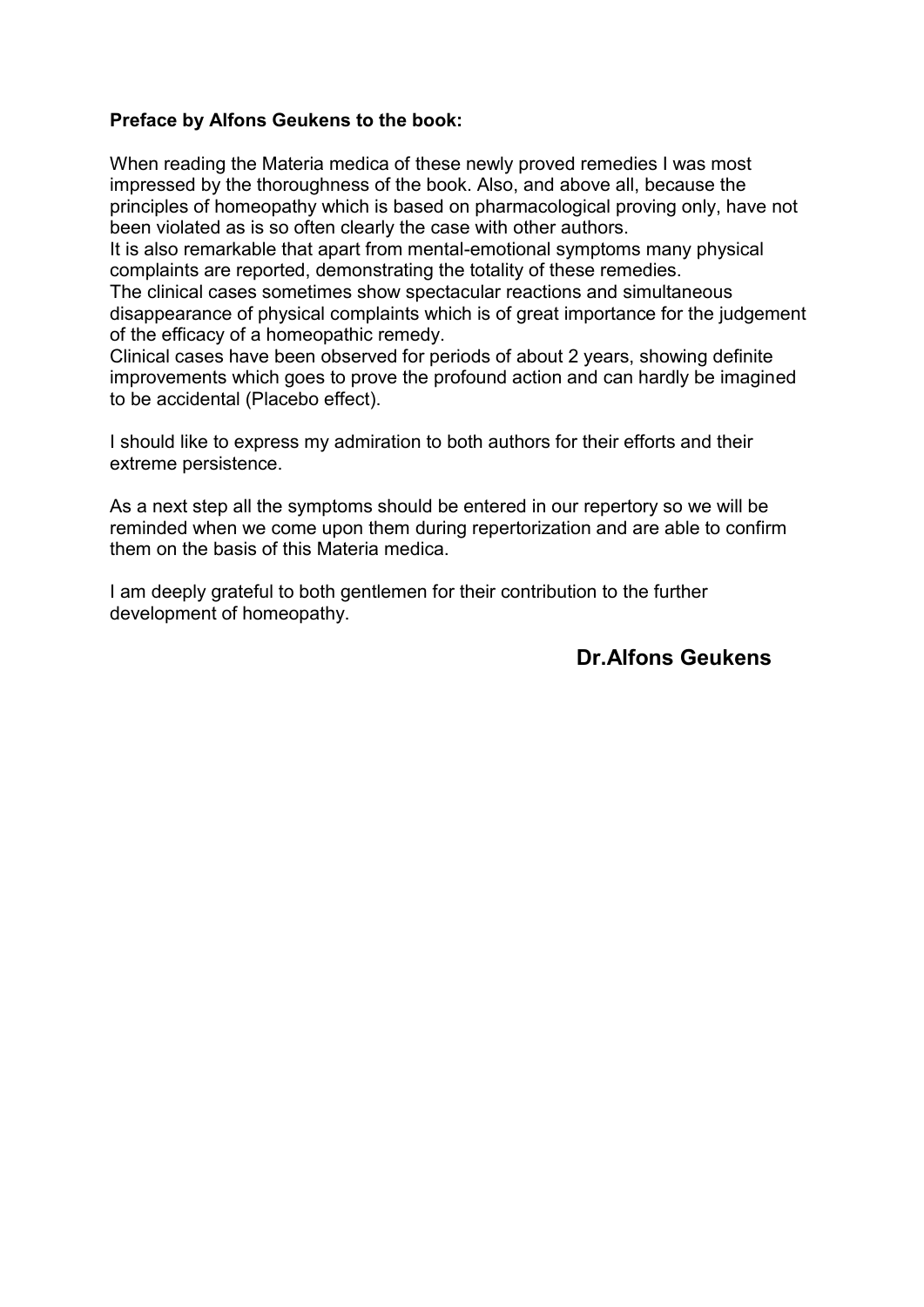#### **The authors**

Dr.Hans Eberle (born 1950) and Friedrich Ritzer (born 1961) have been cooperating and done research together for 10 years. For 2 years they have performed daily treatment of patients together. This book is the result of their research. A good hand for interesting, modern, in part omnipresent new material as well as very conscientiously performed remedy proving and the courage to put the results into clinical practice have made possible development and recognition of these reliable, frequently applicable homeopathic remedies. Both authors treat many patients with homeopathic therapy and reserve regular periods to research work.

Friedrich Ritzer, Dipl.theol. has studied theology and philosophy in Passau and Munich. With classical homeopathy he has been concerned for 20 years and has been working as qualified healing practician (Heilpraktiker) and homeopath for 15 years. He also teaches Traditional Chinese Medicine (TCM) in Munich. First publication: Healing by similarity from a homeopathic and theological view, Munich 1990.

Dr.med.Hans Eberle has studied medicine in Freiburg and Munich. Working on his own since 1979. Since 1982 student and graduate student of classical homeopathy, mainly with Prof.Matthias Dorcsi, Jürgen Becker, Alfons Geukens, Rajan Sankaran and Jeremy Sherr. Vast clinical experience in classical homeopathy from 1982 to 1992 with National Health patients, since then in private practice. Also he is composing (already over 100 musical pieces of contemporary music), playing double bass, cello and guitar.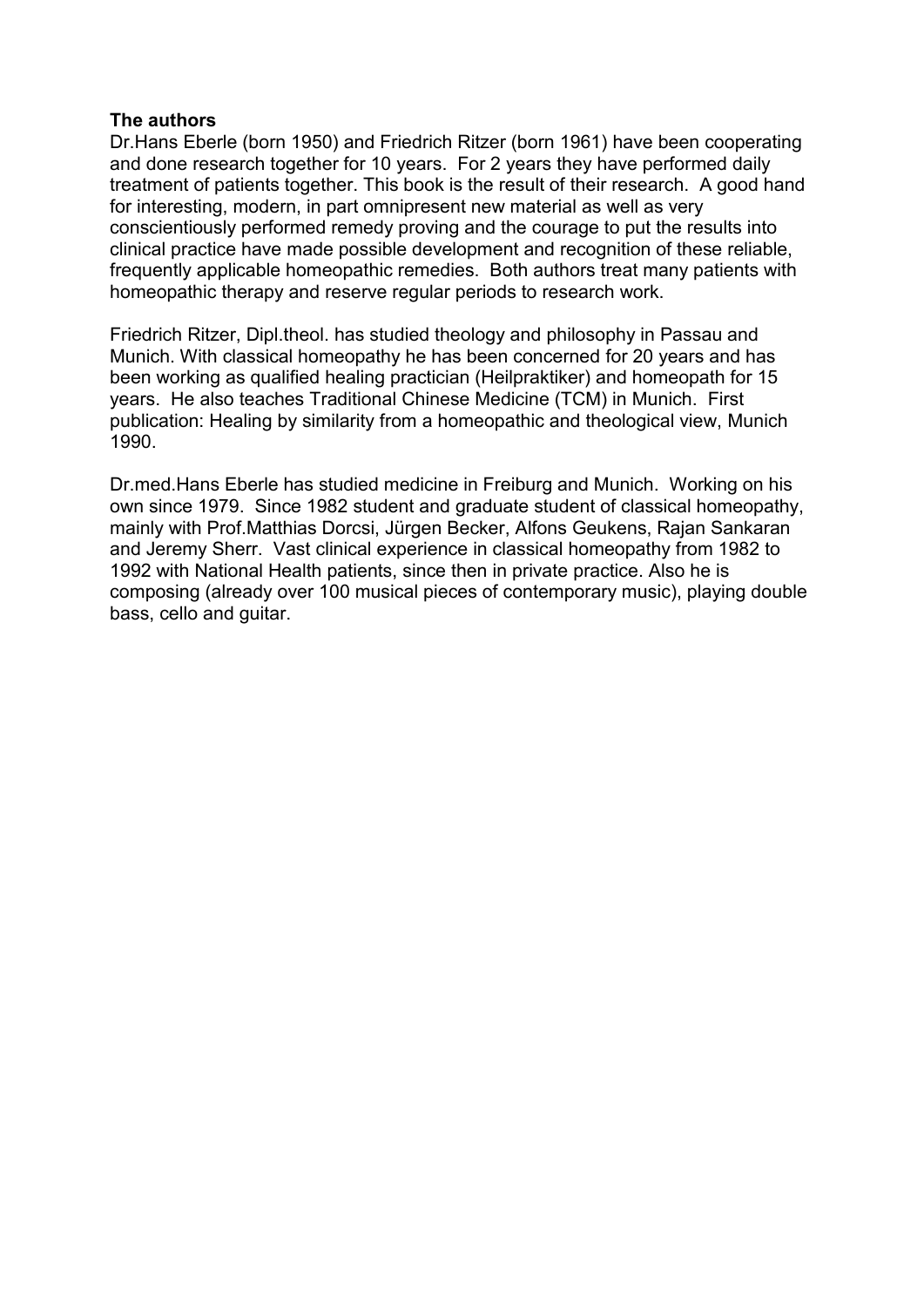#### **Excrementum caninum**

Official denomination of proving material:

Excrementum caninum

Feces of a hybrid dog fed with cow's paunch (mother: German shepherd, father: mix of Hungarian shepherd and setter)

Producer: Helios Homeopathic Pharmacy 97 Camden Road TN1 2QR Tunbridge Wells, Kent, England Tel. +44 1892-536393 Fax +44 1892-946850

**Number of provers**: 22 (after each symptom number of prover in brackets - m for male, f for female)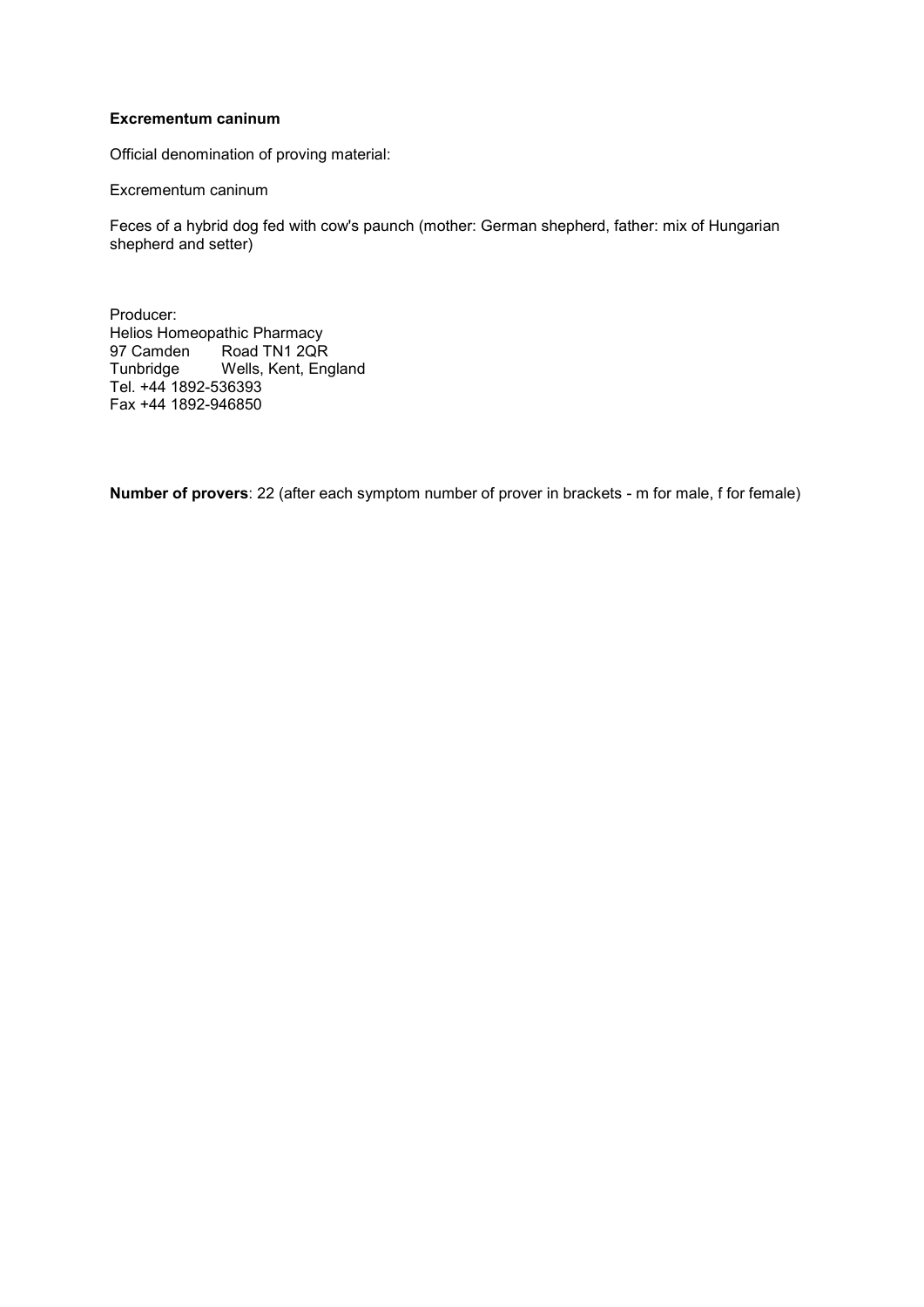### **Short pharmacology**

The symptoms of this short pharmacology are based either on proving symptoms plus clinical Konfirmation or symptoms proved repeatedly by provers, or repeated clinical Konfirmation without proving symptom. All symptoms described herein are therefore particularly reliable and safe. Excrementum caninum so far has been prescribed by us in 273 documented cases. Out of these we have had so far 118 healings with marks 1-2 in both chronic and acute diseases.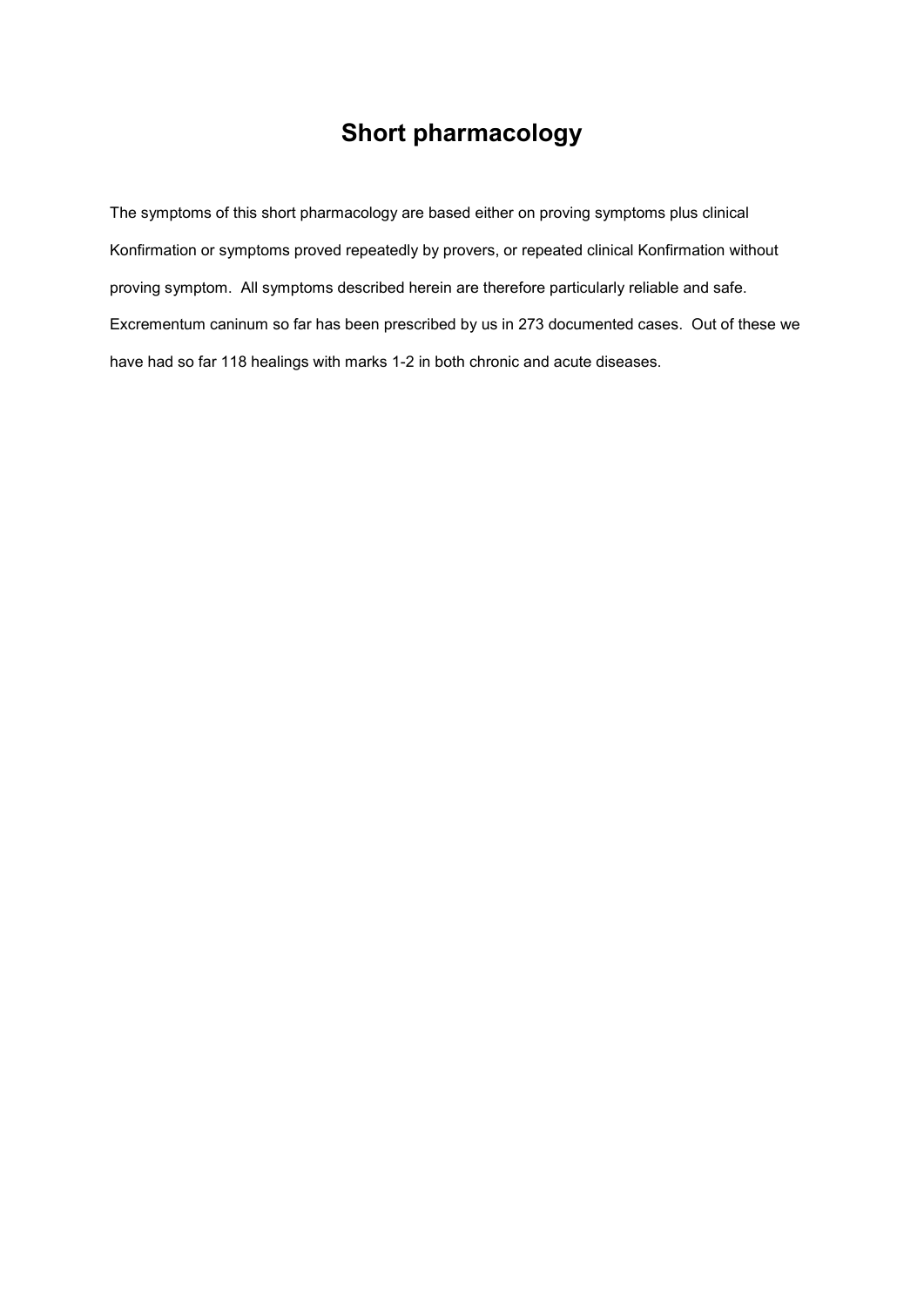### **Excrementum caninum**

#### **Sphere of activity**

Head, stomach, intestines, hip trouble, allergies, nose, eyes, skin

#### **Guiding symptoms**

**'Nidicolous' child syndrome**: children who don't want to leave parents' home, avoiding severance and remaining in close, 'sticky' relation with them (incestuous-symbiotic relationship)

**Dependency**: no severance from dependent relationship (parents, profession, marriage partner, friends, children), consequences of abuse

**Repression:** consequences of repressive education at school, in family etc.

**Inhibition:** 'Doesn- 't speak out', smiling

**Language**: children late in learning to speak

**Suicide:** extreme feeling of futility and Depression with suicidality

**Unemployment**: consequences of unemployment

**Turbidity of mind**: unable to think clearly, is in a dazed state, forgetting things just said or thought

**Fear of illness**

**Hemicrania**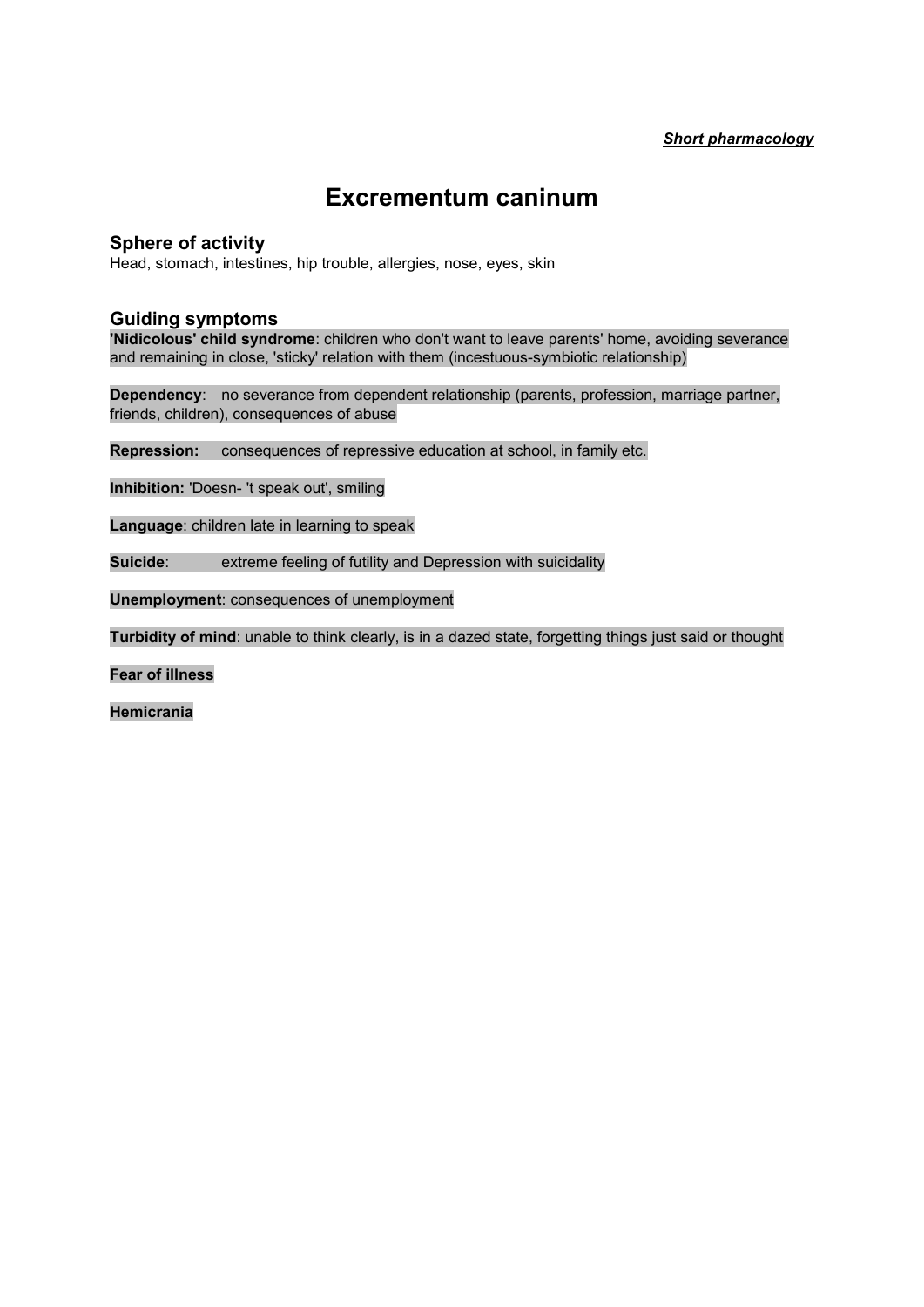**Multiple allergies**: hay fever and asthma, extreme itching in nose, running nose and sneezing fits, waking up by night from sneezing fits, tears watery, feeling as if sand was in eyes

**Painful hips**: severe hip trouble such as arthrosis and very painful dislocation of hip

**People who cannot find place in life**: uprooted, seeing no meaning in life, no profession, no partner

**Intestinal diseases**: morbus Crohn, colitis ulcerosa

**Eating disorders**

**Neurodermitis**

**Chocolate/alcohol abuse**

#### **Emotions/ living phase**

Nidicolous child syndrome: children who don't leave parents' home, severance problems, 'adhesive' dependency from parents, marriage partners, friends, profession; feeling guilty and obliged to stay; suppressed hatred, anger, and contempt, especially toward mother, or staying because of laziness or lack of independence. Helpless with children, instrumentalized by them, cannot set them limits. Consequences of incestuous relations and abuse, compülsivei, unconscious pottering/fidgeting around. Severe depressive state with suicidality, threatening to commit suicide by way of ultimate rebellion and refusal they are unable to accomplish in life; eannot set limits, cannot say no, ldontt speak out' (key note), pushing everything 'of f ' , of ten with perf ect f aiade; like golden obj ects, shoes, bag, genuine or fashion jewellery; excessive make-up; fearing the state they are in could be recognized; alcoholism, chocolate abuse, addictions, anorexia, inferiority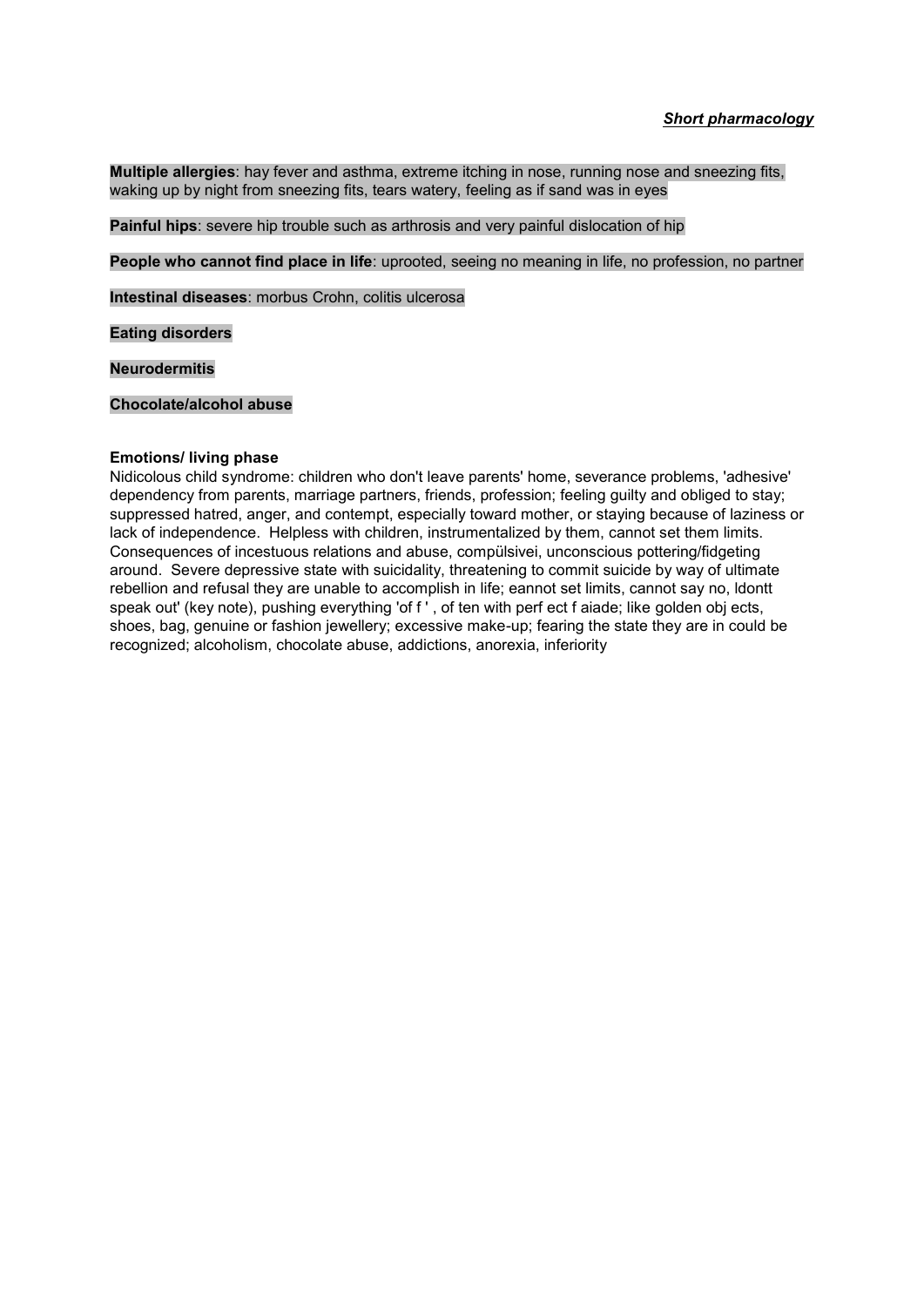#### *Short pharmacology*

complex, begging pardon for existing. Refusal to learn, school pressure, fear of exams, concentration problems, illegible writing, retarded learning and language development, lack of stamina and various physical ailments connected therewith, unemployment, fear of re-entry into professional life.

#### **Head**

Frontal headache, pressing hemicrania, headache from sinusitis, headache because insecure in professional work.

#### **Eyes**

Allergy, hay fever, reddening, itching, burning, flow of tears, conjunctivitis, swollen upper and lower lids.

#### **Nose**

Allergy, hay fever, fits of sneezing, itching, obstruction, running nose with fits of sneezing, < during night and when waking up, sinusitis, rhinitis.

#### **Face**

Sinusitis frontales and maxillaris, pain under jugal bone, herpes on lips.

#### **Stomach**

Nausea rising from lower abdomen, pregnancy nausea, anorexia, loss of appetite, cannot eat but feeling gnawing hunger, feeling full after a few bites, gastritis, stomach ache, pain in upper abdomen, bloated above stomach. Craving for: chocolate, sweets, canned fish, coffee, coke, alcohol, wine, whisky, tobacco; dislike for alcohol.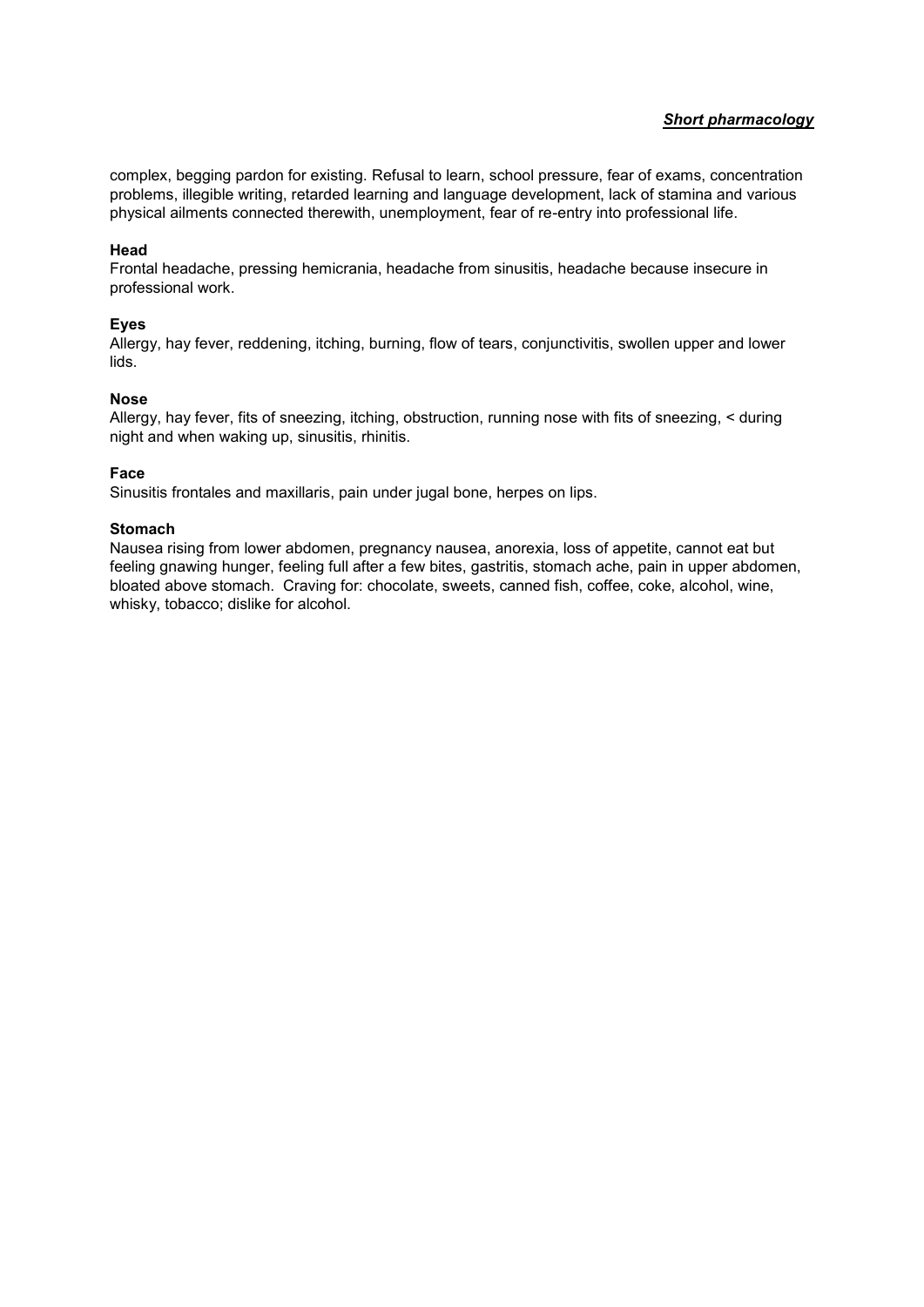#### *Short pharmacology*

#### **Abdomen**

Abdominal pain caused by school problems, painful abdominal cramps before having stool, feeling full after a few bites, meals lying heavily in stomach.

Proving symptoms clinically not yet confirmed: pressing pain right lower abdomen, > firm pressure, < letting go again, McBurney point sensitive to pressure (appendicitis symptoms), putrid pustules in abdominal region.

#### **Rectum**

M.Crohn, colitis ulcerosa, chronic enteritis, chronic diarrhea, mucous, soft, mushy, watery, bloody stools, obstipation, itching anus, sharp, burning pain after stool. Diarrhea before leaving for school. Proving symptoms clinically not yet confirmed: flatulences during urination.

#### **Bladder**

Cystitis, urinary incontinence, frequent urination, large amounts of light coloured urine. Proving symptom (male provers) clinically not yet confirmed: urination interrupted, must restart repeatedly and press.

#### **Genitals, female**

After sterilization undulating heat with sweating, also with premature menopause, amenorrhea after abdominal operation, interrupted menses.

#### **Thorax**

Bronchitis, relapsing infections, asthmoid Bronchitis

#### **Back**

Cervical syndrome, acute torticollis before leaving for school,» slipped thoracic disc with pain between shoulder blades, pain lower lumbar vertebrae extending across iliac crest, sacralgia extending to buttocks, hips and inside of thighs, < standing, < bending over, < first movement until straigthened, @ lying and turnin over in bed.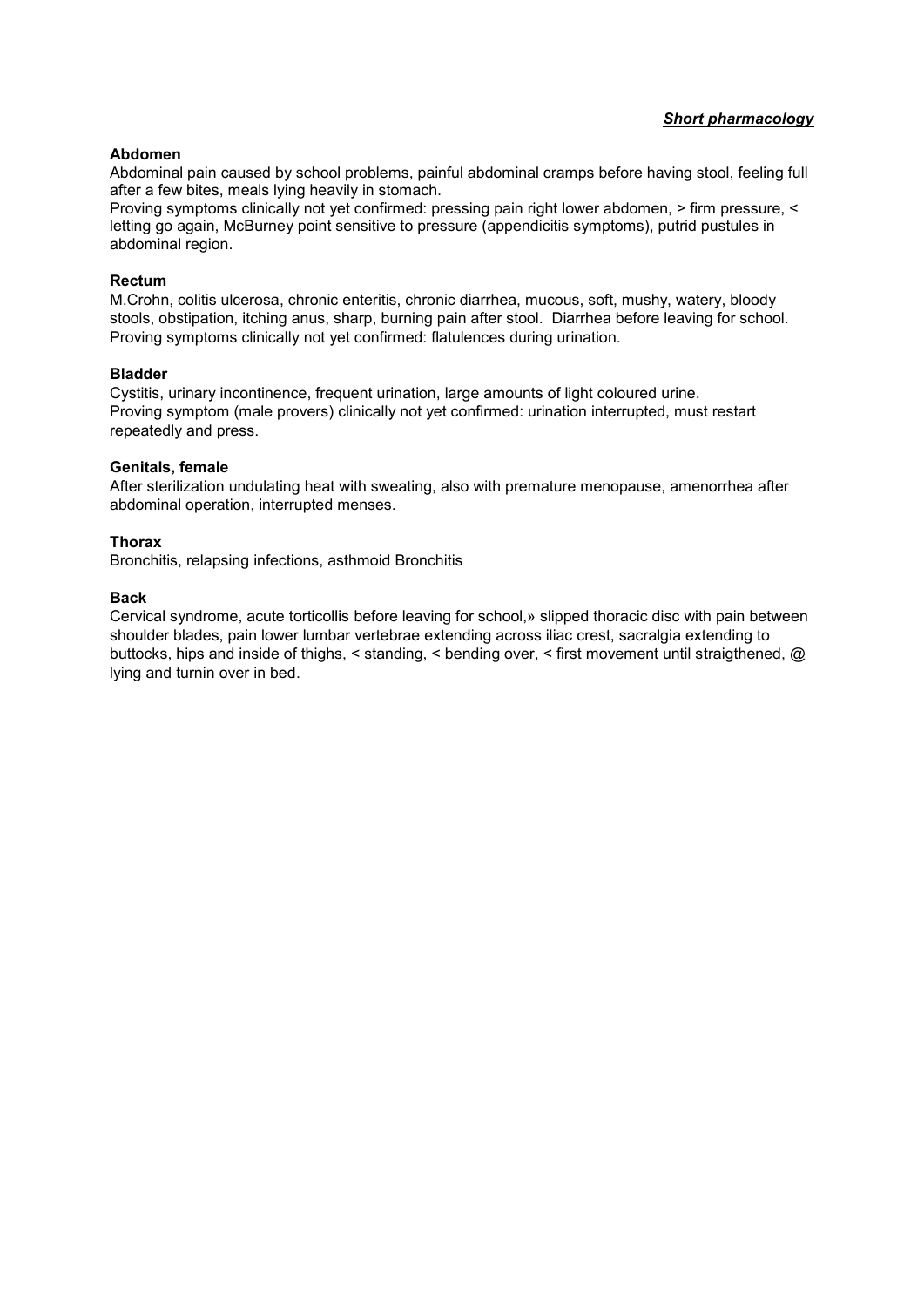#### **Extremities**

Arthrosis of hips, sore hips calcificating, extremely painful dislocated hip, limping because of pain in hips, sore pain shooting in, spreading movement very painful, < after having walked for some time, < standing, < getting up in the morning, '>warmth, pain in hips combined with backache and aching knees; feeling to be overstrained and tired in buttocks and thighs as after strong efforts, stabbing pain in knees, like muscle ache, like straining in hollow of knee, feeling weak, paralyzed, tired and numb in knee, knee suddenly buckling.

#### **Skin**

Atopia, neurodermitis, itching, hot skin but freezing, must be covered.

#### **Sleep**

Dazed state between sleeping and waking, like drugged, sudden need for sleep, need to lie down and sleep immediately, continuous yawning, desire to rest in bed for long time, restlessness during sleep.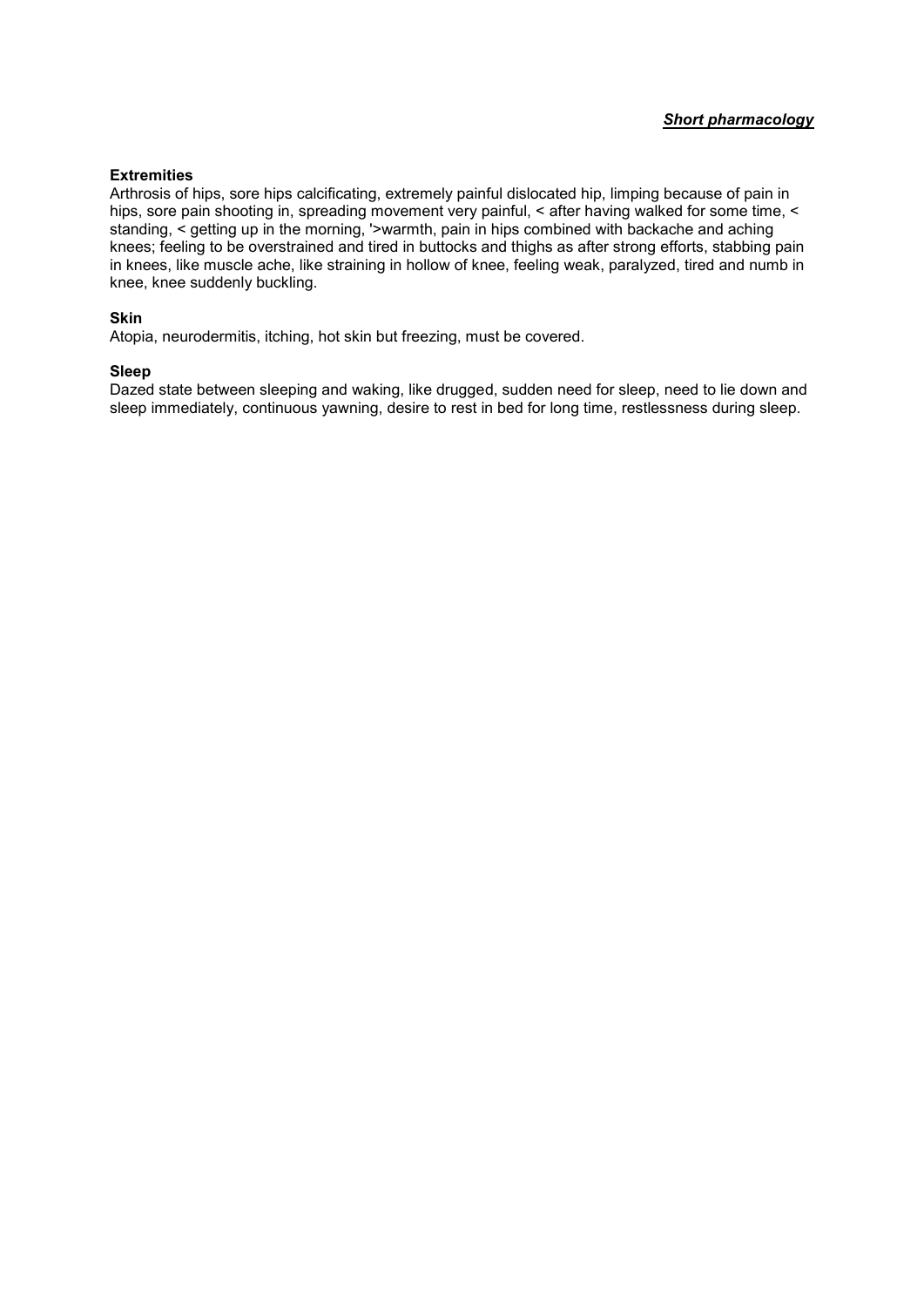(Healed diseases, symptoms, Komplexes of symptoms from healed single cases)

#### **Depression/ tiredness/ instrumentalization/ nidicolous children**

Depressed, smoking and drinking much, exhausted by work, ignoring one's limits, fearing that bad Kondition might be recognized.

Depression after abortus, together with extreme craving for chocolate.

Humiliation through parents, stops cleaning for them.

Depressed and joyless since return to parents in hometown after death of brother a few years ago. Begs pardon from doctor for her existence.

Instrumentalization through/problem of severance from mother, feeling guilty, has neurodermitis, feeling her life to be scheduled and having no time for herself left.

Instrumentalization through children, has colitis ulcerosa, hasn't left house for years, husband workaholic.

Anorexia, eating disorder with lump in throat because instrumentalized by mother, unemployment, raising children alone.

No drive in woman who lives with boyfriend and all relatives in the same house 'because it saves so much money'.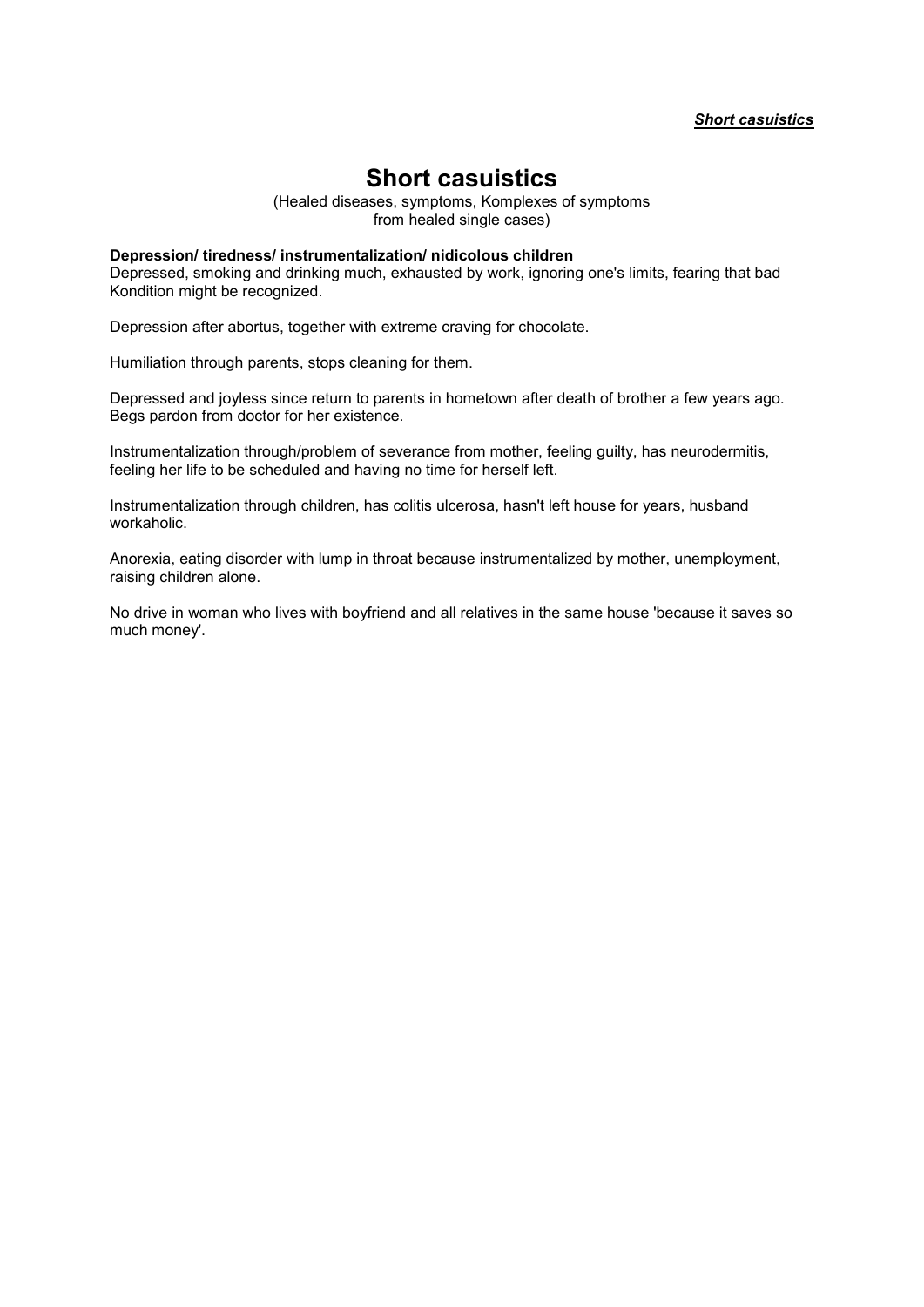Tiredness, apathy, extremely hungry.

Tiredness and sinusitis, young woman still living with mother who does everything for her, excellent understanding with her parents, working 'without stress' in neighbour's firm.

Feels pressed into the structures of the farm, doesn't dare moving freely, depressive anxiety symptoms (Plutonium had helped well before).

Depressive exhaustion, instrumentalized by her children who are always around her, helpless in their education, husband pressing her into traditional family schedule.

Full of hate and furious at mother whom he tells:'I donft need you'; easily offended and angry, going to kindergardeh.

Painful polyarthrosis after death of dog.

#### **Work**

Helpless because unemployed, fearing to get no work, severe, roaring cough, < at night after lying down.

Fearing re-entry in professional work after caring for children. Expectancy suspense.

Lack of selfconfidence, insecure in new work.

Working in father's firm, can't develop due to instrumentalization through father, lack of selfconfidence.

Unemployed after raising children, feels 'left in the lurch' by previous employer.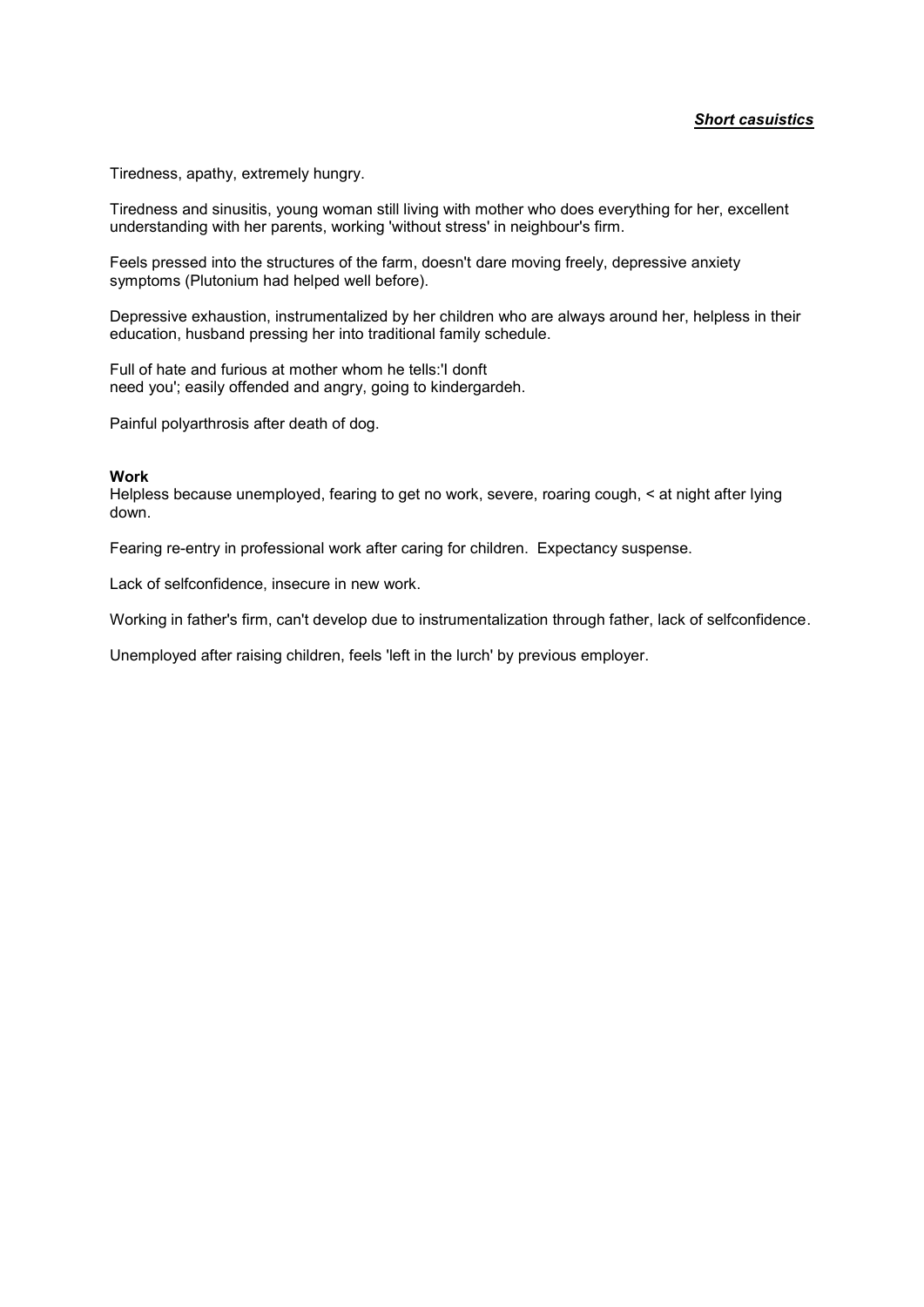#### **School/education**

Helpless with child, can't set limits, 'run over' by her child, losing nerves vis-%a-vis child, angry, could wreck everything. Fearing child could get seriously ill.

Torticollis related to school (2 cases).

School problems: laziness, impatience, bad writing, no staying power.

School and pressure leading to plucking at fingers until bleeding.

School pressure, feels burdened by schoo)" doesnlt want to do homework.

Compulsive learning, premature menopause with undulating heat and partnership conflict (lesbiah) Abdominal pain and diarrhea before leaving for school.

Taciturn child, then telling mother for the first time what's weighing on his mind.

Delayed articulation/speech.

Depression, circulation problems, gastritis, sinusitis and drug addiction (lost status after change of school>-previously school speaker.

Learning difficulties, lying

Concentration problems and fear of exams.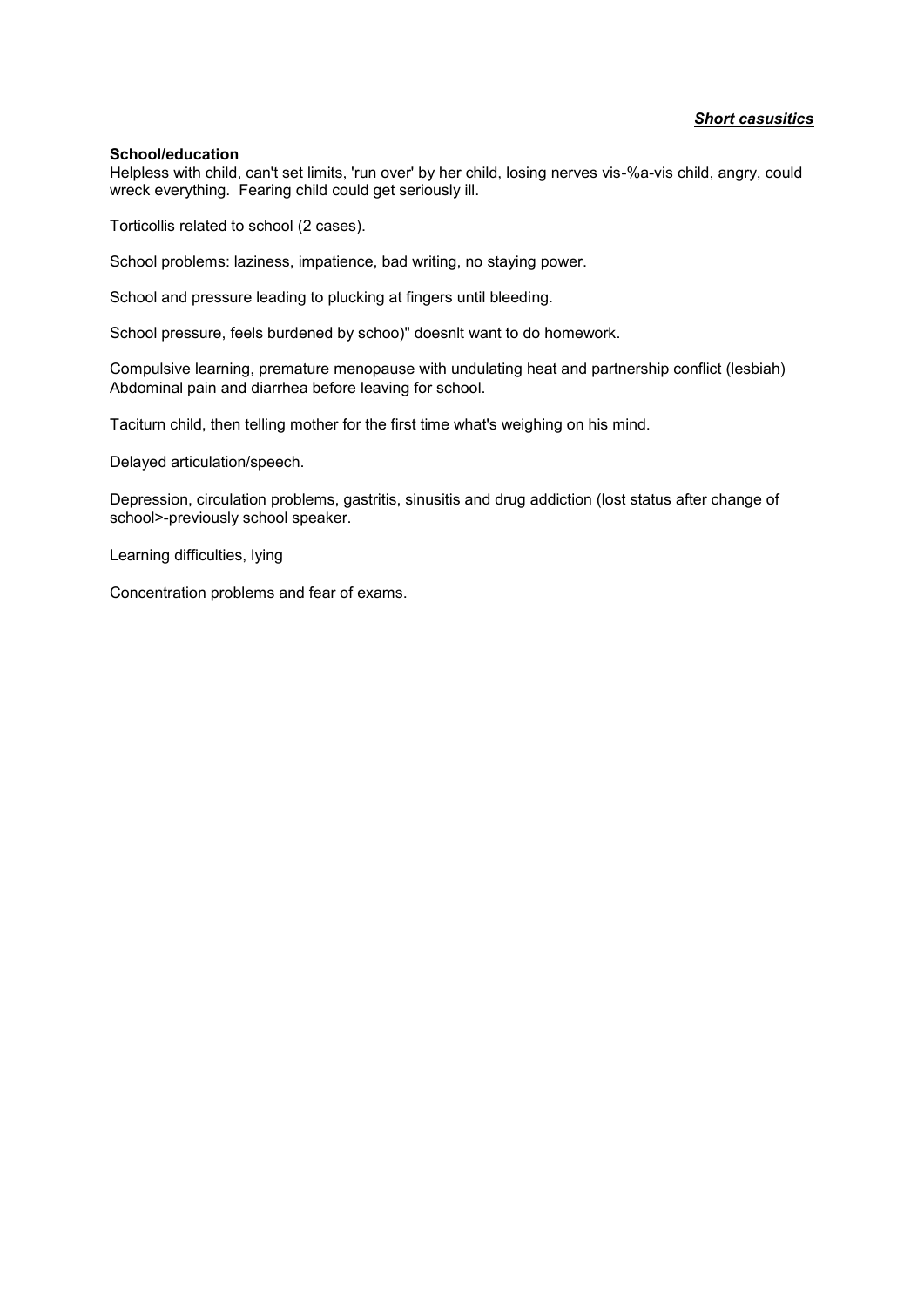Dyslexic child: can now differentiale between d and b. Weak in arithmetic, strained by school, wants sweets, craving for chocolate developing into dislike.

Concentration problems, discouraged and crying because of school, urinary incontinence.

After starting school becomes hard of hearing,but at school only.

Depending on help with homework and stool incontinence together with flatulences.

Asthmoid Bronchitis under school pressure (fear of bad marks).

**Dizziness** 

Dizziness, weakness and vaginal mycosis, itching and burning.

#### **Head**

Headache when insecure in her work.

Chronic inclination to headache in woman who is suppressed by her older sister from whom she hasn't severed.

Chronic hemicrania.

Headache and pulling pain in maxillary sinuses.

Hemicrania and obstipati.on.

Hemicrania, lack of concentration, in a haze, forgetting what she has just read, Konversation etc., fearing failure when re-entering professional life after raising children.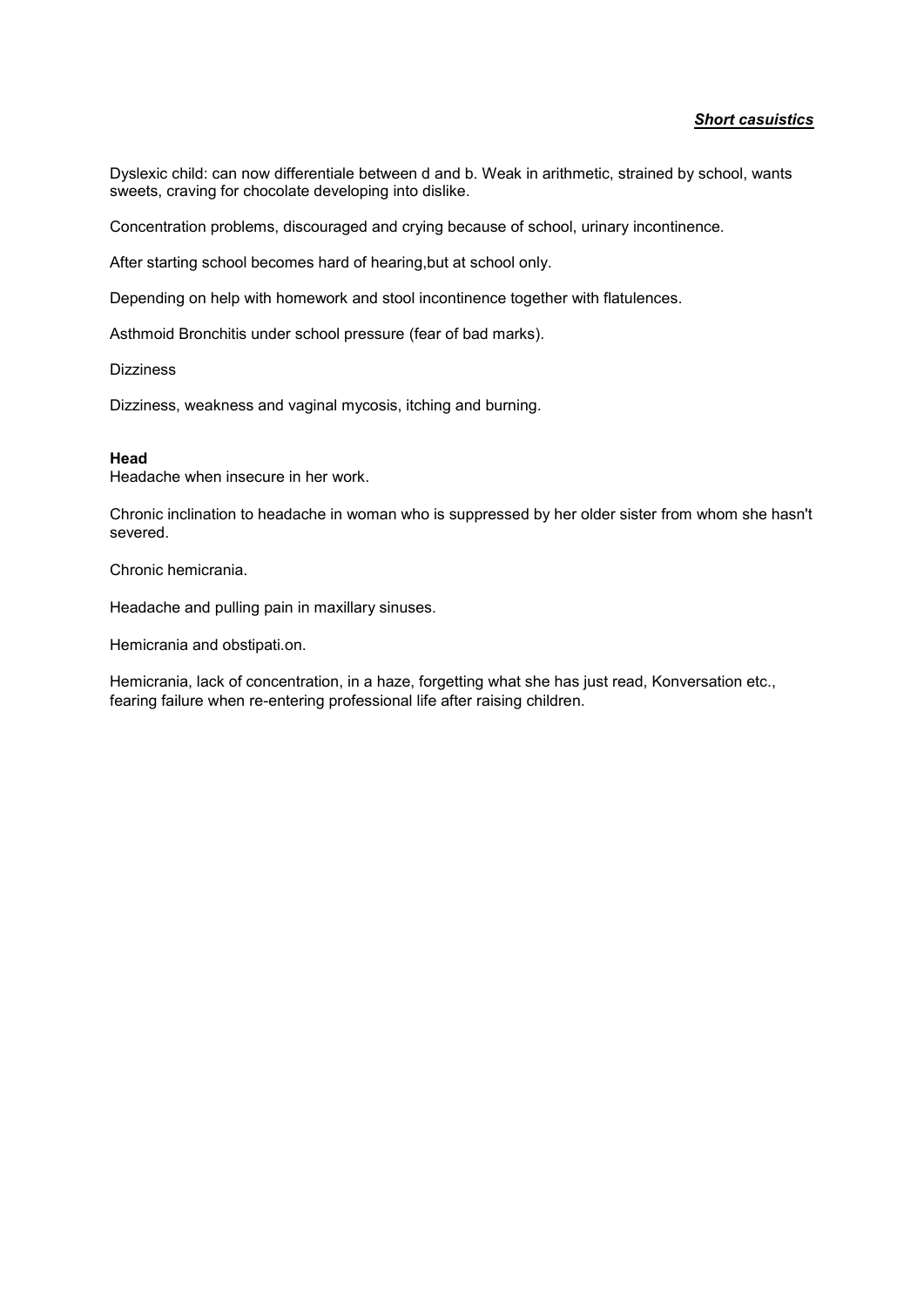Losing hair.

Seborrhea (head).

#### **Eyes**

Seasonal allergy, reddened eyes, fits of sneezing.

Seasonal allergy, eyes itching and burning, fits of sneezing.

Seasonal allergy, scratching in corners of eyes.

Seasonal allergy, itching eyes, sneezing, running nose. running, itching anus, itching skin.

#### **Ears**

Hard of hearing after otitis media, noticeable only at school. Hard of hearing, discharge from auditory canal, fearfulness.

#### **Nose**

Seasonal allergy, f its of sneezing, obstructed nose, prickling inside nose with itching in throat and reddened eyes.

Seasonal allergy: fits of sneezing, itching eyes, burning eyes.

Seasonal allergy: sneezing, running nose, itching eyes.

Sinusitis.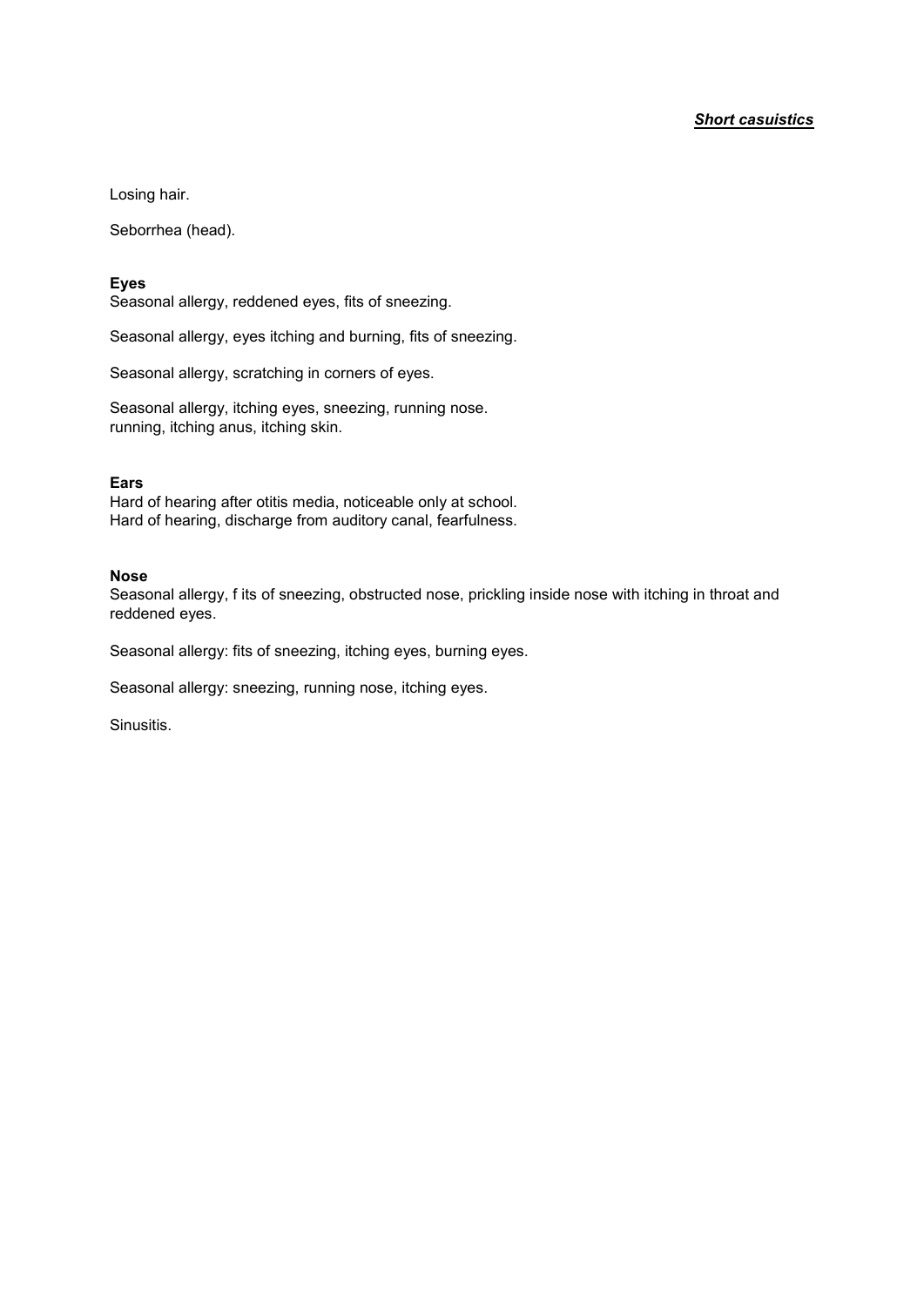Sinusitis: instrumentalized by father in his firm.

Obstructed nose by night.

Obstructed nose, rhinitis and obstipation in newborn baby.

Chronic rhinitis and feeling ashamed about smallness.

#### **Face**

Cough with reddening in face.

Neurodermitis, lids extremely swollen, whole face swollen: problem of severance and instrumentalization by mother.

#### **Mouth**

Mycosis in mouth and anus.

#### **Throat**

Lump in throat past which she cannot swallow, eating disorder: instrumentalization through mother and unemployment.

Seasonal allergy: itching throat and nose, sneezing fits, obstructed nose, nose tingling, eyes reddened.

Mucous obstruction of pharynx with breathing difficulties in bachelor still living with mother.

#### **Stomach/ abdomen**

Eating disorder, anorexia, feeling full after each bite: unemployed and instrumentalized by mother.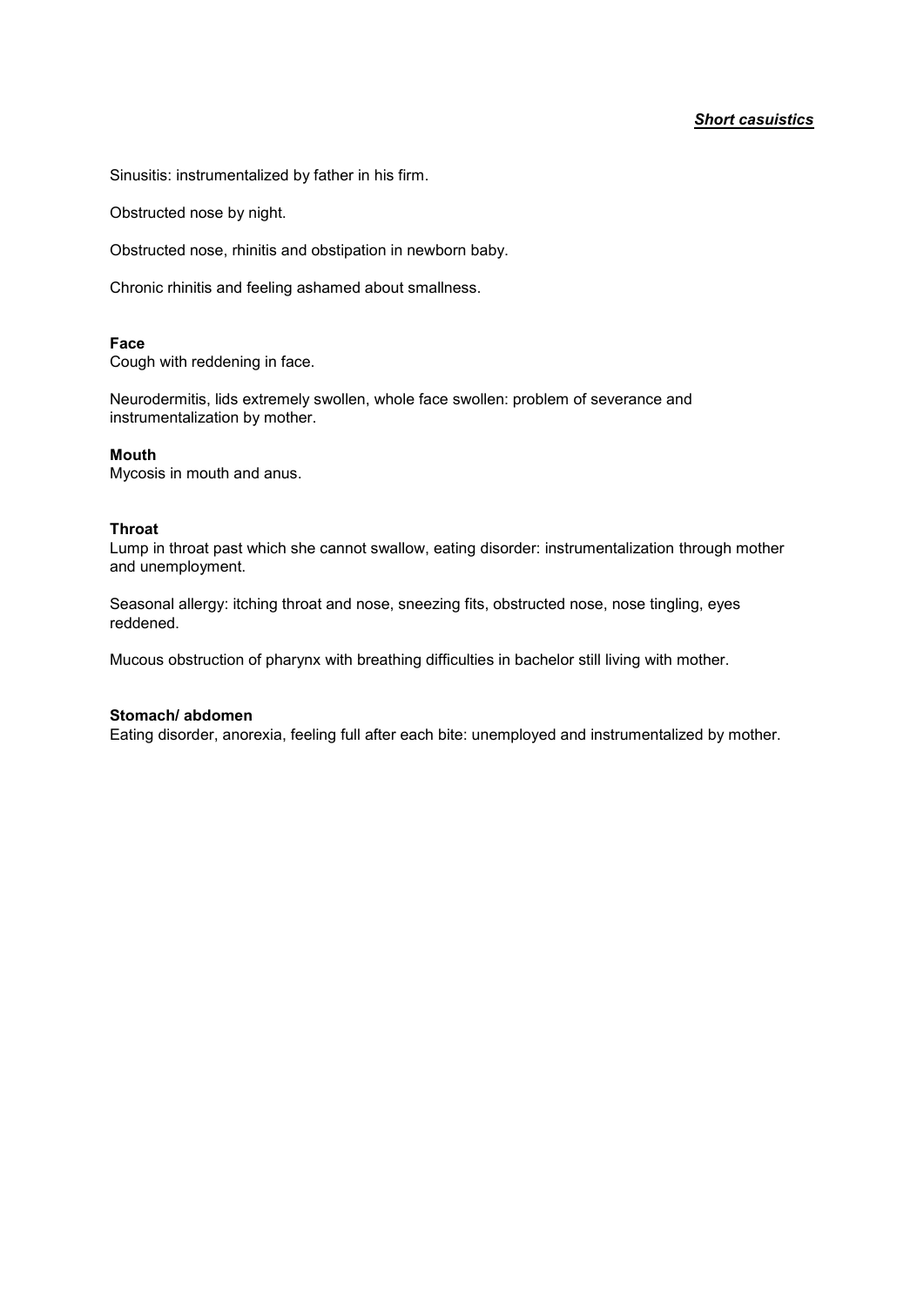Craving for chocolate (observed frequently).

Craving for sweets.

Feverish gastroenteritis with cough after overstrain in first year at school.

Gastritis after change of school and loss of status.

Gastritis, bloated in upper abdomen, feeling- driven, failed as artist.

Hyperorexia, tiredness and apathy.

Pregnancy nausea < 3-4 p.m. with desire for chocolate and cake and extreme tiredness, wants only to lie down.

Pregnancy nausea with weakness, no effort possible. Unwanted pregnancy.

Flatulences.

Abdominal pain and diarrhea before leaving for school.

Painful abdominal cramps, flatulence colics with colitis ulcerosa.

#### **Rectum**

Obstipation.

Obstipation in newborn baby.

Obstipation and hemicrania.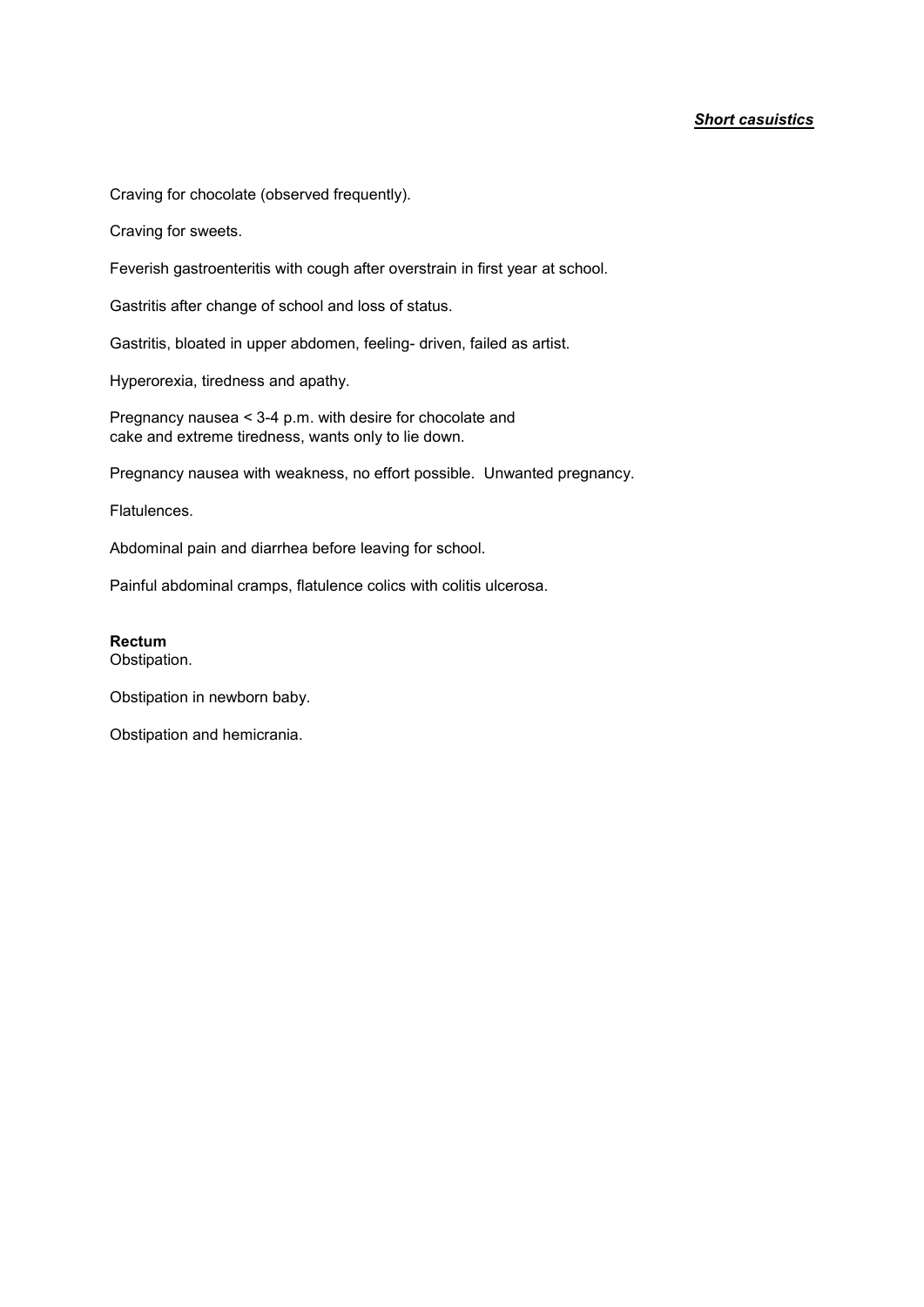Itching anus and skin, running tears. Mycosis in mouth and anus.

Small boy: continuous diarrhea, lactalbumin intolerante

Diarrhea and abdominal pain before leaving for school.

Chronic enteritis.

Morbus Crohn.

Colitis ulcerosa, feeling instrumentalized by children, hasn't left house for years, husband workaholic.

Colitis ulcerosa with mucous blood stool, painful abdominal cramps before and after stool, flatulences with colic and tiredness.

Stool incontinence with flatulences in schoolchild who needs help with homework.

#### **Bladder**

Incontinence after two operations: bladder prolapse, resection of uterus; has been caring for her father for years (instrumentalization), no partner.

Incontinence.

Incontinence, urine dripping, bad smell, < laughing /,romping suffering from school problems, concentration problems, discouraged, crying.

Cystitis.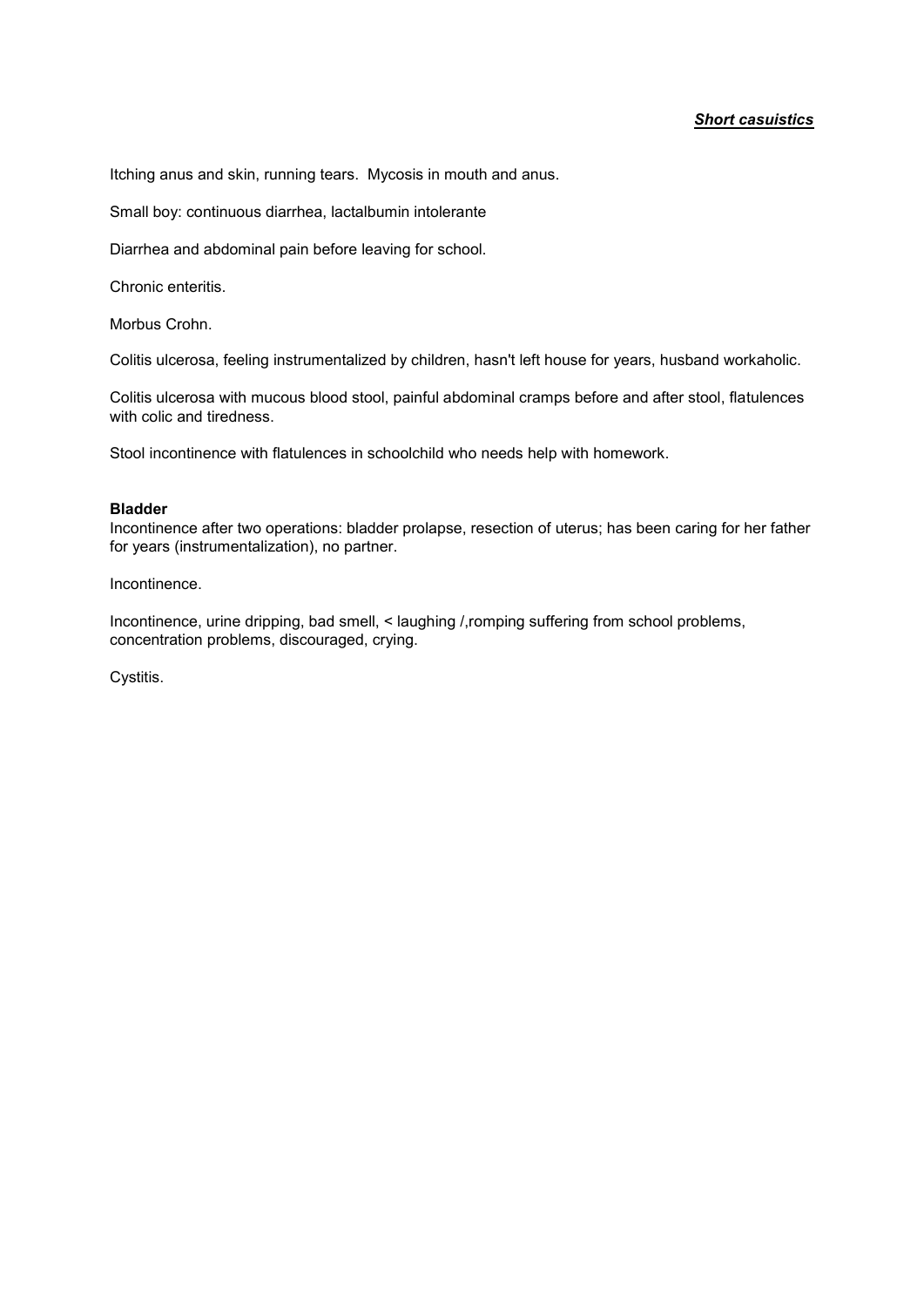Cystitis: abuse in case history

#### **Female genitals**

Amenorrhea since abdominal operation, woman wearing many golden things.

Irregular Menstruation

Depressed after abortion.

Undulating heat, sweating, since sterilization.

Undulating heat, premature menopause, separation from lesbian girlfriend, craving for chocolate.

Dysmenorrhea:. during menses painful cramps in lower abdomen, lower thighs feel leaden (pubescent girl).

Vaginal mycosis, itching and burning, weakness and vertigo.

#### **Larynx**

Learning late to speak, can't utter what he wants to say.

#### **Thorax**

Asthmoid bronchitis: breathing fast, coughing, dyspnea, occurred twice after school pressure for good marks.

Asthmoid Bronchitis living with mother who is spoiling him, want- only to look at videos , craving for chocolate.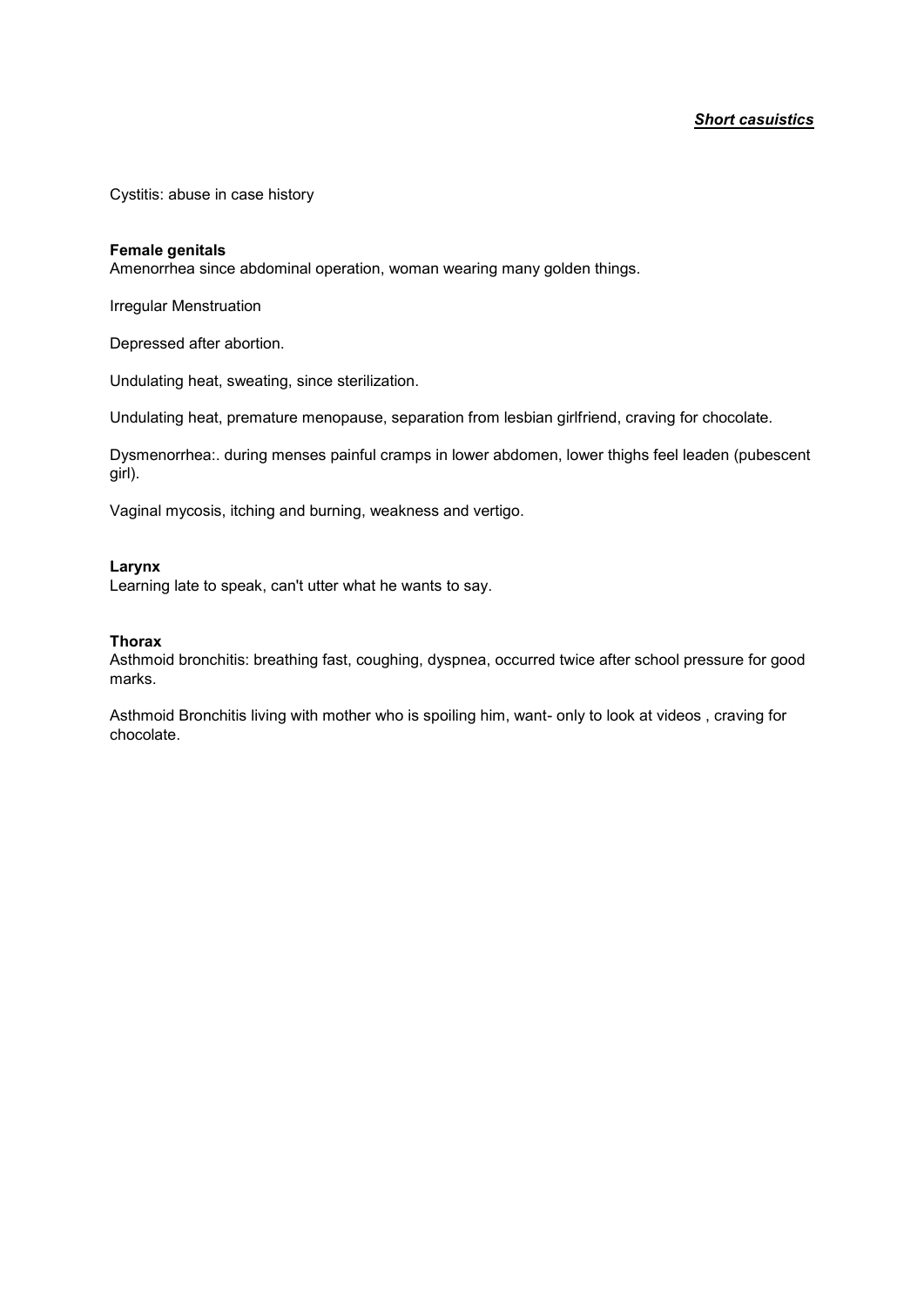Severe fits of coughing in 36 years old fat unemployed woman still living with her parents.

Cough, burning in trachea.

Acute Bronchitis with relapsing infections.

#### **Back**

Acute torticollis related to school (2 cases).

Slipped thoracic vertebra with pain between shoulder blades.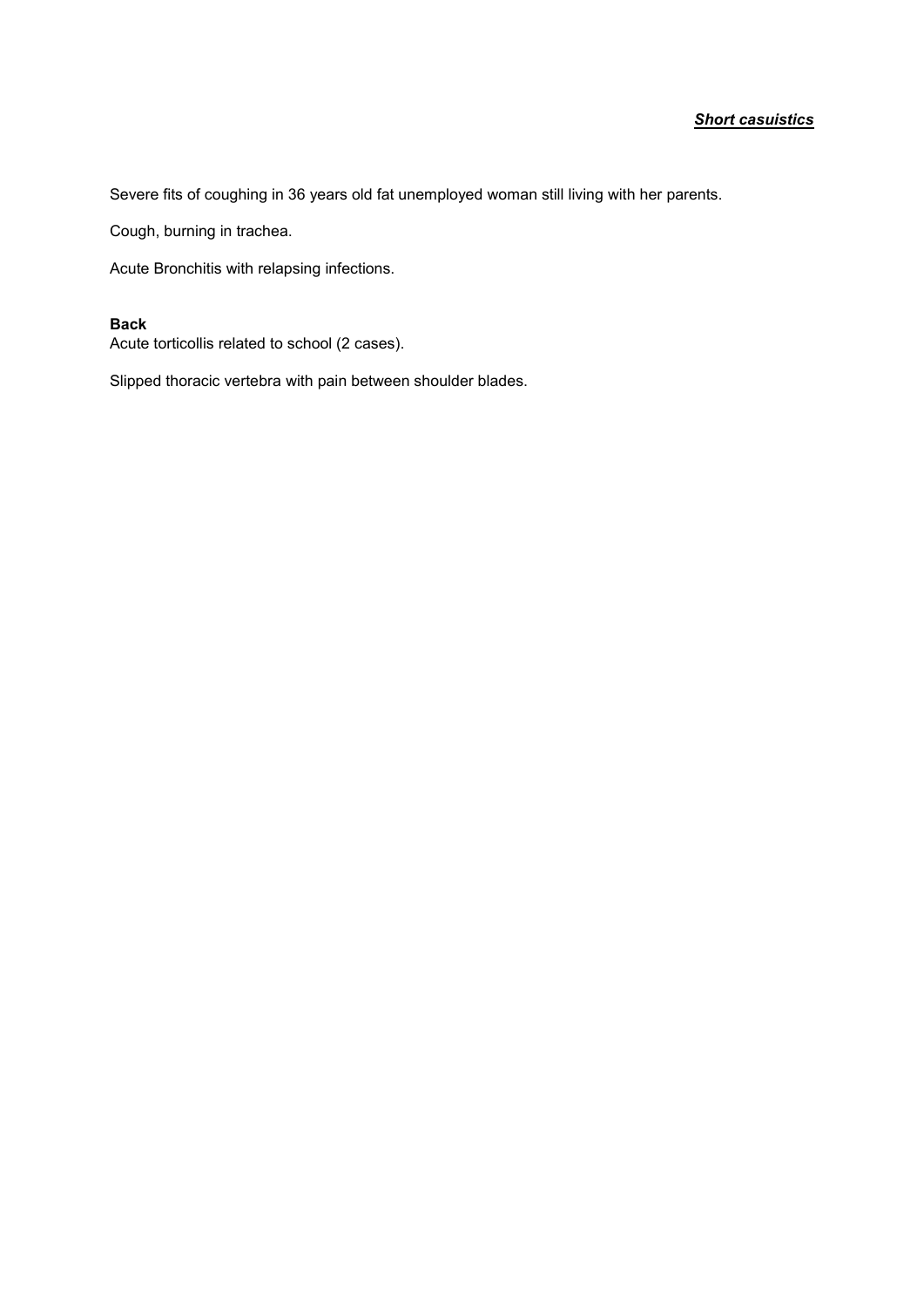#### **Extremities**

Ischialgia: pain extending from sacrum over buttocks to inside of thigh: female patient can't say no and can't express desires.

Dislocation of hip.

Pain in hip < movements. Pain as if sore.

Arthrosis of hip (many healings).

Stiffening arthrosis of hip.

Arthrosis of hip, every step brings pain. Restless.

Arthrosis of hip, pain < by night, waking up from pain.

Craving for chocolate.

Woman with heavy legs, married to alcoholic.

Plucking fingers until bleeding, < school.

**Skin** Neuurodermitis (frequent).

**General** Undulating heat (frequent).

Sinusitis (frequent).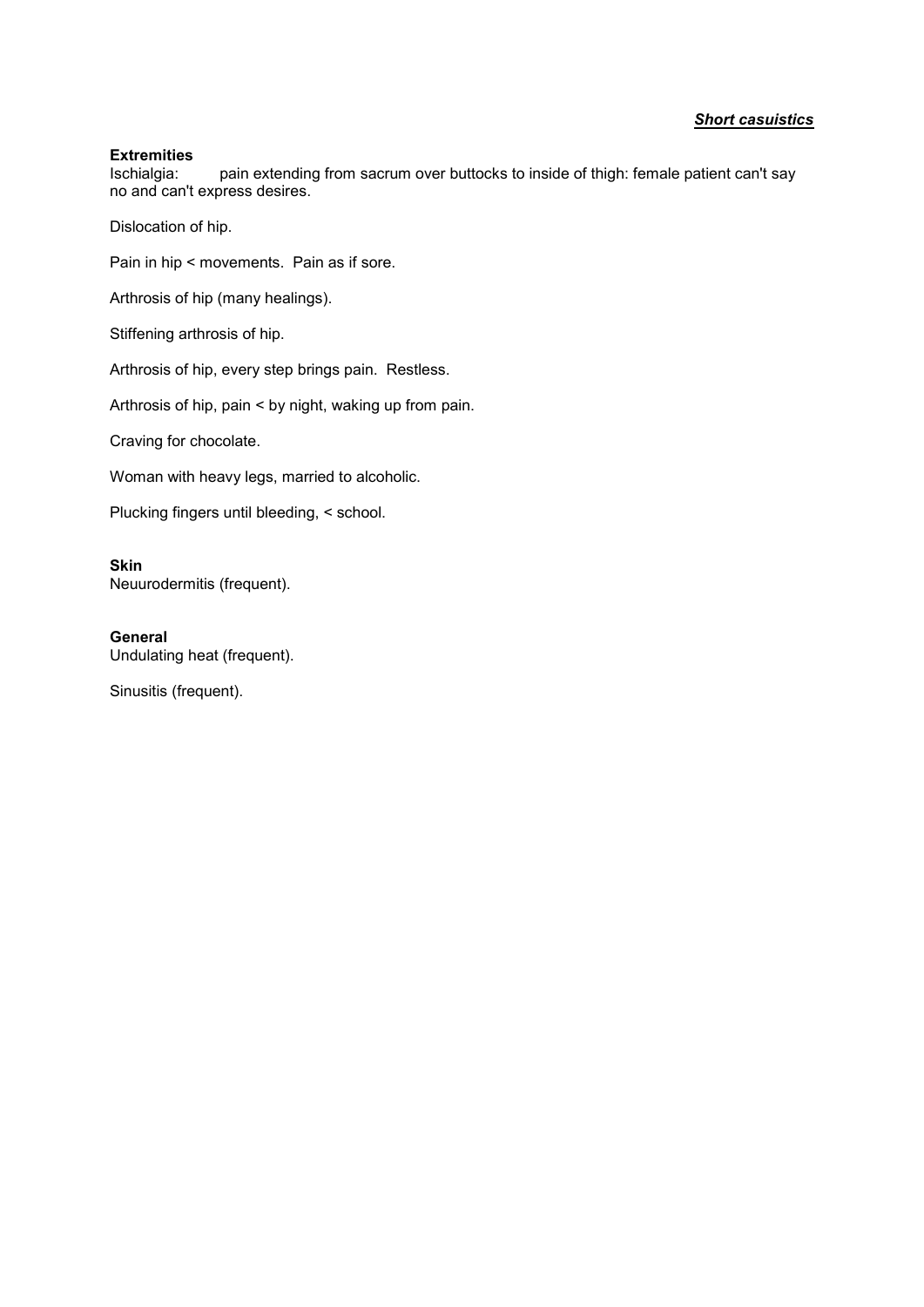# **Complete pharmacology**

**Basic essentials**

**Original proving symptoms**

**Differential Diagnose**

**Casuistics**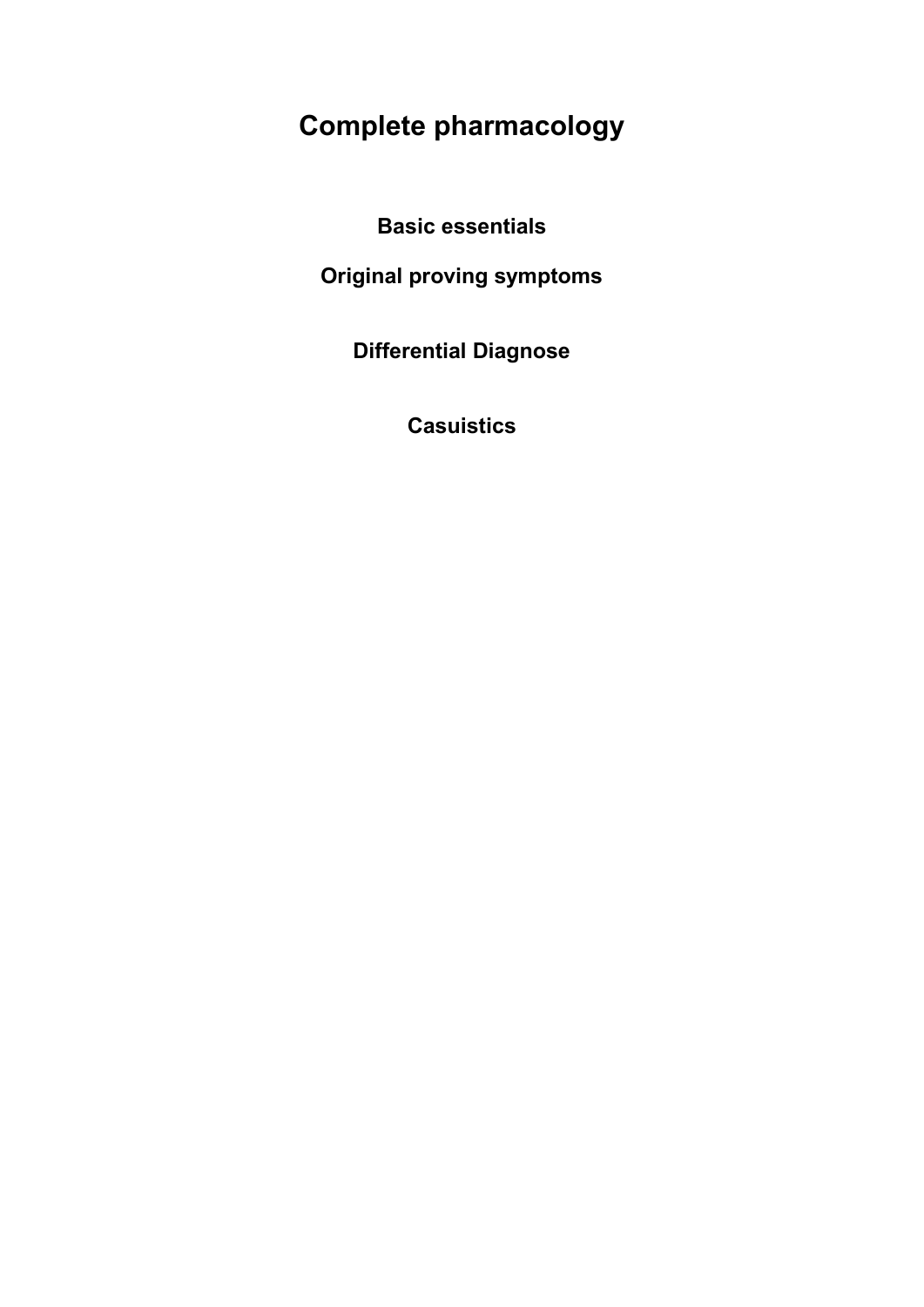### **Basic essentials**

#### **Suppression of one's self regarding place, needs and expression due to instrumentalization,**

**abuse,**

#### **(industrial) conformity and convenience/ laziness.**

Excrementum caninum, helping to end paralyzing instrumentalization, abuse and convenience/laziness leads to 'being oneself':

1. One's own place as one's own mental-spiritual roots (own philosophy, realm of thoughts, political ideas,

moral and social placement of a person) but also as place in real life such as, above all, own flat, home, family and professional destination.

Ex.-can. illness consists in not finding one's own place since personal spiritual and philosophical values are being suppressed due to:

- not yet severed from dependency states (parents, partner),
- amalgamation /adhesion inside of any existing relations too strong,
- laziness and indulgence, making no efforts to find one's place,
- suppressed professional desires or unemployment,
- rigid moral system not allowing discovery of one's own values.
- repressive education at home, school, studies
- dazed state.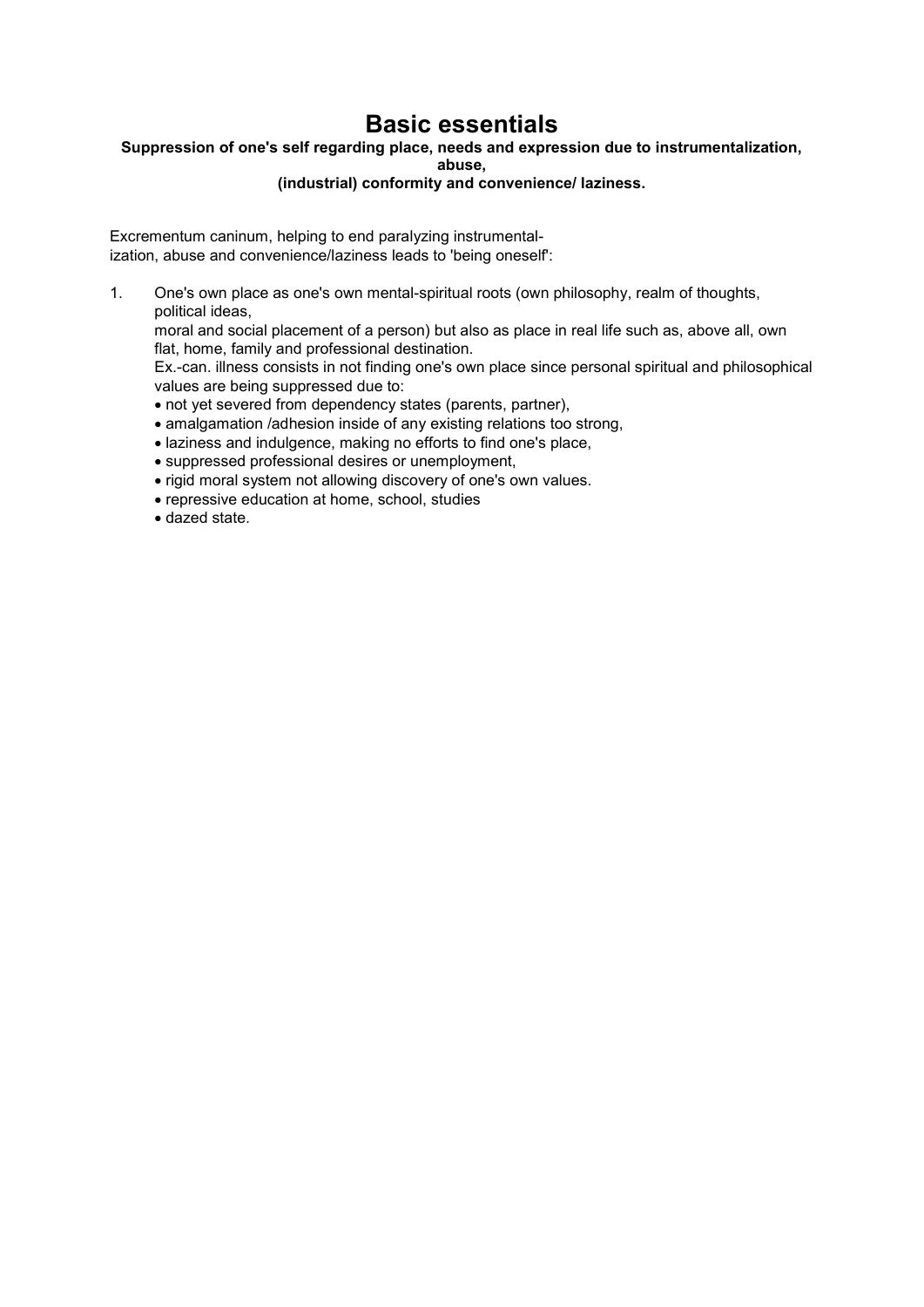- 1. One's own need and expression of oneself through language, communication and eros. Which means, what one has found inside oneself wants to find outside expression. In provings blockade can be noticed by:
	- inhibited articulation,
	- dazed state, lacking perception.

One basic problem of suppressed personal expression with resulting feeling of futility in modern industrial society is to be seen in never ending 'adhesive', unctuous relation with parents. Instead of increasing freedom, personal development and severance we find only seeming freedom and intensified relationships betweeh parents and children. Amongst adults this illness finds expression in symbiotic relationships. In such cases the partner is not left free but instrumentalized.

Over-dominance and sweetness are two possibilities to enforce instrumentalization and thus suppression of needs and personal expression,and to keep it up. Modern types of instrumentalization and thus suppression and blockade of the personal needs of an Ex.-can. patient will no longer be found mainly in family or partner/friendship dominance, but rather in sweet se-duction leading to paralyzation of personal expression (modern'nidicolous child'syndrome, small family, adicted to festivities and indulgence.

Another important point of Ex.-can. pathology is to be seen in loss of or inability to find or get one's own place in society. In this regard unemployment constitutes a major problem. Work being an important factor of one's own place in society, unemployment leads to loss of meaning and of social relations. Modern life with mass unemployment, loss of bonds, sense of futility are 'miasmatically pervaded' by Excrementum caninum.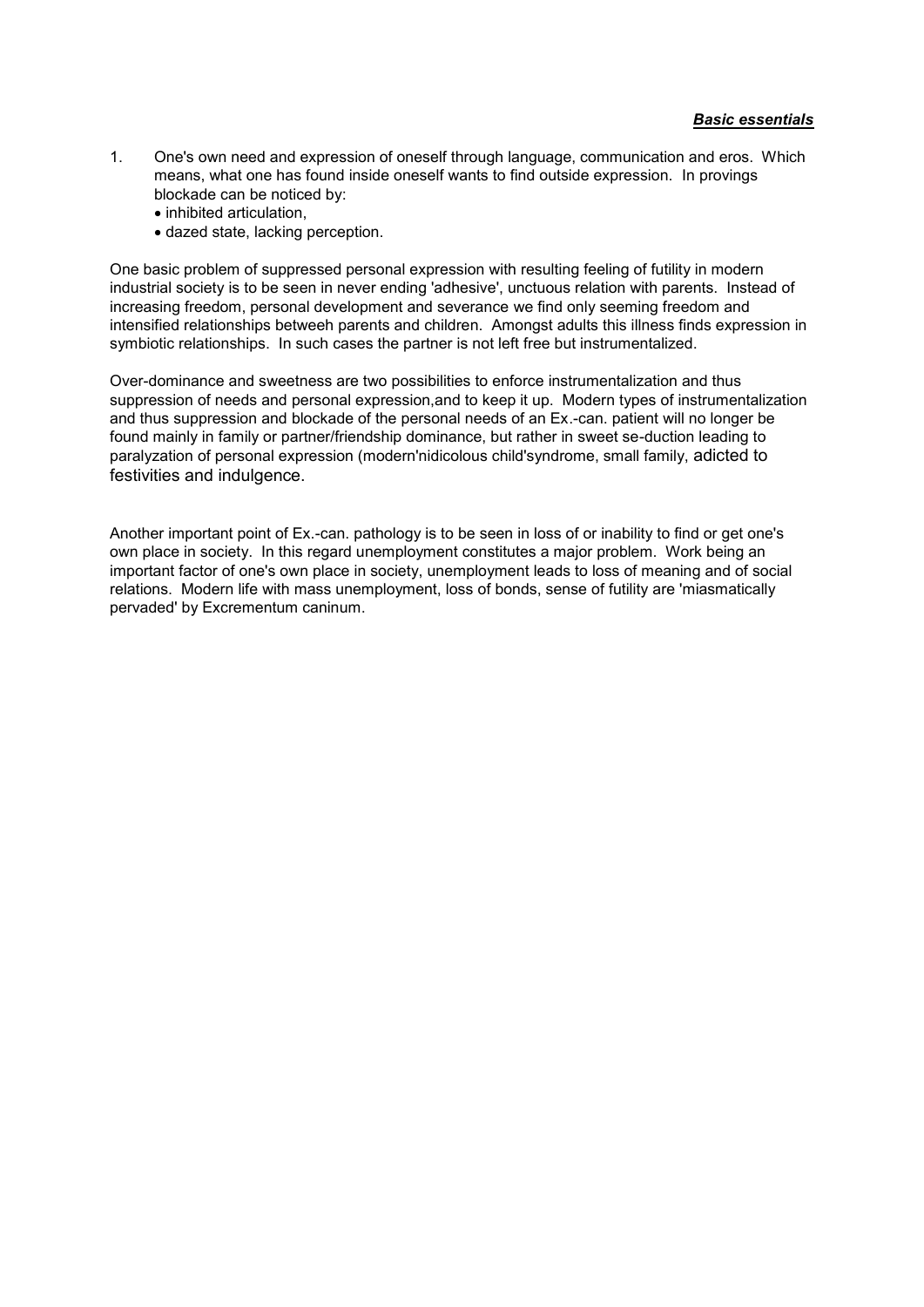#### *Basic essentials*

In the case histories of Ex.-can. patients we therefore find unemployment, disconnectedness, feelings like 'nothing is functioning any more' and refusal by others. Sense of futility, depression with suicidality are the logical consequences.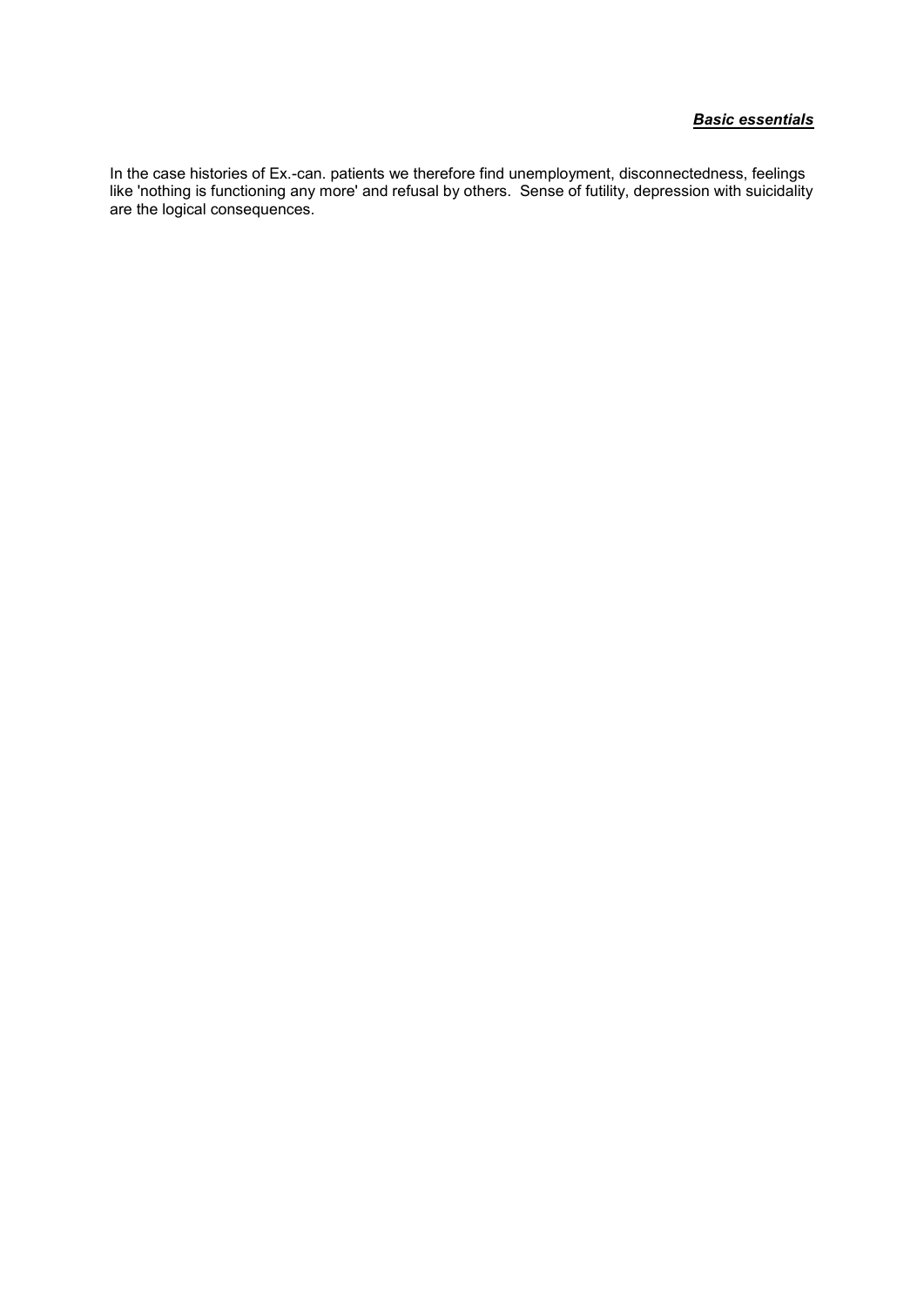**Original proving symptoms**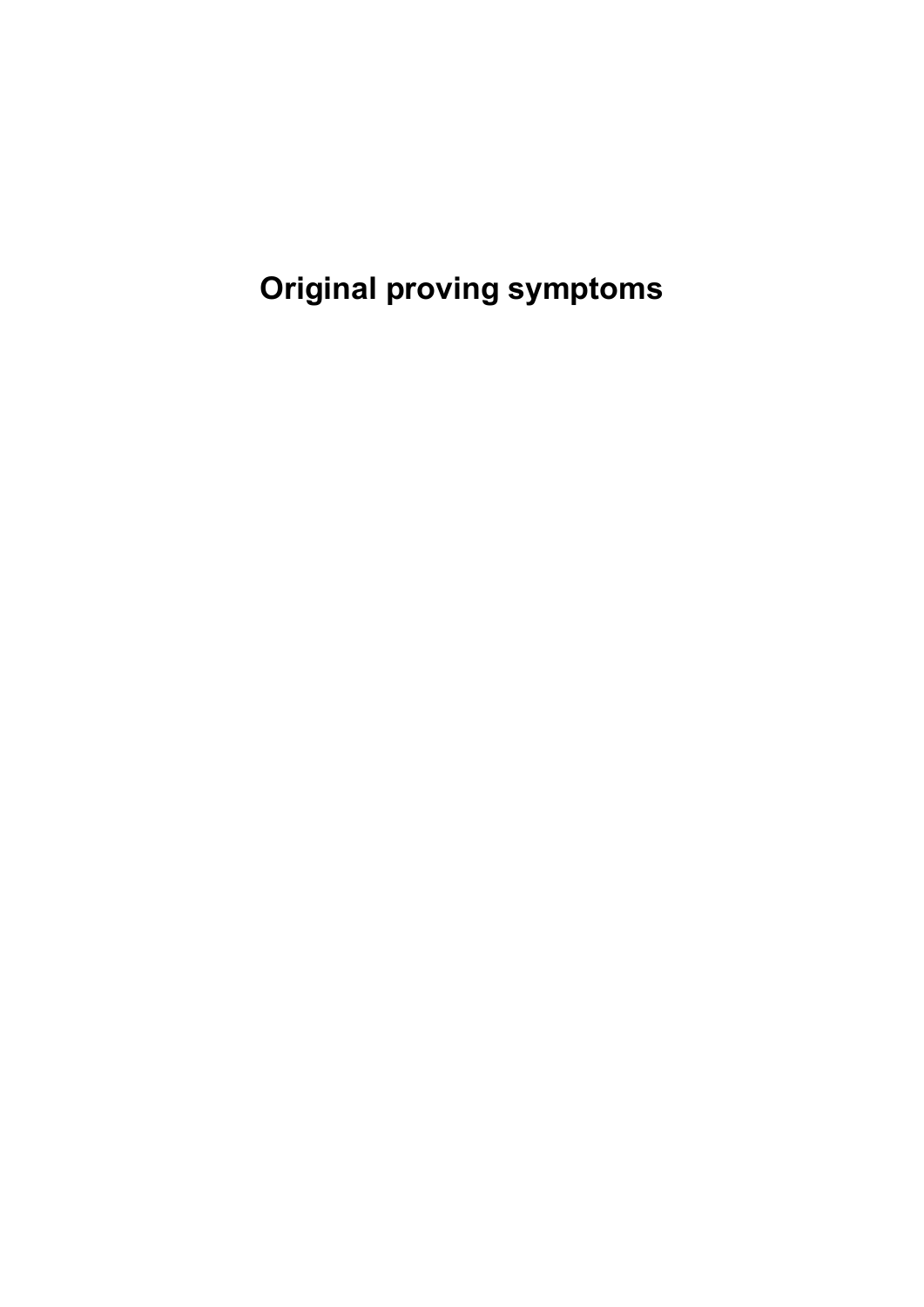### **Emotions/ symptoms of living phases**

(listed according to basic essentials)

- **1. Leaving parents' home**
- **2. . A place of one's own: religion, futility, work, unemployment**
- **3. Suppression of personal needs and personal expression**
- **4. Old ruts, rigid moral system, group pressure, (industrial) conformity, refusal**
- **5. School, learning under pressure**
- **6. Dazed state**
- **7. Inferiority complex, shame, hushing up**
- **8. Therapeutic relation, lies, abuse**
- **9. Indulgement, laziness, sensuality, erotism, dazed state**
- **10. Other mental and emotional symptoms**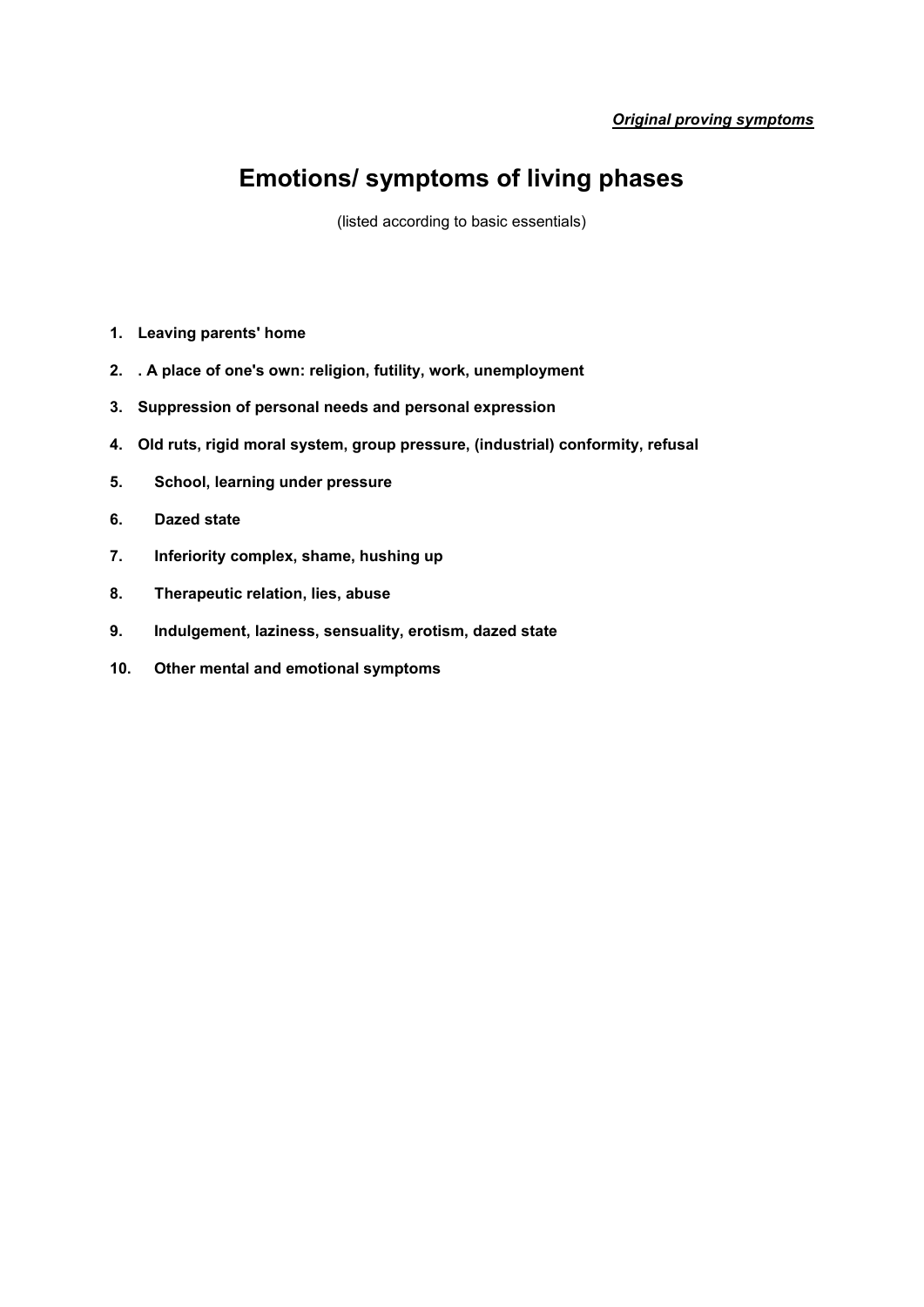### **1. Leaving parents' home: for nidicolous children and in cases of symbiotic, incestuous adhesion**

In the introduction we have already pointed to one of the main problems of Ex.-can. pathology - no or

incomplete severance from parents.

For adult children parents cannot offer the permanent living space, since development of their own

needs and finding ways of expressing themselves will not be possible there: Provings have brought

out a large number of symptoms belonging with severance problems of parents and children as well

- as with other 'adhesive' reiationships:
- Fear, desperation, crying for hours thinking that daughter, who is moving out, might die. Relieved

when he can say:'I'm letting you go.'

- Doesn't keep mouth shut any more just because father is depressed, and can stand seeing him cry.
- Withdrawing from depressive, chronically 'adhesive' relationship with his parents.
- Withdrawing from girlfriend who is only exploiting him
- Dares refusing help his mother had urged him to accept.
- Fear, desperation, crying for hours thinking that daughter, who is moving out, might die. Relieved

when he can say:'I'm letting you go.' (10 m)

- Fear to lose near ones clearly reduced (22 f)
- Leaving home which he hadn't dared to until now because he didn't @ant to confront his depressive father with this wish. (14 m)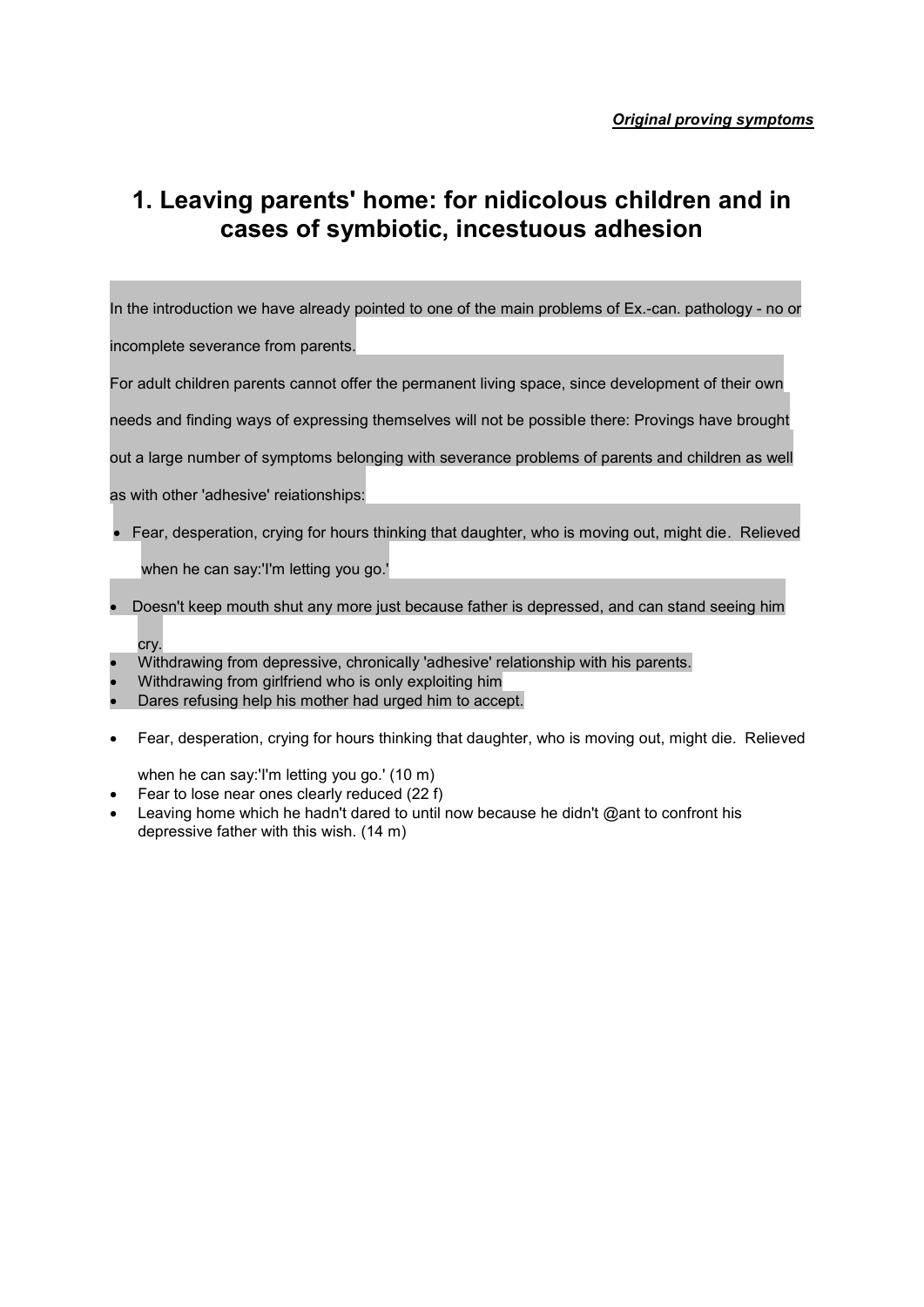- Getting flue after daughter has left home (10 m)
- Doesn't keep his mouth shut any more because of father's depression and can stand seeing him cry (14 m)
- Daughter leaving home: Prover waking up at 4 a.m., fearing for health and life of her (19 years), fears she might die. Crying for her for an hour and thinking of his own death (10 m)
- Withdrawing from depressive, chronically 'adhesive' relation with parents (14 m, 18 m)
- Ever since he left home 7 years ago feeling his parents like a huge burden on his shoulders. They have preserved his childhood rooms, he is telling them he doesn't want that since he has moved out so long ago. Mother crying for two days. Then parents decide to move from big house to a nicer, smaller flat without a imemorial' room. Great relief, prover feels tons falling off his shoulders. Starting a new, good relation with parents (new living phase) (18 m)
- Finally withdrawing from girlfriend who is only exploiting her (22 f)
- $\bullet$  Ending longstanding friendship after noticing that he has always been the active part in it (6 m)
- Extreme dislike of children, whom she experiences on.1.y as de manding diminishes (22 f)#
- Getting away from dominant father-in-law, thus risking great disadvantages (18 m)
- Feeling defenseless and insuffizient at 32, unable to oppose parents' interference (2 f)
- Wants no more reproaches from wife and family and to free himself from obligations to them (10 m)
- Dares refusing help in his house mother had urged him to accept (8 m)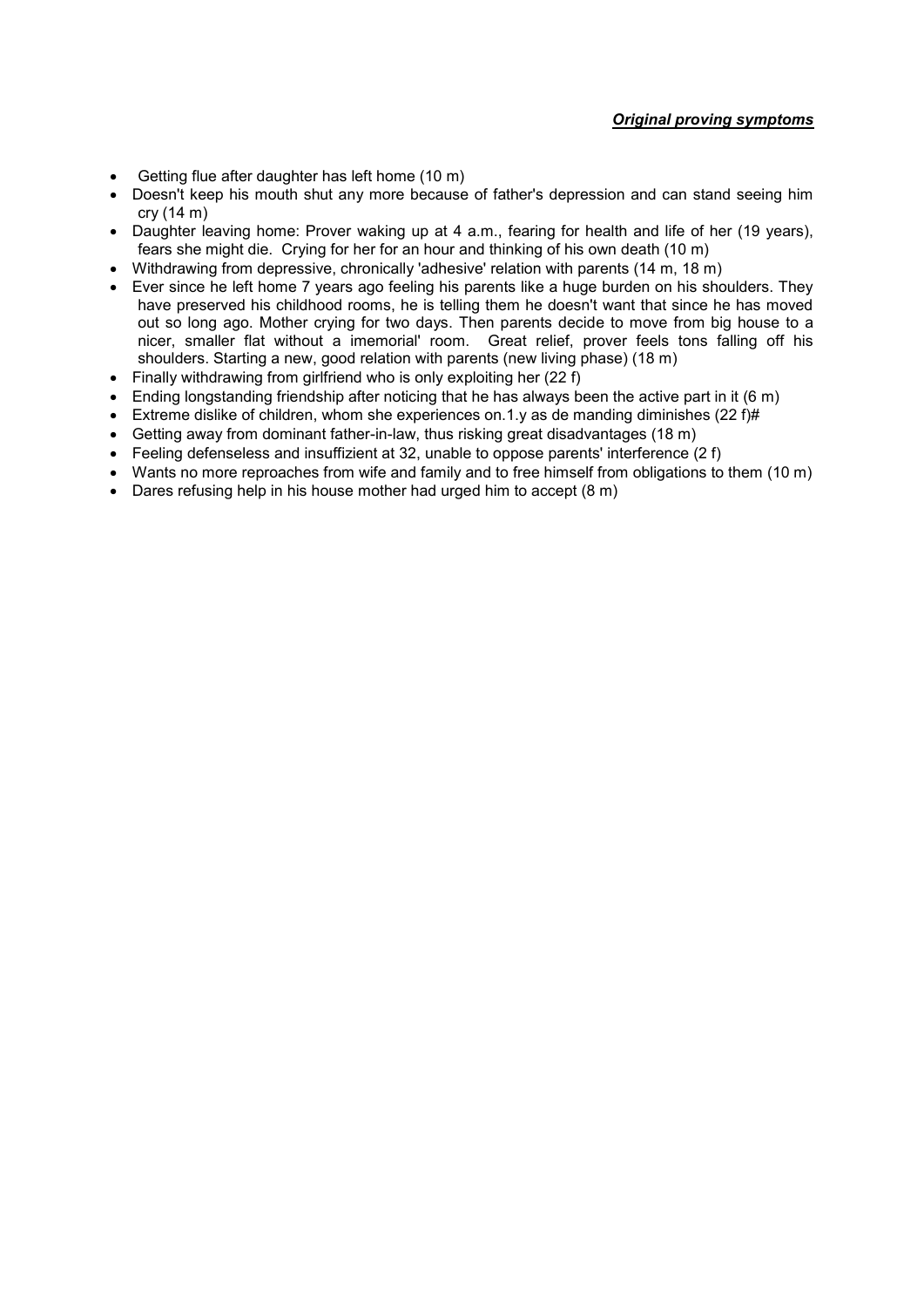#### *Original proving symptoms*

- Accepts living alone and having to cope with it  $(9 \text{ m})$
- Great relief and feeling free after having been rejected by children, glad to move freely with his wife, without other family members (10 m)
- Feeling hurt by other people's refusal of his ideas (lo m)
- Feeling at a distance from other person, doesn't know whether this feeling is permitted (3 m)
- Feeling liberated through less dependency on near ones, on the other hand less emotions (22 f)
- Feeling free of obligation to love his wife (10 m)
- Has a certain contempt for women, who without men feel being half a person only (22 f)
- Less stubborn, more relaxed, tolerant (21 m)
- Dares going on holiday by herself though she realizes her boyfriend is sad about it (11 f)
- No longer so easily involved in symbiosis and dependency, feels she is not so much at the hands of others any more (22 f)
- During a weekend excursion she can 'switch off' within 2 Kilometers and fall asleep (12 f)
- Firmly demands from father who has neither cared for him nor supported him one of his many houses for his own family, finds his request brazen in a positive sense (16 m)
- Fearing to have too little money for construction of house (2 f)
- Doubting ability to renovate house (6 m)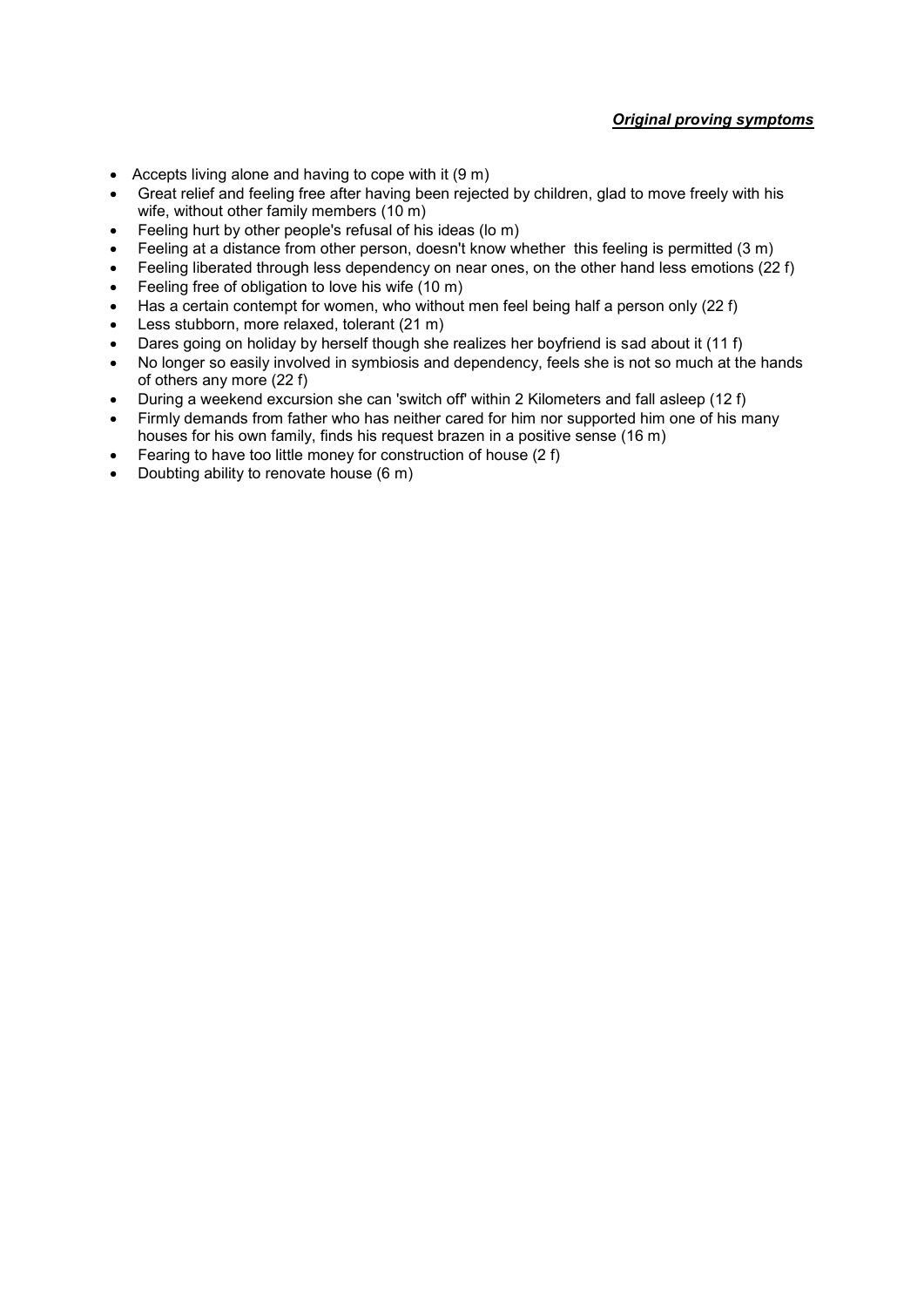### **2. A place of one's own**

## **Religiosity Placidity, ease Futility Work Unemployment** Ex.-can. has to do with the place where we are rooted mentally and spiritually - loss of these roots leads to severe depressions, sense of futility and suicidality (frequent clinical confirmation). Unemployment represents loss of external place causing futility syndrome and Depression (frequent clinical Konfirmation - all subjects of Ex.-can.

- Sense of futility, asking for the meaning of life and what life all is about (8 m)
- Doesn't feel like meeting demands. Enjoys looking at his Tanka (religious buddhistic picture)(8 m)
- Absentminded during negotiations, reflecting seriously about himself (17 m)
- Can't concentrate on his interior being because of noisy surroundings (10 m)
- Asking himself each time what exactly he wants (8 m)
- Enjoying thought that his life is under guidance (8 m)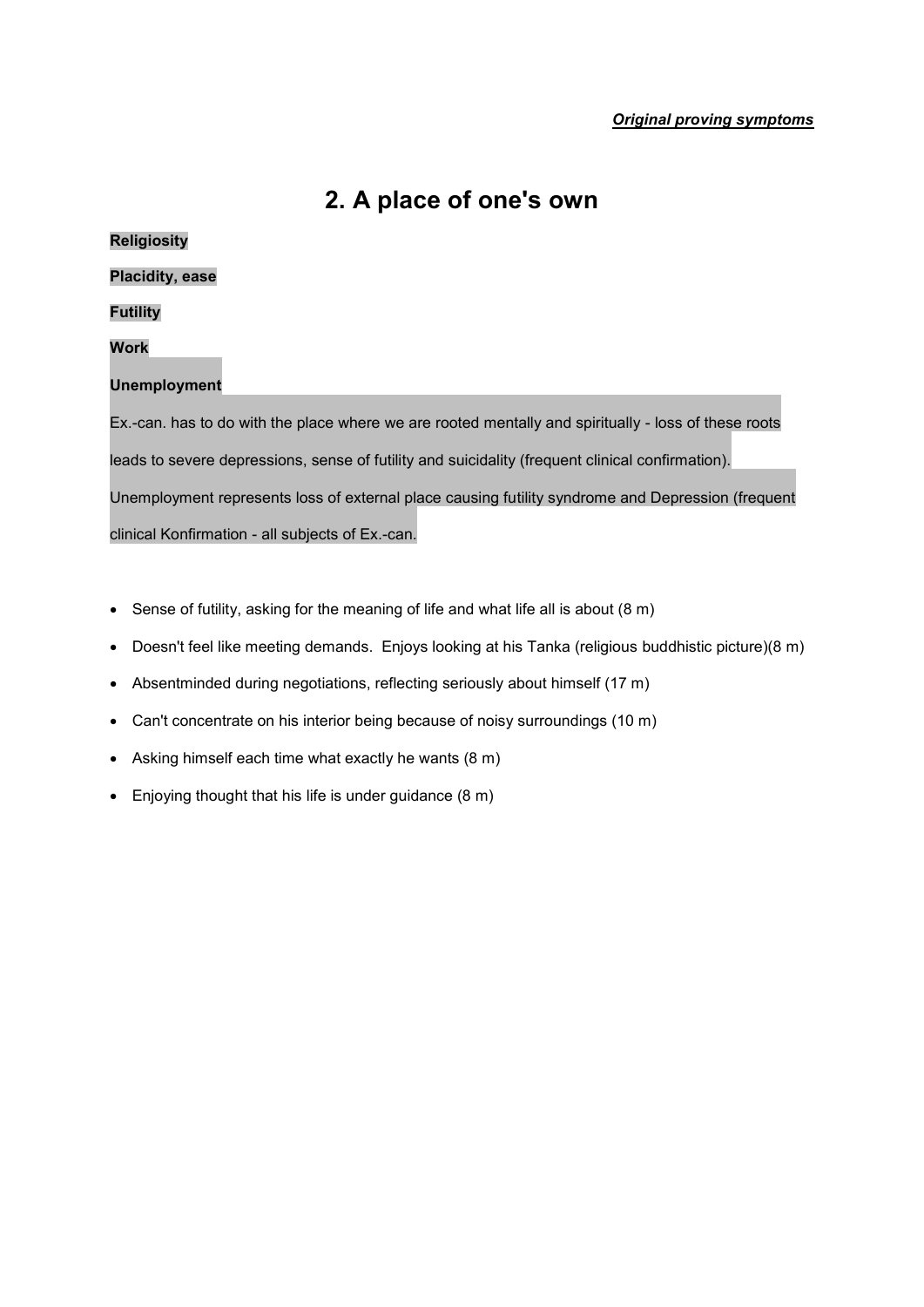- $\bullet$  Intensive religious feelings (8 m)
- Upon waking up in the morning there is praying in him immediately (8 m)
- Can't find his keys believes them to have been stolen (8 m)
- Strong desire to wear big cross around neck (8 m)
- Daily life and work are felt to be inner prayers (10 m)
- Prover's idea: maybe what I'm experiencing now is the best time of my life, even though I shall and want to go on changing it (10 m)
- Helpless anger because father of her child leaves raising it to her; he is working all the time and she never finds time for drumming and,is never alone (15 f) Commentary: Loss of own intimacy and composure. Child instrumentalizing mother with its strong eros. Mother can never be by herself. Overstrained and instrumentalized because she is the only person the child can refer to.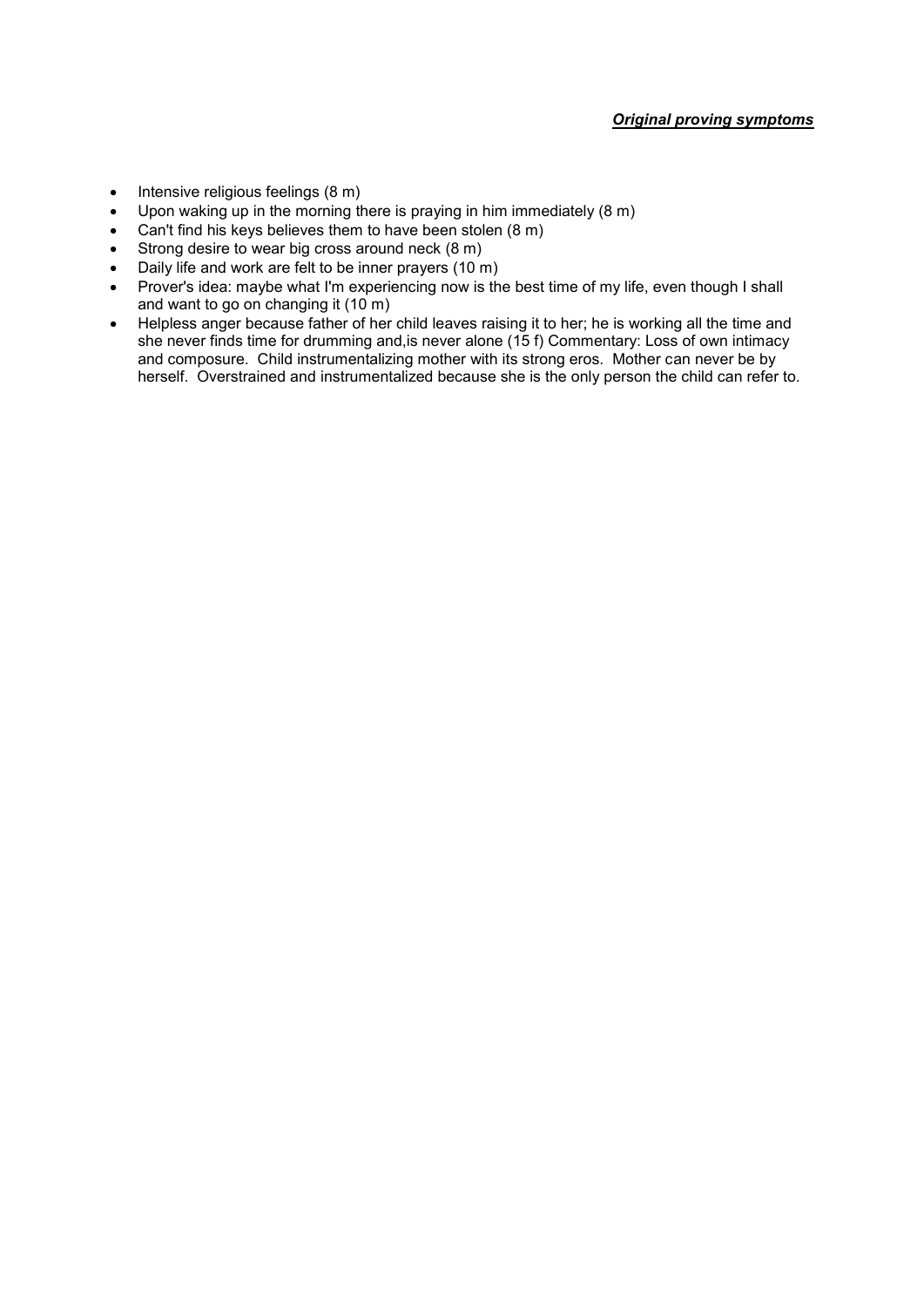## **2. Suppression of personal needs and personal expression**

**Contract Contract Contract** 

| Personal expression                                                                               |
|---------------------------------------------------------------------------------------------------|
| Language, speaking about things                                                                   |
| Formulation                                                                                       |
| Opposition to conformity                                                                          |
| Ex.-can. helps ending suppression of personal expression and makes it possible to formulate one's |
| self, one's own needs. In this regard provings show symptoms like inhibited speech, opposition to |
| such suppression and against conformity:<br>Can't express ideas spontaneously                     |
| Can better formulate what he/she perceives                                                        |
| Doesn't know how to express himself                                                               |
| More communicative                                                                                |
| Freudian slip                                                                                     |
| Feeling defenseless and insufficient, at 32, to oppose parents' interference                      |
| Clinical confirmation: children learning late to speak (frequently confirmed)                     |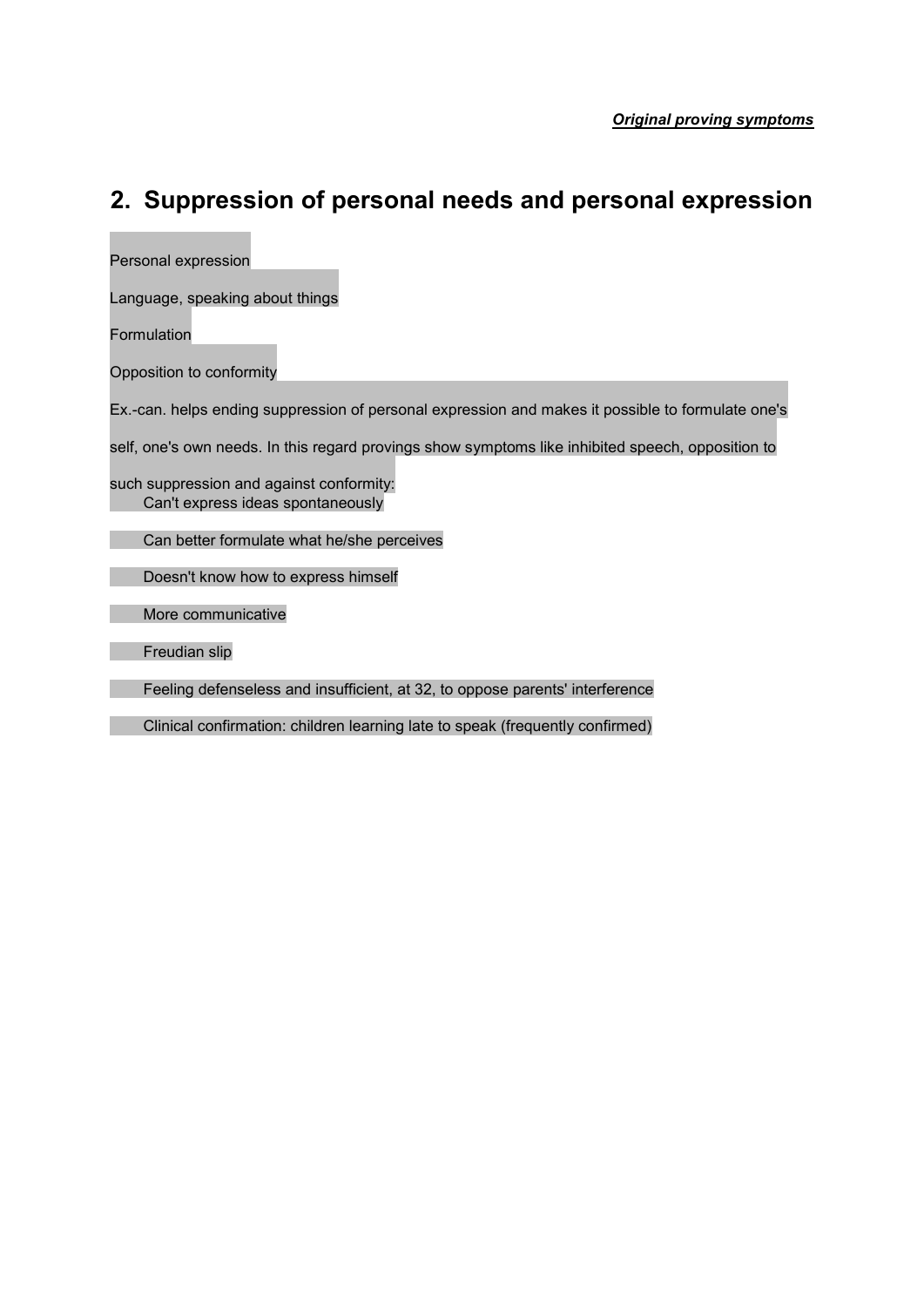#### *Original proving symptoms*

- More aggressive, more Konsequent in quarrels: thinking at first'l won't say this now, it would be too hard', then he does say it and is surprised about it (22 f)
- Admitting conflicts to himself, daring Konfrontation (9 m)
- Can't open his mouth to say what's necessary (14 m)
- Is able to give up friendliness (resulting from inhibition) towards former friend and even scold him openly - afterwards happy and relieved (11 f)
- Defenseless and insuffizient, at 32, to oppose parentst interference (2 f)
- Doesn't feel capable of dealing with life (10 m)
- Doubting his own professional qualities (8 m, 9 m)
- Realizes that he is doing qualified work (9 m)
- Recognizes what's due to him from his father's side and dernands it, no longer hurt and shyf# learning to differentiate (16 m)
- Tongue heavy feeling it getting thinner and falling motionless into lower maxilla (22 f)
- Dares to refuse help in his house his mother wanted to force upon him (8 m)
- Can`t express themselves spontaneously (10 m, 14 m, 8 m, 11 f)
- Doesn't know how to express himself (8 m)
- Surprised about the good replies suddenly coming to his mind (8 m)
- Can formulate better what he/she perceives, express thoughts in a better way  $(8 \text{ m}, 22 \text{ f})$
- Has phases of exzellent formulation capacity (8 m)
- More talkative (5 m)
- More communicative (4 m, 5 m, 16 m)
- Meeting people saluting him or whom he hasn't seen for a long time, hailing him, talking to him some of them he doesn't even know (4 m)
- Thinking in English phrases (17 m)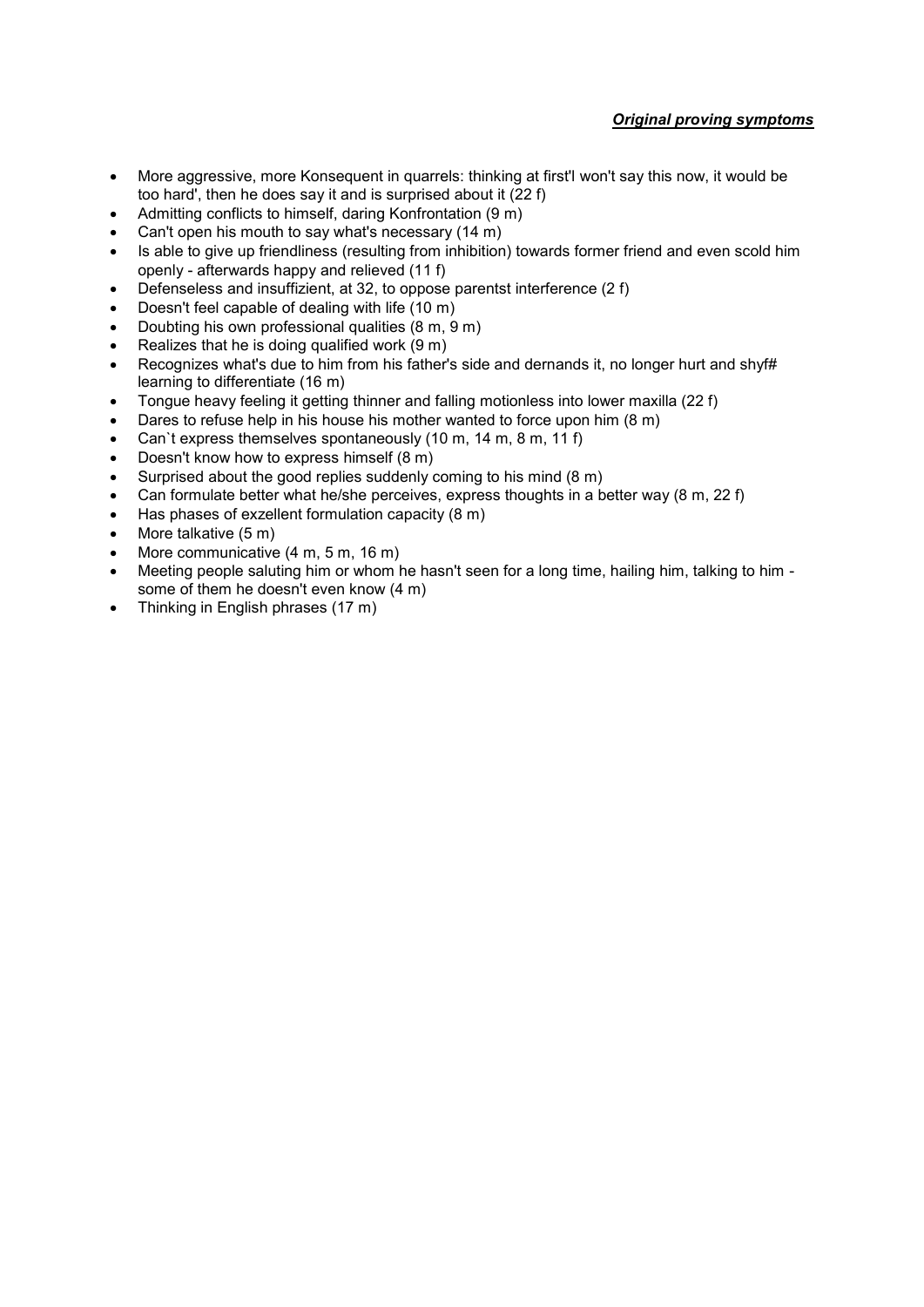#### *Original proving symptoms*

- Using English expressions when talking (17 m)
- **English words coming to him automatically (17 m)**
- Misreading, misunderstanding: instead of:

Winter - weather

Convince-converse#

Writing getting very bad, as if he had no energy or no will to write (8 m, 10 m)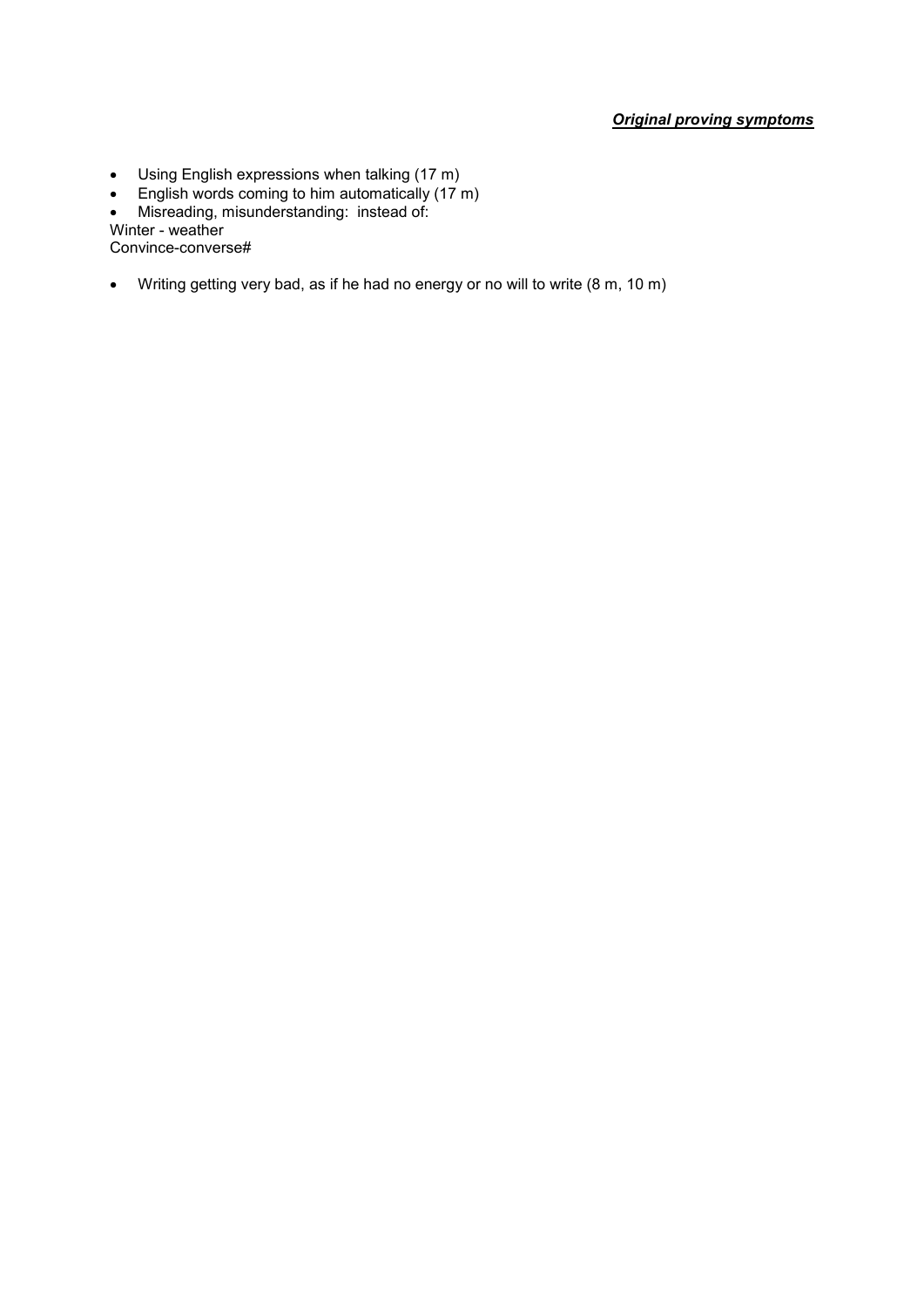### **3. Old ruts**

#### **Rigid moral system**

#### **Group pressure**

#### **Conformity**

**Refusal**

**Eternally unchanged living and behavioural patterns partly having become devoid of meaning, pressure, conformity and deep inner refusal - many provers have become aware of these states and want to change them.**

- Refusing to do the same old things over and over again. Feeling he is leaving old ruts.
- Would like to do something else instead of treating patients. Ending long-standing friendship noticing that only he has been active in it.
- Feeling his rigid moral system and becoming conscious of it.
- When he has dirtied something taking care to clean up quickly so dirt doesn't amass.
- Less militant with his children.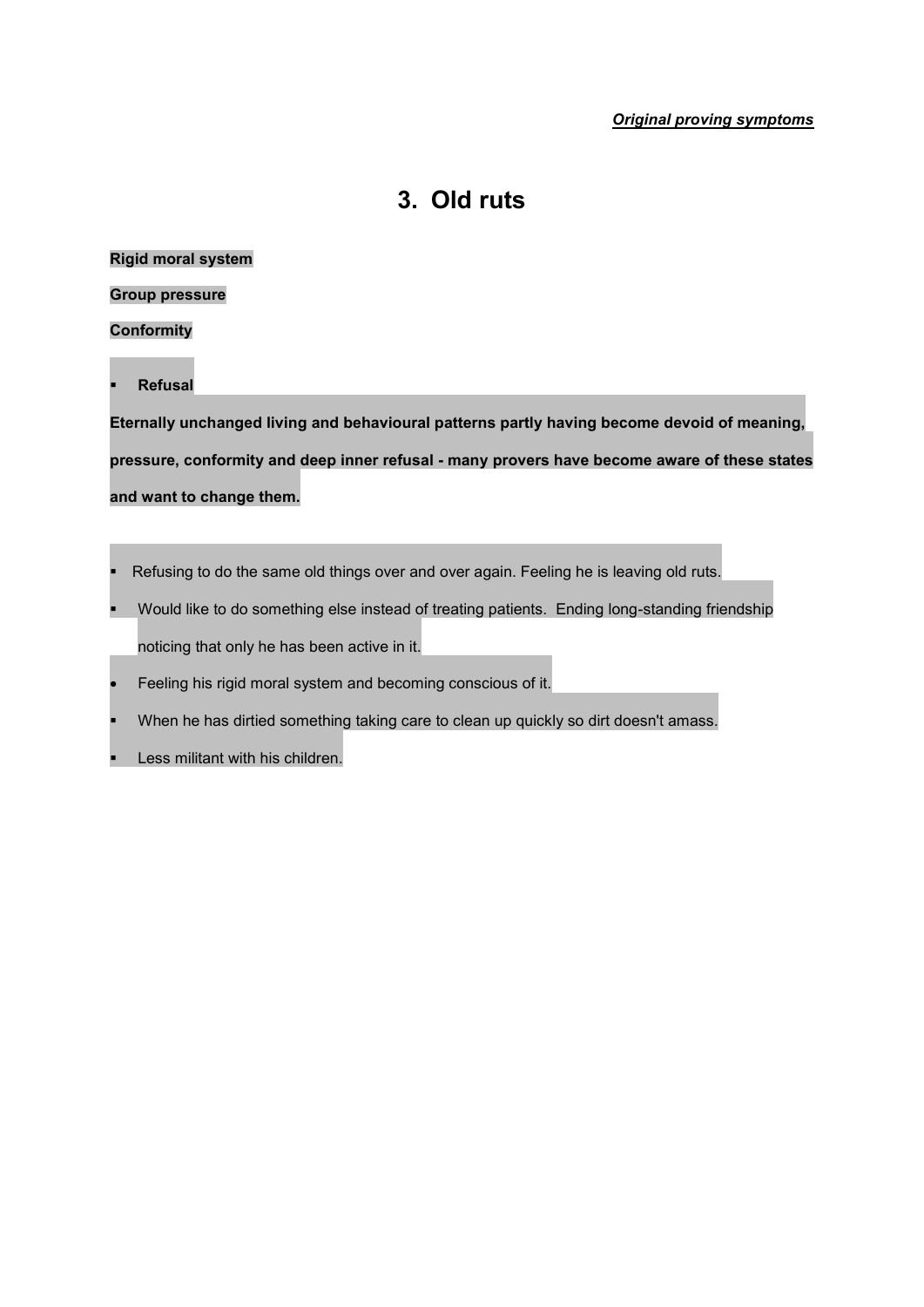- Distaste of doing the same old things over and over again (10 m, 16 m, 11 f)
- Wants to stop working regularly, thinking of other patterns (10 m)
- During a weekend excursion capable of switching off and going to sleep after only 2 Kilometers (12 f)
- Feeling he is leaving old ruts (21 m)
- Always been jogging along the same path, during proving period deciding to take another one (21) m)
- Changing composition of breakfast (21 m)
- Would very much like to do something else instead of treating patients forever (10 m)
- Feeling that things can be done this or that way bringing relief (16 m)
- Ending long-standing friendship noticing that only he has been active in it  $(6 \text{ m})$
- Isolation, crying and vomiting out of loneliness due to refusal to go on with old drinking and drugging rituals of group (11 f)
- Dry brushing since 2 months believing it helps; often did not feel like it but didn't break off. Has stopped it after Ex.-can medication (18 m)
- Childlike feeling, unprejudiced (16 m)
- Feeling sad about having lost childlike behaviour (16 m)
- $\bullet$  More dreams (21 m, 4 m)
- $\bullet$  More drive (6 m)
- Work has become easier (6 m)
- $\bullet$  More optimistic (6 m)
- Enjoys being like a child and seeing that it doesn't matter what he is doing (10 m)
- $\bullet$  Is capable again of reading a textbook like fairy tales, finds it pleasant (18 m)
- Feeling his rigid moral system and becoming conscious of it (10 m)
- Greatly enjoying meal in big round at pub; also enjoying repeat orders. Non-smokers start smoking. "Letting go all pressurei-mood"  $(1 \text{ m}, 2 \text{ f}, 3 \text{ m}, 4 \text{ m}, 5 \text{ m}, 8 \text{ m})$ #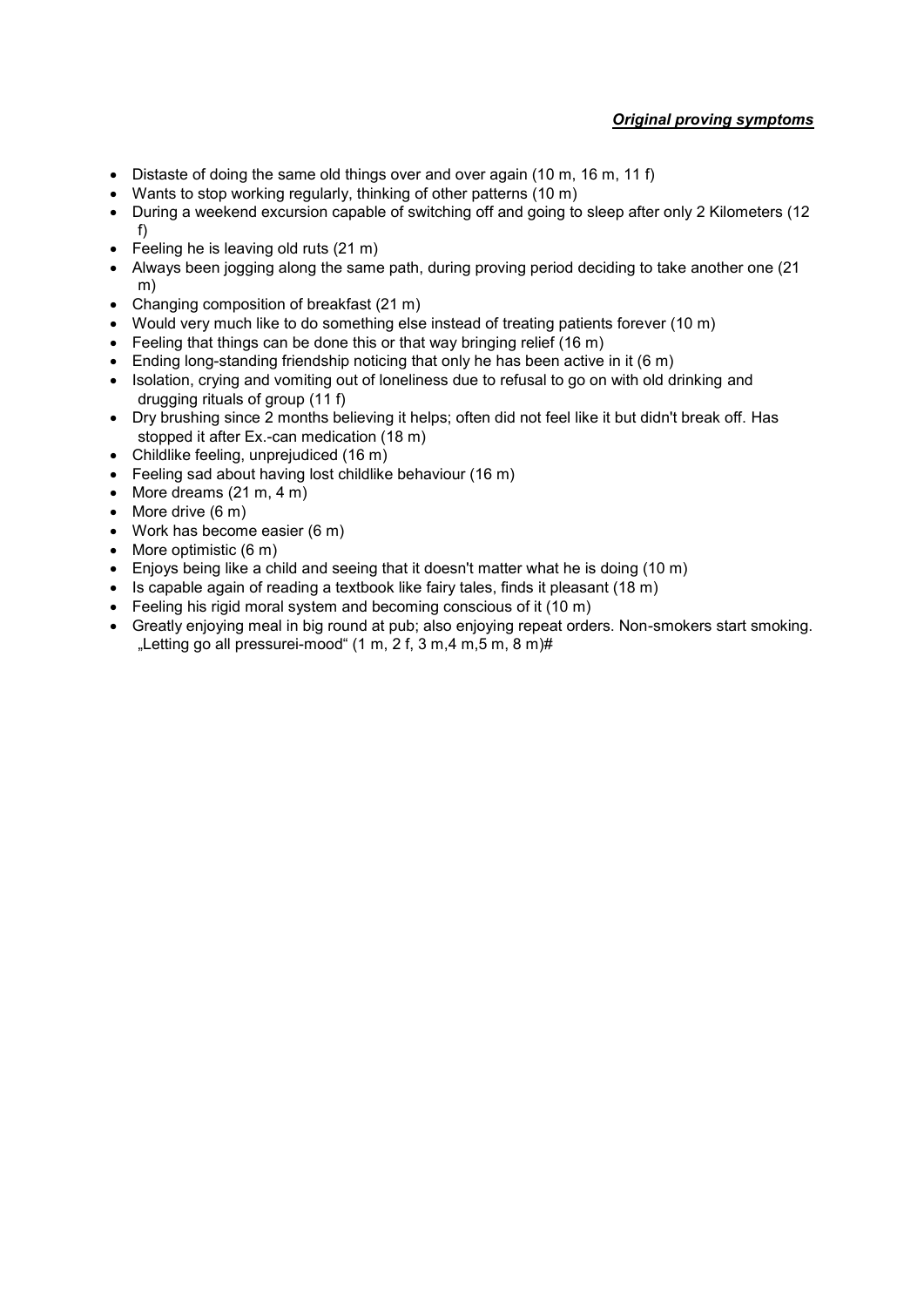- Verbal eroticism (8 m)
- Urge to visit brothel (8 m)
- Didn't dare admitting small damage done to another car, very bad conscience (8 m) Commentary: small deed looks like big crime, very much ashamed.
- Thinking that fulfilment of his obligations in life doesn't start with work bringing relief (8 m)
- Taking care when he has dirtied something to clean up quickly so dirt doesn't amass (8 m)
- Things don't have to be so correct any more (21 m)
- More relaxed in education of his children, not so miltant any more (21 m)
- No more adaption to others, whether that's o.k. doesn't know (3 m)
- He doesn't care what others are sayi.ng, but isn't sure if he may indulge in this attitude (3 m)
- Less stubborn (21 m)
- More confident (21 m)
- More relaxed despite more appointments (6 m)
- More relaxed, things don't excite him so much any more (21 m)
- $\bullet$  More relaxed (4 m, 5 m, 6 m, 9 m)
- $\bullet$  More patient (5 m)
- $\bullet$  Softer (5 m)
- Relaxed (3 m)
- $\bullet$  Balanced (4 m)
- Feeling fully relaxed; would like to stay in bed (5 m)
- Relaxed living conditions need not be harmonic; capable of observing life without being tense (3 m)
- Feeling industrial production to be hostile to human creativity and to be absolutely bad (16 m) Commentary: pressure exerted by industrial production suppresses individual needs and is standing for conformity.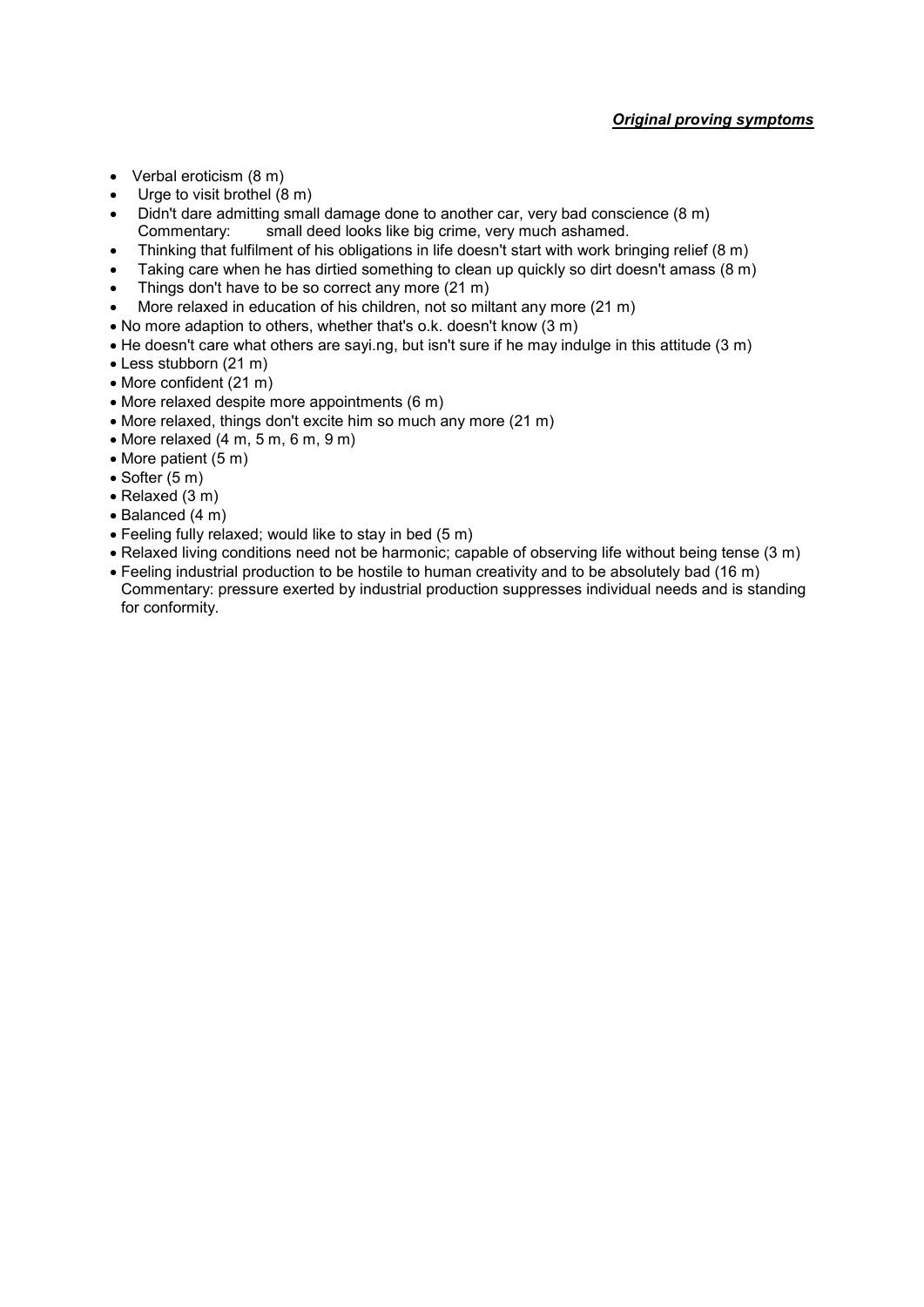- $\bullet$  Sudden idea to go on holiday with camper (8 m) #
- Distaste of driving, especially witl#, camper feeling almost ashamed for doing the same things as everybody else (8 m)
- Buying clothes for daughter, feeling well and relaxed; at other times always thinking: when will she be through with it? (21 m)
- Deeply felt refusal has been under too much pressure in his life at boarding school, at school; despite inner refusal always done, what was required, with great effort and diligence (8 m)
- What do I want, feeling his will getting stronger and being able to do what he wants (8 m)
- Feeling blocked by external circumstances, family and professional work, can't do what he would like to do and is getting tired, with abdominal tenseness, as if he had eaten too much (8 m)
- Would like to close his office, wants to be off (8 m)
- Thinking;how much time till retirement? (10 m)
- To be drawn into patients' morbid swamp (8 m)#
- Four provers breaking off proving, because of preponderant manager of provings (18 m, 20 f, 19 f, 7 f)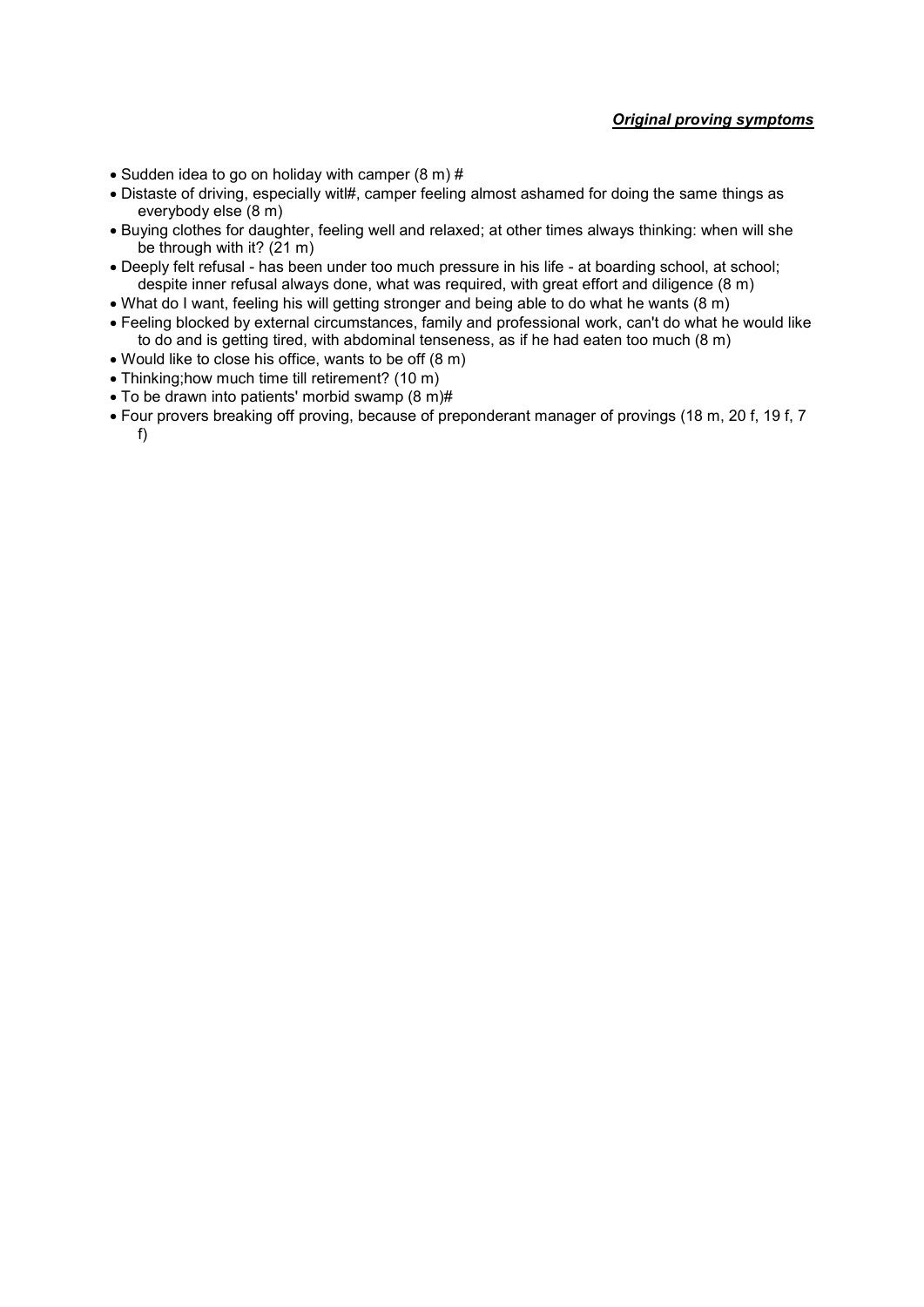# **4.School, learning under pressure**

Provings and clinical experience have shown Ex.-can. to be a remedy against suppression, -repression and pressure for good marks at school.

- Extreme dislike for school and books (18 m) feeling like having blackout at exam (5 m)
- Distaste for books(after Having had to learn too much) disappearing (19 m)
- Capable again of reading a textbook like fairy tales, finds it pleasant (18 m)
- Feeling his head to consist of meshwork he doesn't want to draw closer but this makes him feel stressed

(18 m)

- Would have preferred to finish exams with medium marks but feeling confident instead of getting best mark (18 m)
- Deeply felt refusal has been under too much pressure in his life, at boarding school and at school; despite inner refusal always done what was required, with great effort and diligence (8 m)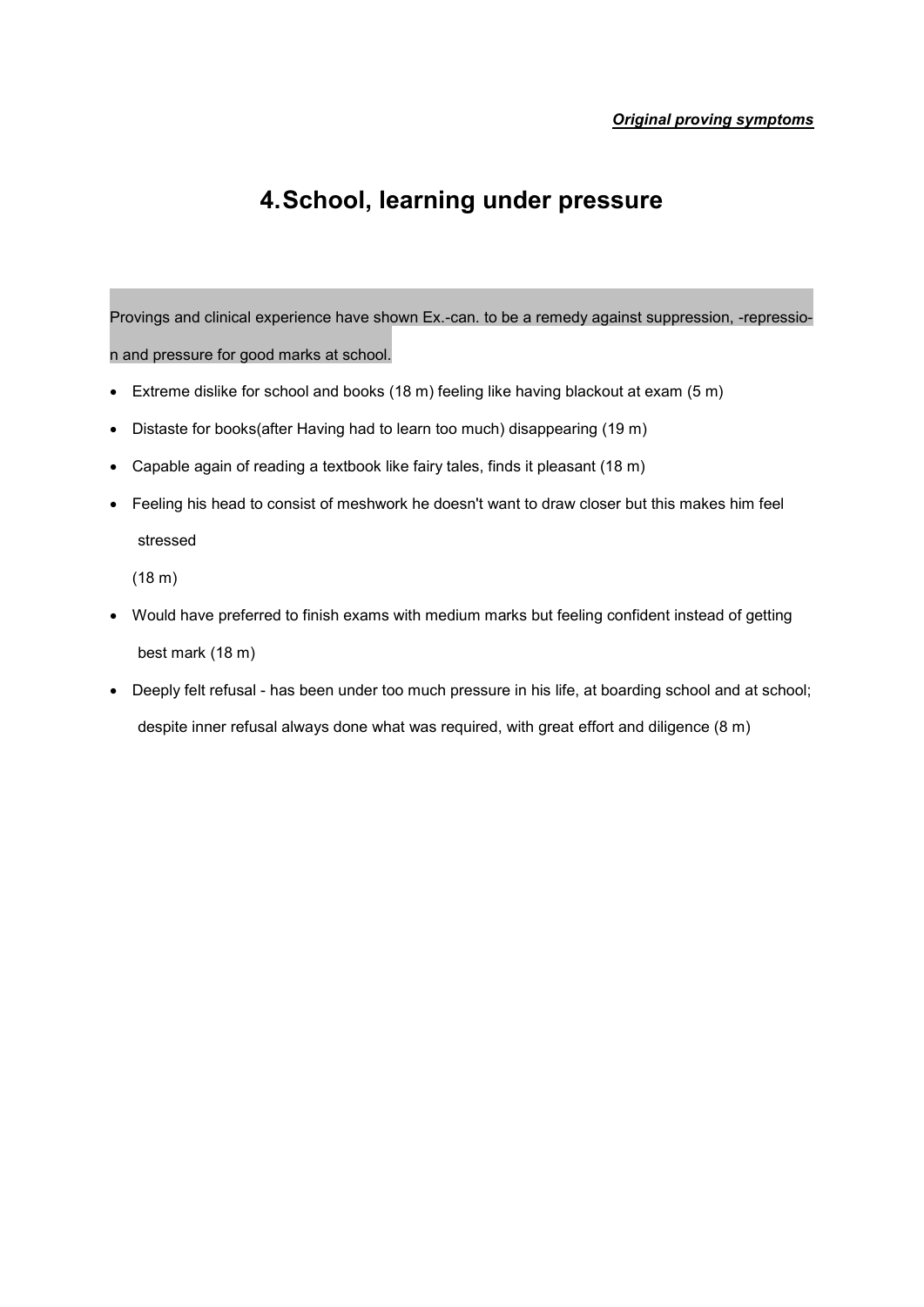# **6. Dazed state**

With Ex.-can. clinical patients a kind of dazed state has frequently been observed. They are not completely conscious, patients/provers often forgetting within seconds what they had thought or said and unable to think clearly. Ex.-can. patients also are afraid one might notice their state since this is f requently - happening in professional work.

- Feeling in a haze, seeing and hearing everything, but at a dela
- Seeing everything but as if not quite there yet, like being between sleep and waking, in the waking phase.
- **Forgetting things just thought or said.**

Unable to think clearly.

- Playing stupid computer games.
- Feeling in a haze, seeing and hearing everything, but at a delay (21 m)
- Seeing everything but as if not quite there yet, like being between sleep and waking, in the waking phase

(21 m)

- Forgetting things just thought or said within seconds (8 m, 1m)
- Feeling as if he had taken cannabis (3 m)
- When opening his eyes feeling everything to be far away, as if he had taken drugs (5 m)
- Unable to think clearly, feeling as if enveloped in cotton wool, as if had been woken up suddenly and didn't know what was going on, like floating; feeling as if time was stopped, only this moment present (5 m)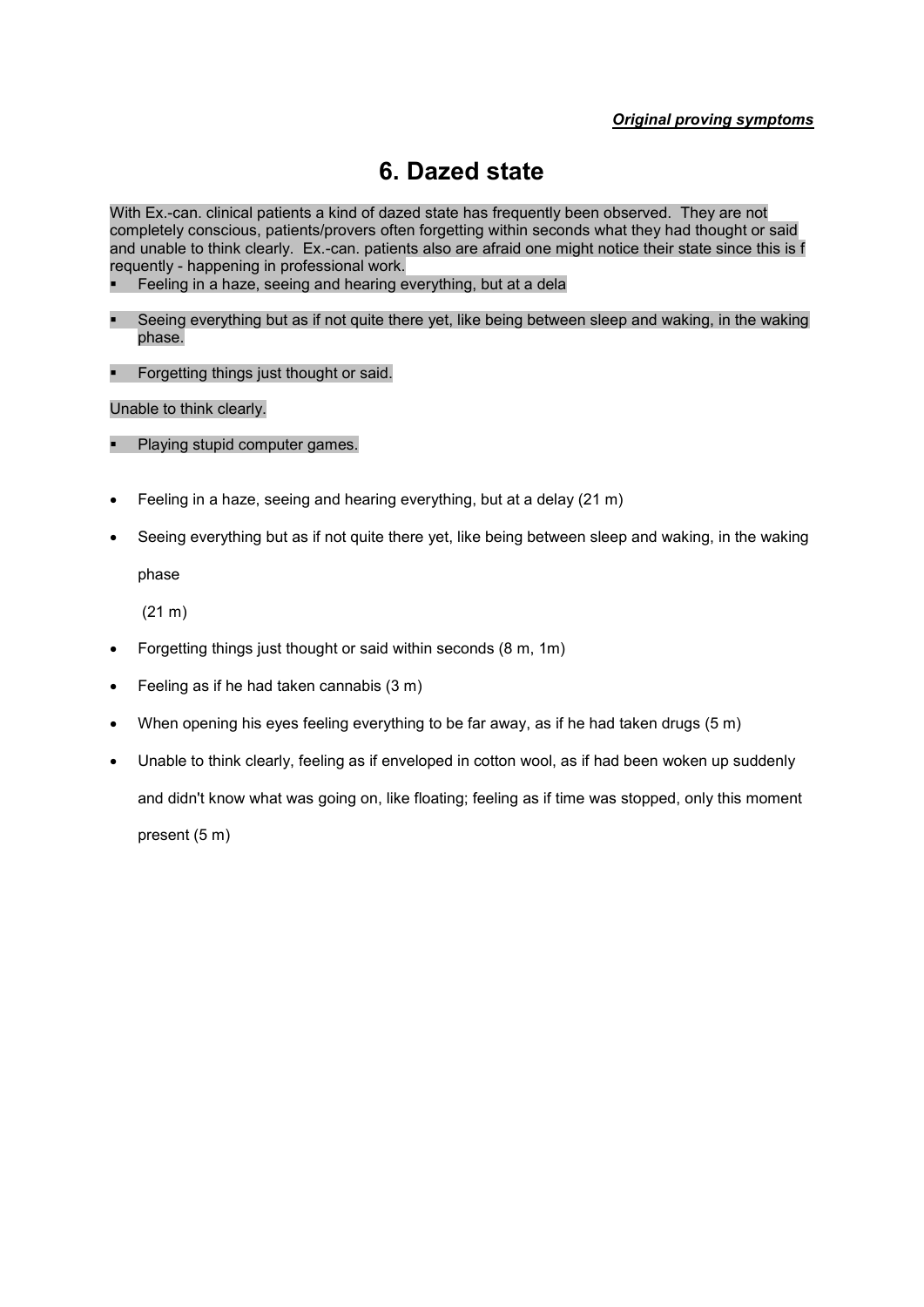- Feeling empty: nothing can touch him, a kind of indifference (5 m)
- Feeling to be on his own, no help to be expected from anyone, nobody is interested in helping him (5

m)

- Feeling as with blackout during an exam (5 m)
- Feeling as after fainting, not yet quite there. Can perceive, but doesn't really get into picture. As in

pub when Others are talking and he is sitting there with everything going past him (5 m)

- Feeling before fainting as if mind and body were separating (5 m)
- Feeling 'it's all the same to me' (5 m)
- $\bullet$  Indifference (5 m)
- Feeling as bef ore passing out or when legs are giving way, like losing control (5 m)
- There is an invisible wall between him and the world which no feeling can penetrate. Perceiving everything but is not touched, no feeling, would only like to lie down and be lef t in peace, nobody wants to enter this world and help him (5 m) Commentary: this symptom reminding autism, with longing that isolation be broken up.
- Trying to push thoughts away and flee from own responsibility (9 m)
- Able to sit all day long in front of computer surfing in internet and communicating anonymously for the first time - stupid stuff in chatrooms (9 m)
- Playing stupid computer games (9 m)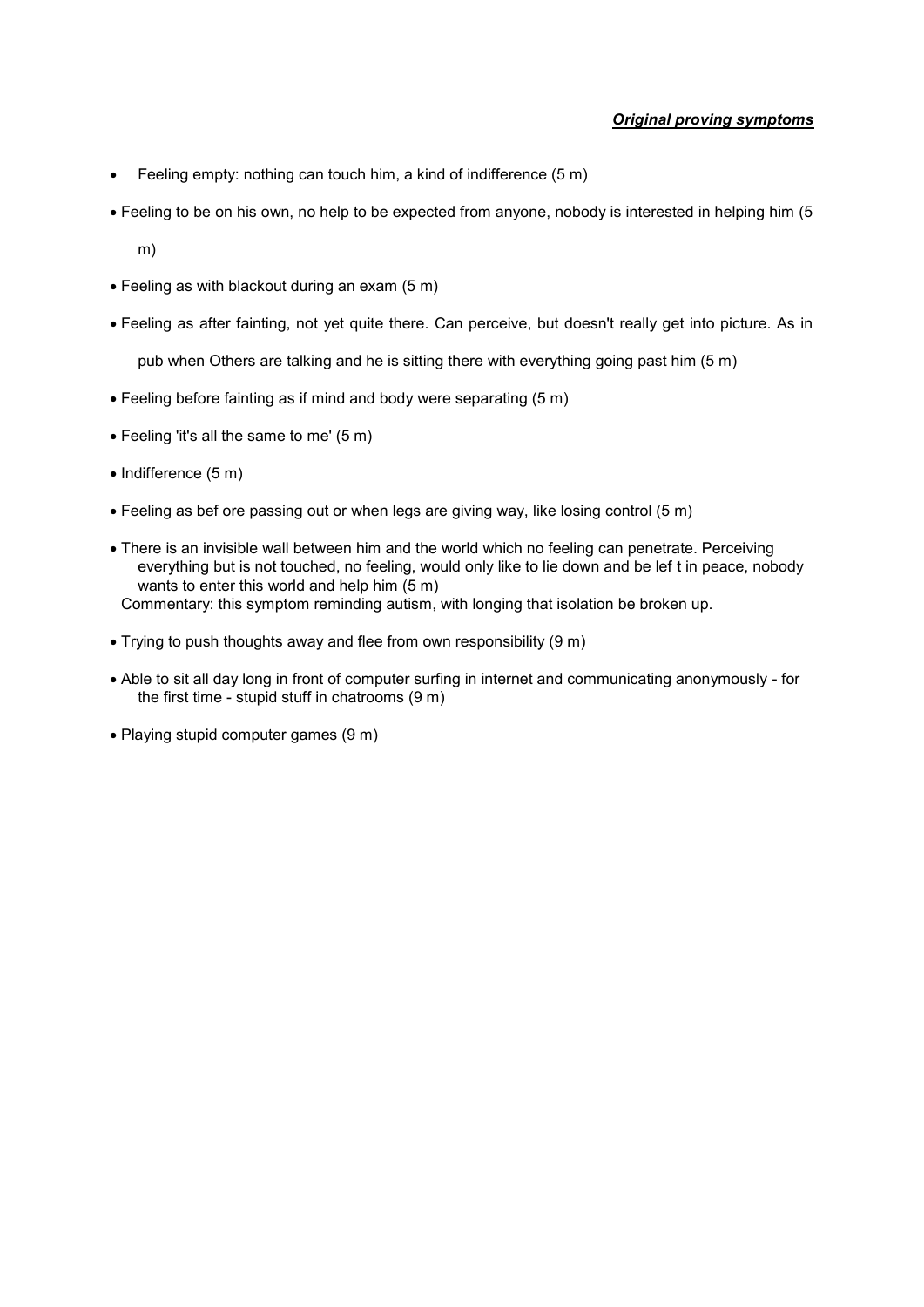# **5. Inferiority complex, shame, hushing up tendency**

#### **Depression**

**Feeling excluded**

**Feeling chucked out**

**Inferiority complex, severe depressive states with anxiety symptom, feeling excluded or** 

**chucked out, suicidality** 

**and trying to hush it all up all come within the realm of Ex.-can.**

- **Feeling rejected and overlooked very easily.**
- **Feeling like sitting in a swamp wallowing in sorrow.**
- **Feeling ashamed for being in such a bad state doesn't greet anyone Ao# nobody can find out what he feels like inside.**
- **Feeling alone and chucked out, fame and success are gone because he was avoided by everybody.**
- Feeling set back and overlooked very easily (9 m, 10 m)
- Feeling set back because near ones go to others for treatment (9 m, 10 m)
- Feeling like sitting in a swamp, wallowing in sorrow (9 m)
- The world is desolatei feeling alone and excluded which causes melancholy feelings (9 m)
- Doesn't feel like doing things, leave me all in peace, you only want to hurt me anyway (9 m)
- $\bullet$  Easily taking things personally (9 m)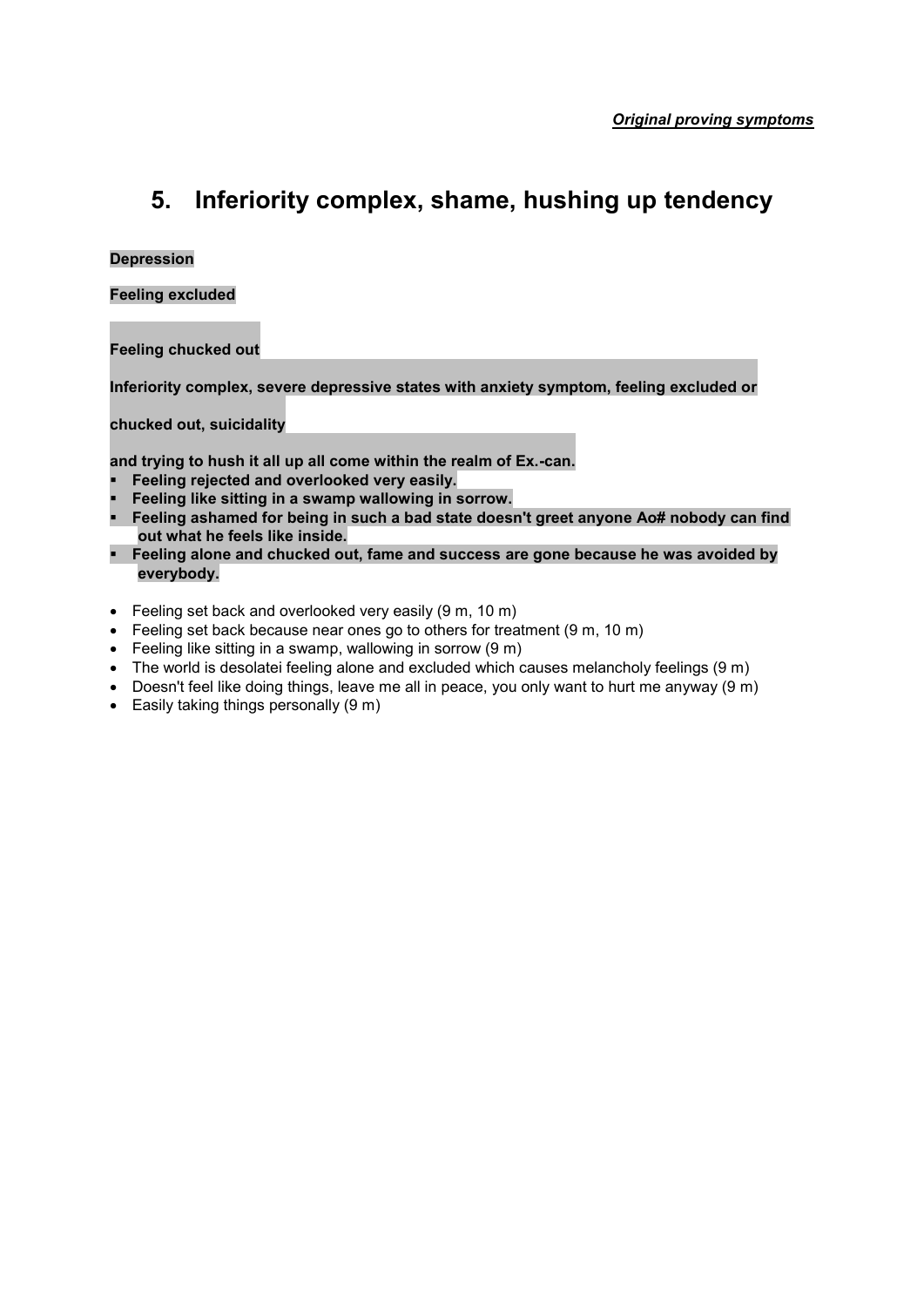- Dark cloud clinging to him like something sticky, darkening his own sun (9 m)
- Feeling as if he had come to know death, has been struggling through a deep swamp, now more at ease with many things (9 m)
- Feeling excluded and inferior,.-feels hurt by arrogance and reserve of others, seeing at once in everyone only the roles they are playing (9 m)
- Seeing decay, nothing lasting forever, must be content with little (9 m)
- Depression and feeling alone was like death, like dying, like saying good-bye to sweet superficial life (9 m)
- Feeling ashamed for being in such a bad state doesn´t greet anyone, so nobody can find out what he feels like inside (9 m)
- Feeling very shaken, doesn't feel like hiding it as he always had tried to do previously (18 m)
- Didn't dare admitting tiny scratch caused to other car, felt very guilty (8 m)
- $\bullet$  Believing all peo.ple to think badly about him  $(9 \text{ m})$
- Feeling alone and pushed out, fame and success are gone since all have been avoiding him (9 m)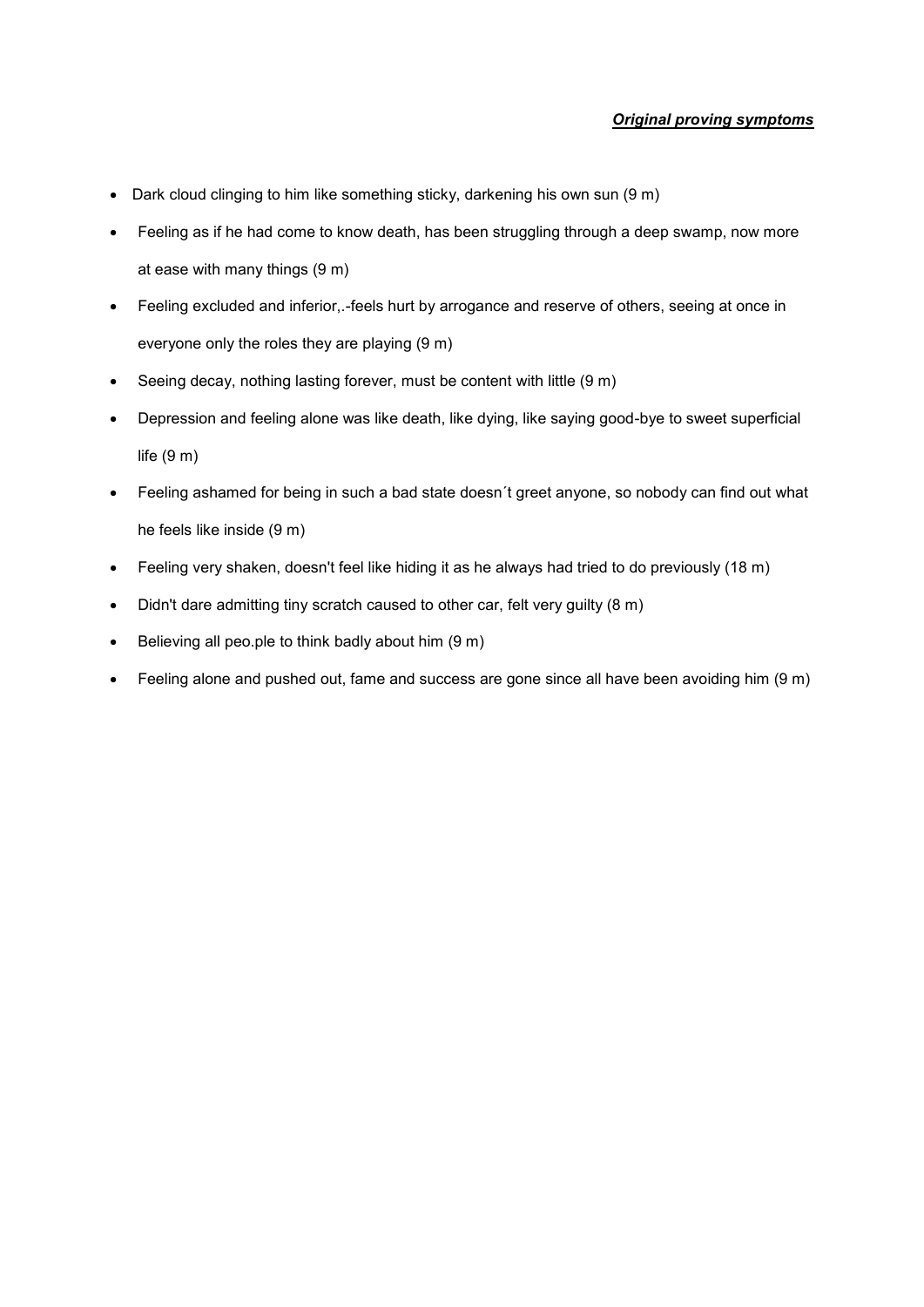# **Therapeutic relation, lies, abuse**

To end therapeutic relations dense with lies, false expectations, dependencies and abuse also were proving subjects of Ex.-can.. In this regard the remedy can help both doctors and patients to free themselves from such entanglements.#

- Therapist very tense and fearing to fail with an Ex.-can patient (8 m, 10 m)
- Seeing that encroaching female patient is taking him for her husband he can find the right words to confront her With this and to reject her (8 m)
- Putting right immediately lies and slander a patient has told another doctor about him (lo m). (Patient had told classical doctor she was so ill because homeopathic doctor had made her discontinue with all pills.Prover calls that doctor immediately, without getting excited, and puts matters right)
- Starts writing out bills to patients, no longer feeling ashamed to talk about money (22 f)
- Finally dares telling a colleague who has always been taunting him:'do keep your mouth shut!' (14 m)
- Declaring treatment of a patient to have beeen successful and has no problems to stay with this opinion even though patient denies having been healed (10 m)
- Telling patient he cannot help him on for the time being; inviting him to return in 3 to 6 months, if he wants to (10 m)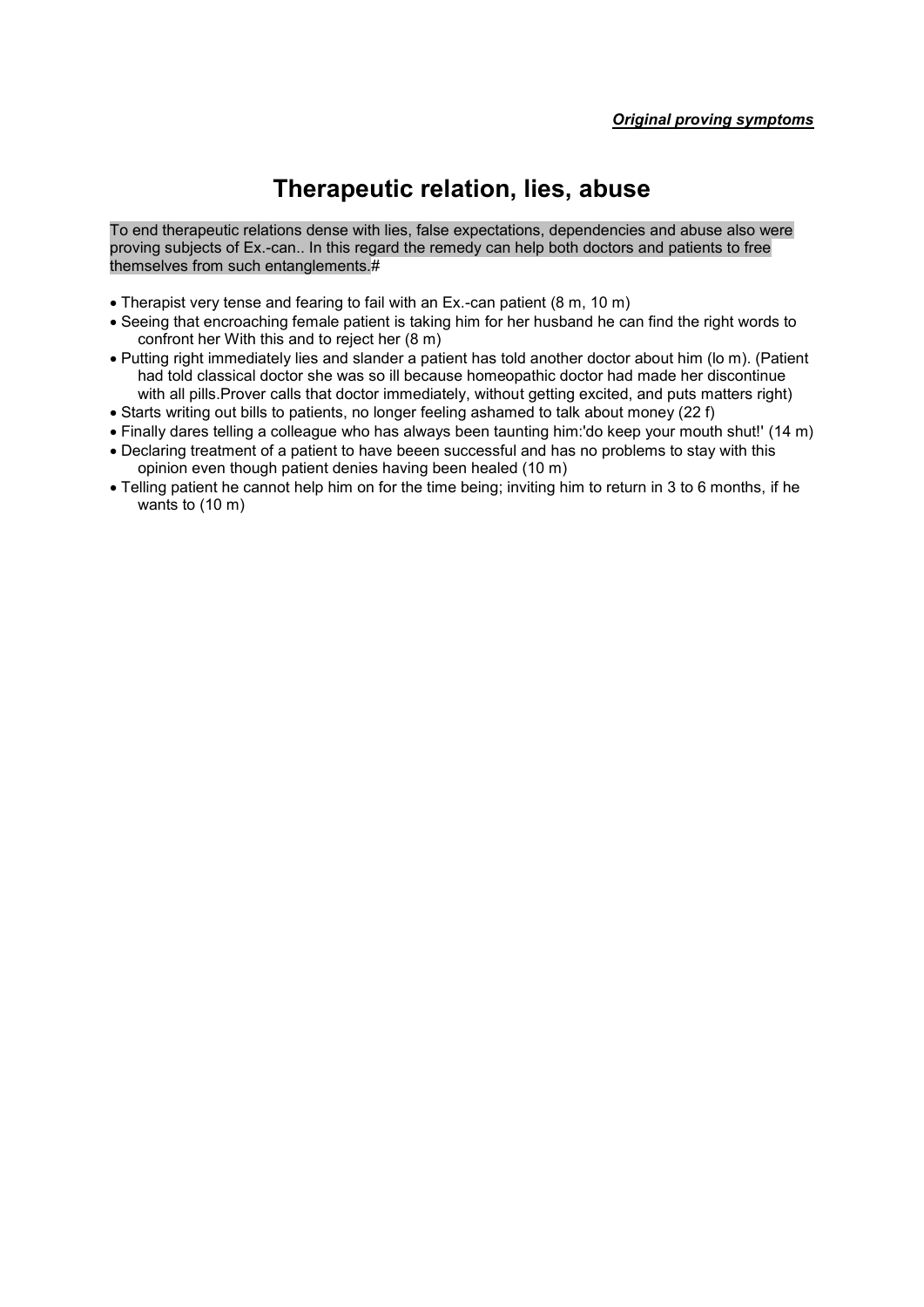- Telling impudent patient to leave (10 m)
- Shouting af ter severely ill f irst-class patient who hadn't come for a while not to quit after 2 consultations and leave things at loose ends again (10 m)
- Trying to reach patient, doesn't succeed (9 m)
- Finds that he doesn't want to continue treating a female patient of long standing whose health never improved and tells her so (10 m)
- Doesn't feel like getting entangled in patients' sickly swamp (10 m, 8 m, 9 m)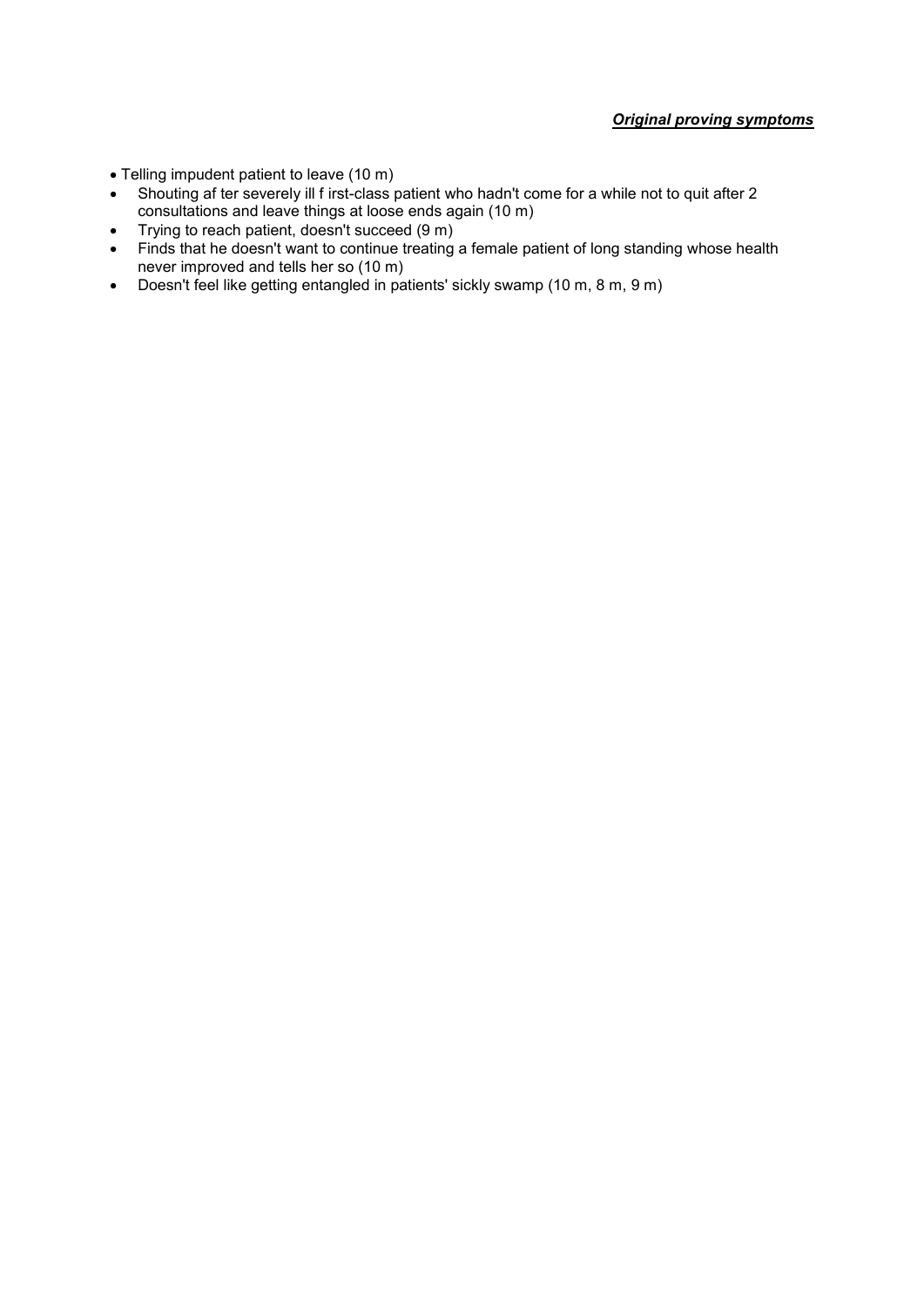# **9. Indulgement, laziness, sensuality,erotism, dazed state**

**Provings resulted in a large number of symptoms on the subjects indulgement/erotism and their dark sides like laziness.,dazed state etc.**

**Very much enjoying meals, smoking and drinking.**

**Wants to stop working permanently.**

- **Having strong, free erotic feelings when a woman is laughing at him.**
- **Lazy and lethargic knowing that he is lacking perseverance to carry things through.**
- **Body tense, mind dissatisfied, could go to pub and get drunk for sheer wretchedness.**
- Continuous laughing, giggling, compulsive grinning  $(2 f, 8 m, 10 m, 12 f, 13 f, 16 m)$
- Doesn't feel body any more, only mouth (13 f)
- Funny ideas at which she is able to laugh ironically (12 f)
- Telling jokes (8 m)
- Dirtying table at pub, spilling beer, laughing about it all (16 m)
- Relaxed, at ease  $(1 \text{ m}, 2 \text{ f}, 3 \text{ m}, 4 \text{ m}, 5 \text{ m}, 6 \text{ m}, 8 \text{ m}, 16 \text{ m})$
- Observing his need for cold or warmth more, finds it pleasant to change clothes accordingly several times a day (10 m)
- Wants to 'raise hell', to go out at night (16 m)
- $\bullet$  Feeling completely relaxed, would prefer to stay in bed (5 m)
- Wants to stop working regularly, thinking of other types of work (10 m)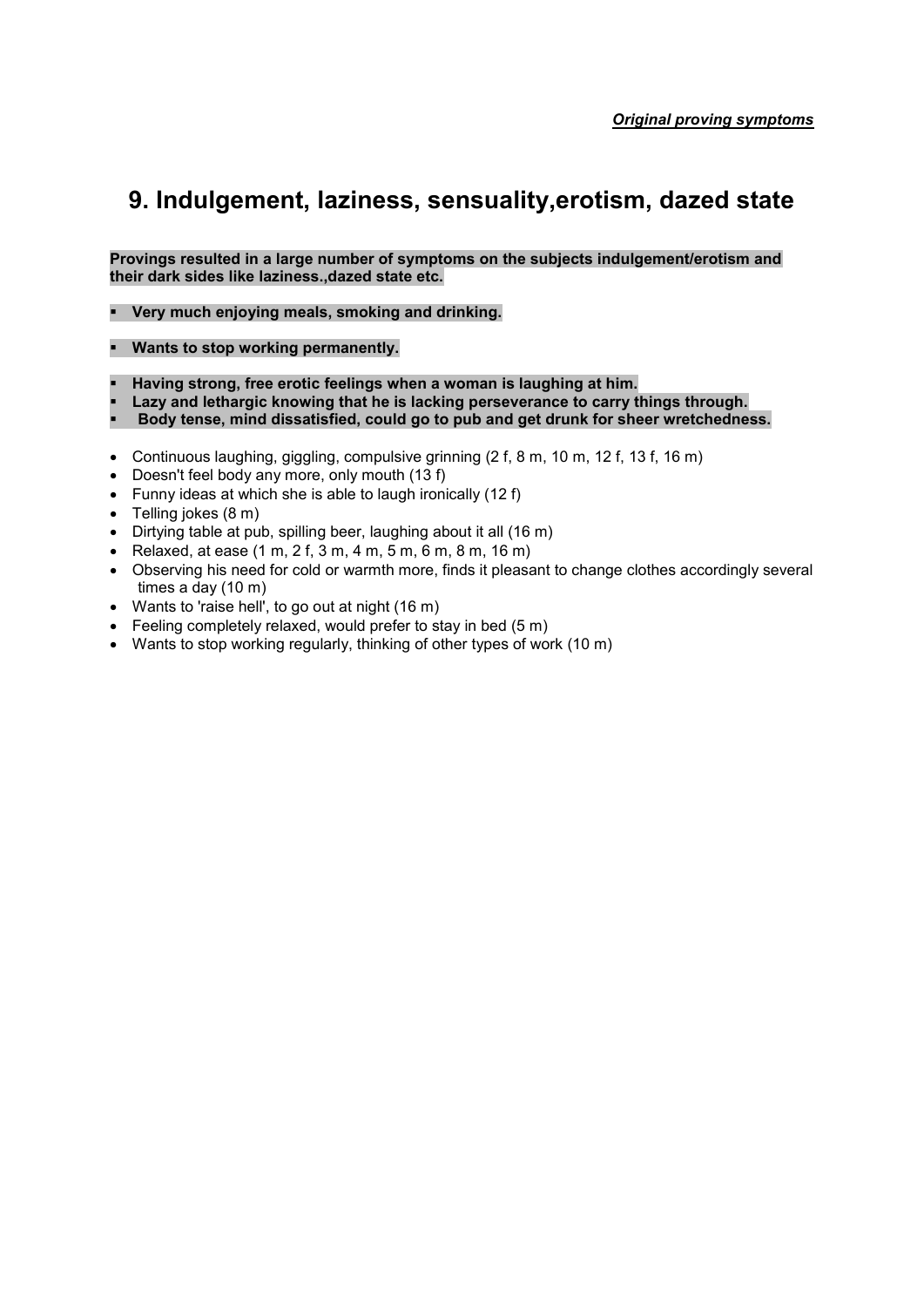- Very much enjoying meals with many people in a pub. Loves ordering second helpings; nonsmokers start smoking; leave all pressure behind for once - mood (1 m, 2 f, 3 m, 4 m, 5 m, 6 m, 8 m)
- Dream: doing a pub-tour with siblings and friends (19 f)
- Dream: prover wants to fetch daughter from a party, finds great chaos there beer cans, dirt everywhere. Drunk children. Her daughter is also drunk and doesn't want to go home with her yet (12 f)
- Continuous need to be with others. To eat, smoke, drink with others (8 m)
- Taking in useless information feeling tense inside, shoulder pain knows it's due to giving in to curiosity instead of doing something else (8 m)
- Distaste and hatred for superficial pleasure-hunting (excessive alcohol, sex, drugs) (11 f, 9 m)
- Desire for talks, friendship and nature (11 f)
- Lascivious (8 m)
- Walking through streets feeling erotic quiver all over his body (8 m)
- Enjoys using lascivious expressions (8 m)
- Verbal erotism (8 m)
- Erotic feelings toward small girls (3 m)
- Has strong, free erotic feeling when his wife laughs at him, feeling vivacious (8 m)
- No courage to address women, sitting there feeling discouraged and tiny (10 m)
- Less shy, can flirt better (22 f)
- Great needifor nearness (10 m)
- Avoiding nearness with female fearing to lose his way, his 'form' through her, to be manipulated by her (10 m)

Commentary: mother-incest- transfer?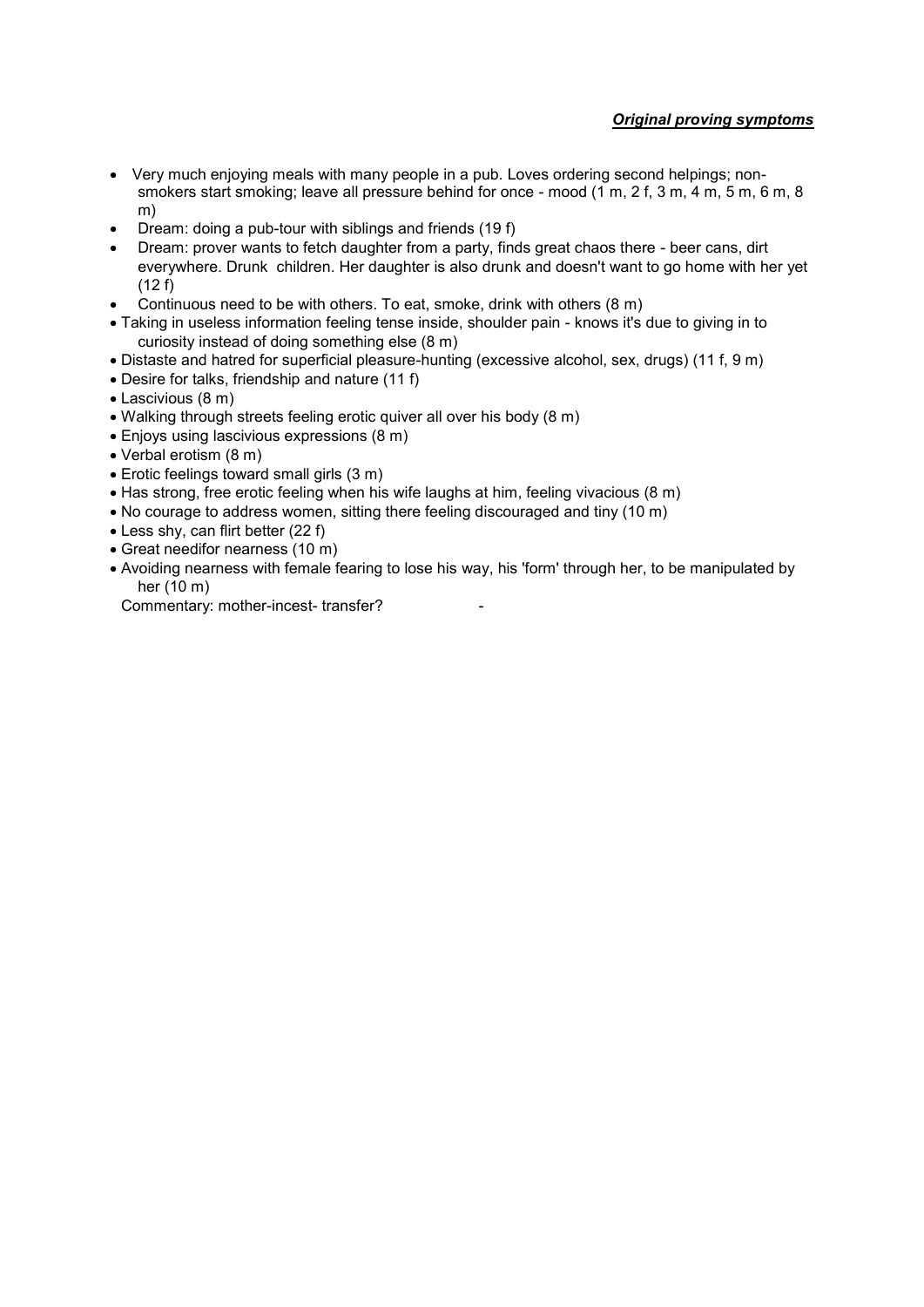- Lazy (8 m, 9 m), doesn't want to start anything, but once started able to work quite well (8 m)
- Lack of stamina (7 f, 8 m, 9 m, 10 m, 18 m, 19 f, 20 f), provers breaking off provings (7 f, 18 m, 19 f, 20f)
- Thinking that fulfilment of obligations of life does not start with work pleases him (8 m)
- Wants to stop working regularly (10 m)
- Would like to close office, because he wants to be off (8 m)
- Thinking: how much longer till retirement? (10 m)
- Lazy and lethargic, knowing that he is lacking perseverance to carry things through (9 m)
- His body is tense, his mind dissatisfied, could go to pub and get drunk for sheer wretchedness (9 m)
- Homo-erotic feelings: before falling asleep getting the idea and feeling pleased about having his friend for

sexual partner, to kiss him, go out with him etc. (10 m) Commentary:possible remedy for transvestites

# **10. Other mental and emotional symptoms**

- Desire for drumming (11 f, 15 f)
- Extreme irritability, also against his children (8 m) restlessness increasing toward evening, doesn't know how to lie, but remaining in bed (8 m)
- Very shaken, doesn't feel like hiding it any more; usually trying not to let others notice it (18 m)
- Nervous, hectie-, unbalanced, angry about any little thing (9 m)
- No concentration, jumping from one thought and one work to the other, subsequent resignation (9 m)
- When driving 'not all there', could have accident because he is looking at people alongside street for too long (17 m)
- Fear of illness (8 m, 10 m)(clinically often confirmed)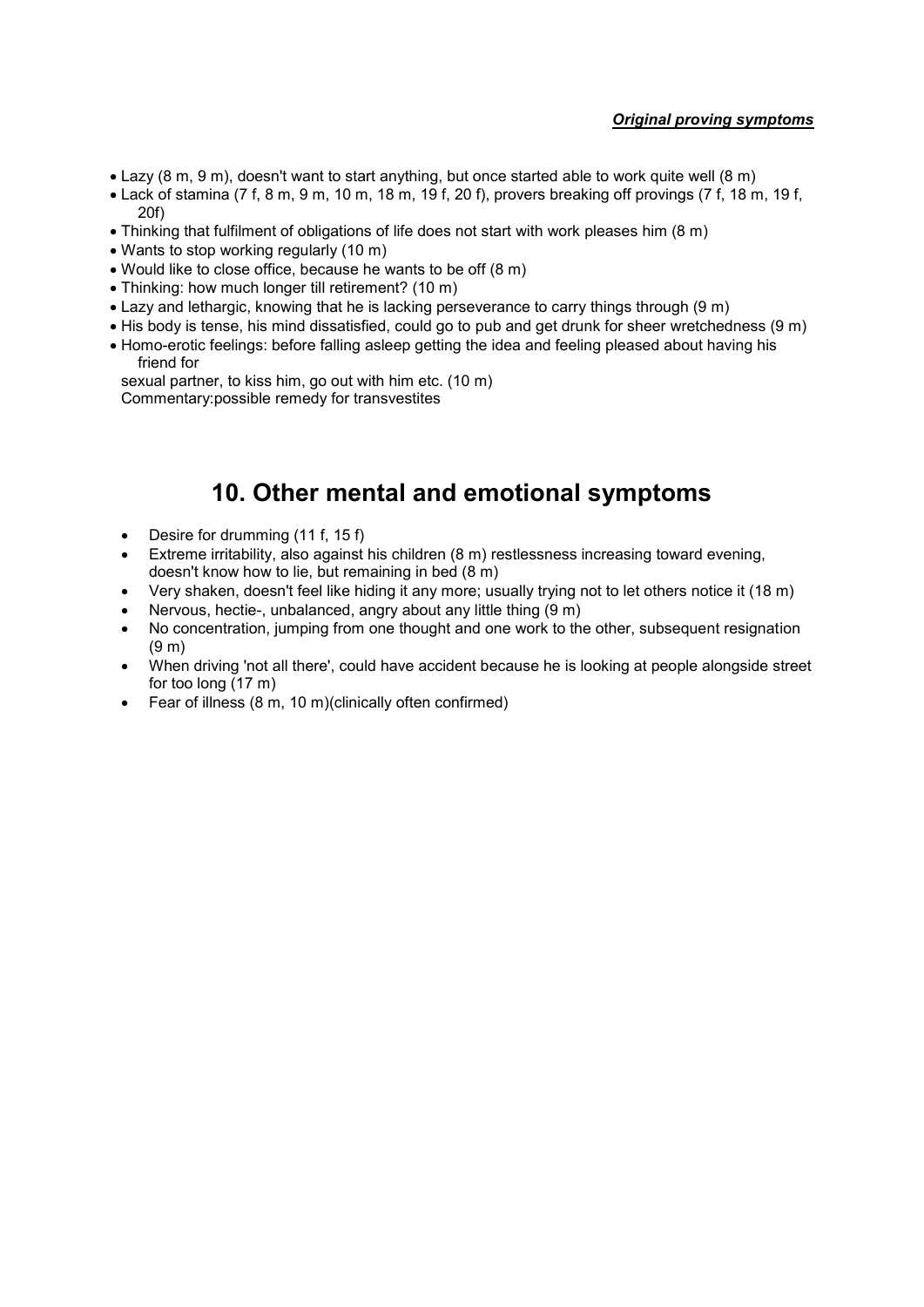- Terrible fear of tetanus infection when a wound starts pulling by night (8 m)
- Fear of induratio penis plastica ; tantalizing cireling thoughts (10 m)
- Fearing money for construction of house will not be enough (2 f)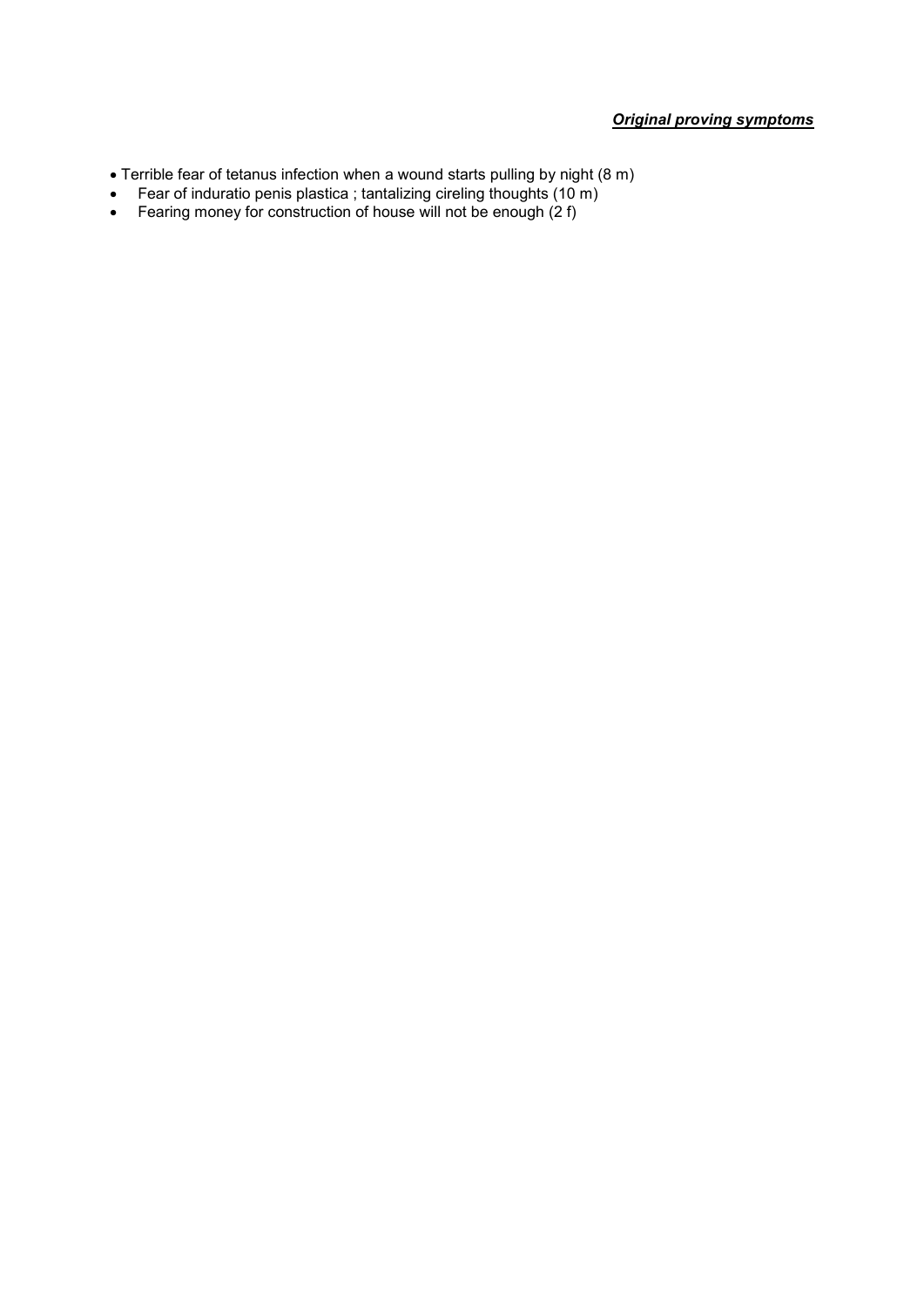# **Physical symptoms**

# **Head**

- Pain right linea nuchae (16 m)
- Frontal headache with sinusitis frontales, vibration worsens, pressure improves, greenish secretion from nose (15f)
- $\bullet$  Pain frontal region above nose (12 f)
- Feeling like cut in two right side f ree and clear, lef t one furry, like formication (21 m)
- Pressure under skullcap as if something wanted to come out (22 f)
- $\bullet$  Dull pressing pain at skullcap (7 f)

# **Face**

- $\bullet$  · Herpes at lips (11 f)
- F eeling like slightly -anesthetized under jugal bone (5 m)

### **Nose**

- Right nostril itching  $(8 \text{ m}, 17 \text{ m})$
- Strongly itching nose (8 m)
- Fits of sneezing when waking up, and running nose (16 m)
- Sneezing (8 m)
- Sneezing and itching nose (8 m)
- Painful fissure inside right nostril, frontside, touching painful (10 m)
- Running nose, sneezing (10 m)
- Lemon-yellow mucous running from choanae (10 m)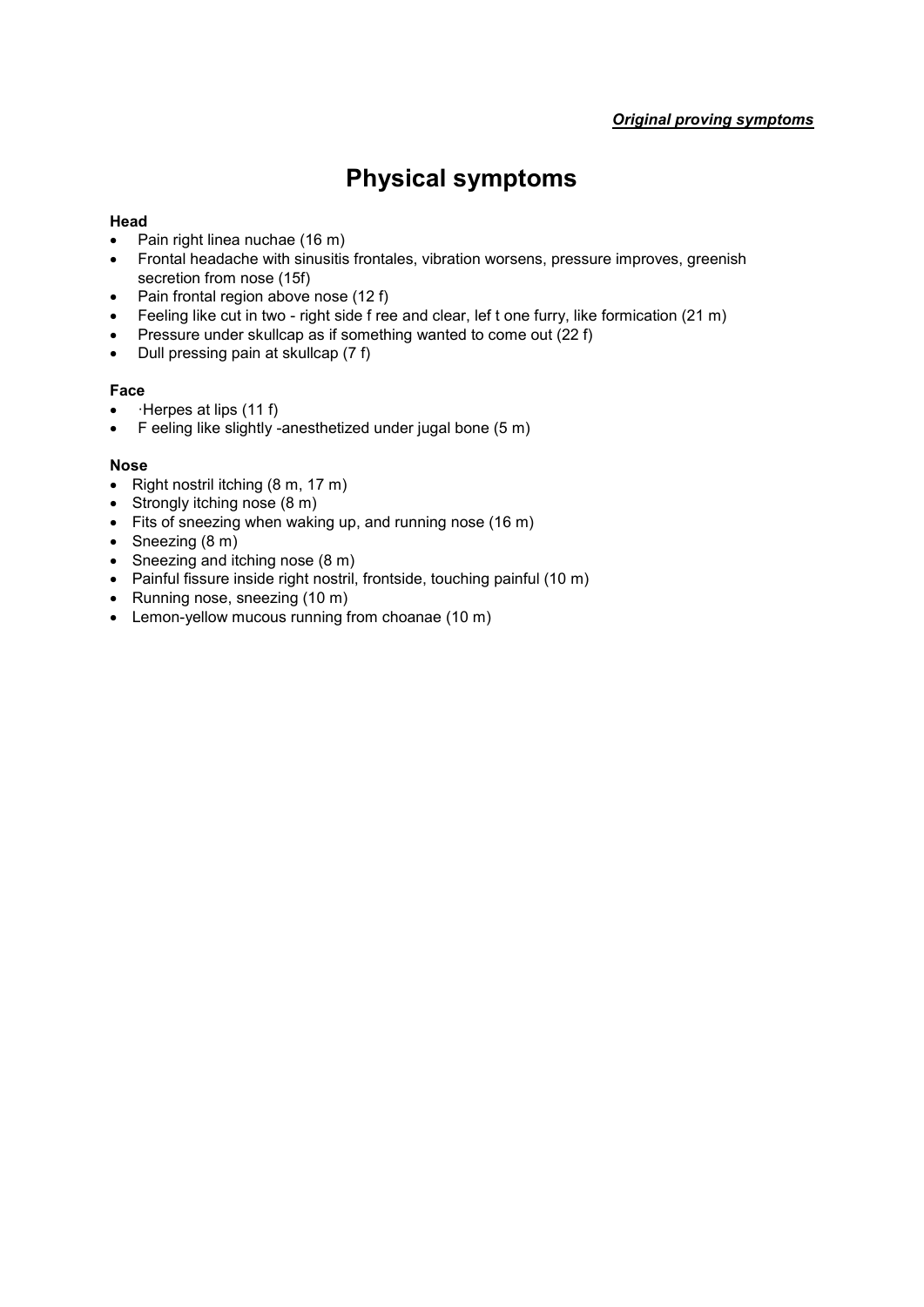- Greenish mucous secretion (15 m) fit of hayfever when cycling (12 m) obstructed nose (17 m)
- Woke up during night from sneezing fits (16 m) running nose, feeling warm and sweating (16 m)

### **Eyes**

- $\bullet$  Lids getting heavy (13 f)
- Eyes running, watery eyes, water running from eyes (12 f, 8 m)
- Conjunctiva both sides reddened (12 f)
- Feeling like sand in eyes (12 f, 8 m, 10 m)
- swollen lids, upper more than lower ones (12 f)
- Pressure above and behind eye, like light headache  $(5 \text{ m})$

### **Ears**

- Hearing all noise, even very low one very well, noticing how they are intermixed (12 f)
- pressing earache left inside, sensitive to touch with pressure on tragus (12 f)

#### **Mouth**

- Tongue getting heavy, feeling it is thinning and falling into lower maxilla, immovable (22 f)
- $\bullet$  Biting into tongue with molars  $(8 \text{ m})$
- Gum bleeding, lightred).in molar region (10 m)
- Tingling at root of tongue (17 m)
- Strange taste, strong and dry, at root of tongue, wandering to tip of tongue (17 m)
- Skin rash, herpes, right cornerburning, sensitive to touch (17 m)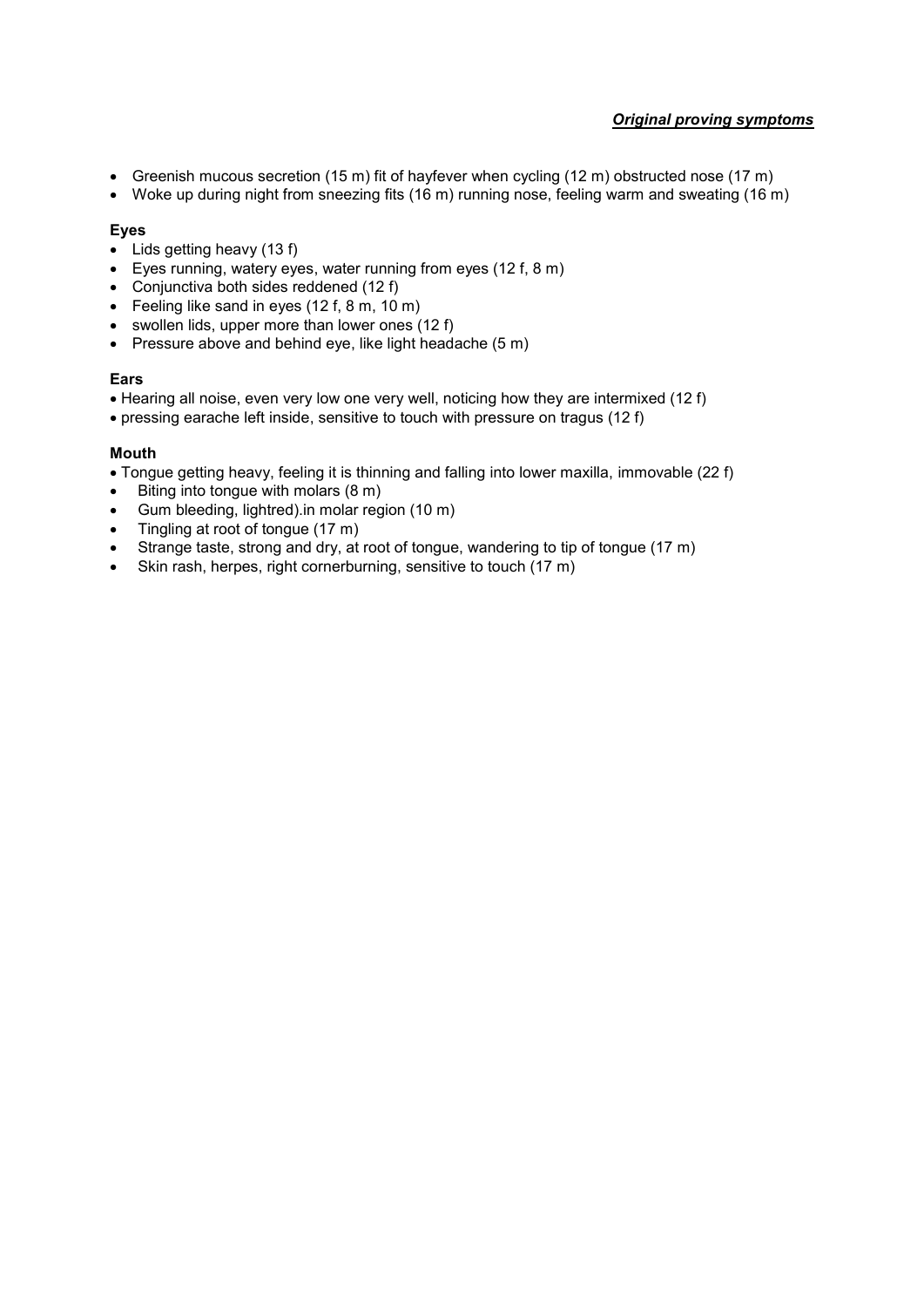### **Teeth**

- Pulling toothache left upper and lower maxilla (10 m)
- Eyetooth right upper side like anesthetized (21 m)

# **Throat-**

water running down the backside of throat (12 f)

# **Heart**

Throbbing heart, sweating (5 m)

### **Stomach**

- No appetite, cannot eat, feeling to have a hole in abdomen, gnawing hunger, doesn't feel like eating anything (9 m)
- Thirst; great thirst but doesn't feel like drinking (9 m)
- Doesn't tolerate beer, after drinkingit frequent stinking flatulences (9 m)
- Nausea rising from stomach (17 m)
- Nausea rising-from lower abdomen (17 m)
- Nausea evenings (16 m)
- Feeling full, meals heavy in stomach after having eaten heavy stuff, reason for not falling asleep (2 f)
- Gargling, noise in abdomen (12 f)
- Jet-like noise and gargling in stomach cause pleasant feeling (10 m)
- Squirting and hissing, for days, in upper abdomen (11 f)
- Cramping abdominal pain (18 m)
- Cutting pain upper abdomen (9 m)
- Warmth rising from stomach to throat (17 m)
- Craving for coffee  $(2 f, 8 m, 19 f, 20 f)$
- Craving for chocolate (10 m, 11 f, 17 m, 19f, 20 f)
- Craving cake (6 m)
- craving sweets (8 m, 19 f, 20 f)

2 provers (19 f and 20 f) broke off provings because of unbearable craving for sweets,alcohol and coffee.

Prover 19 loves cooking for many people and would like to open a pub. Prover 20 secretely always wanted to sell chocolate sweets.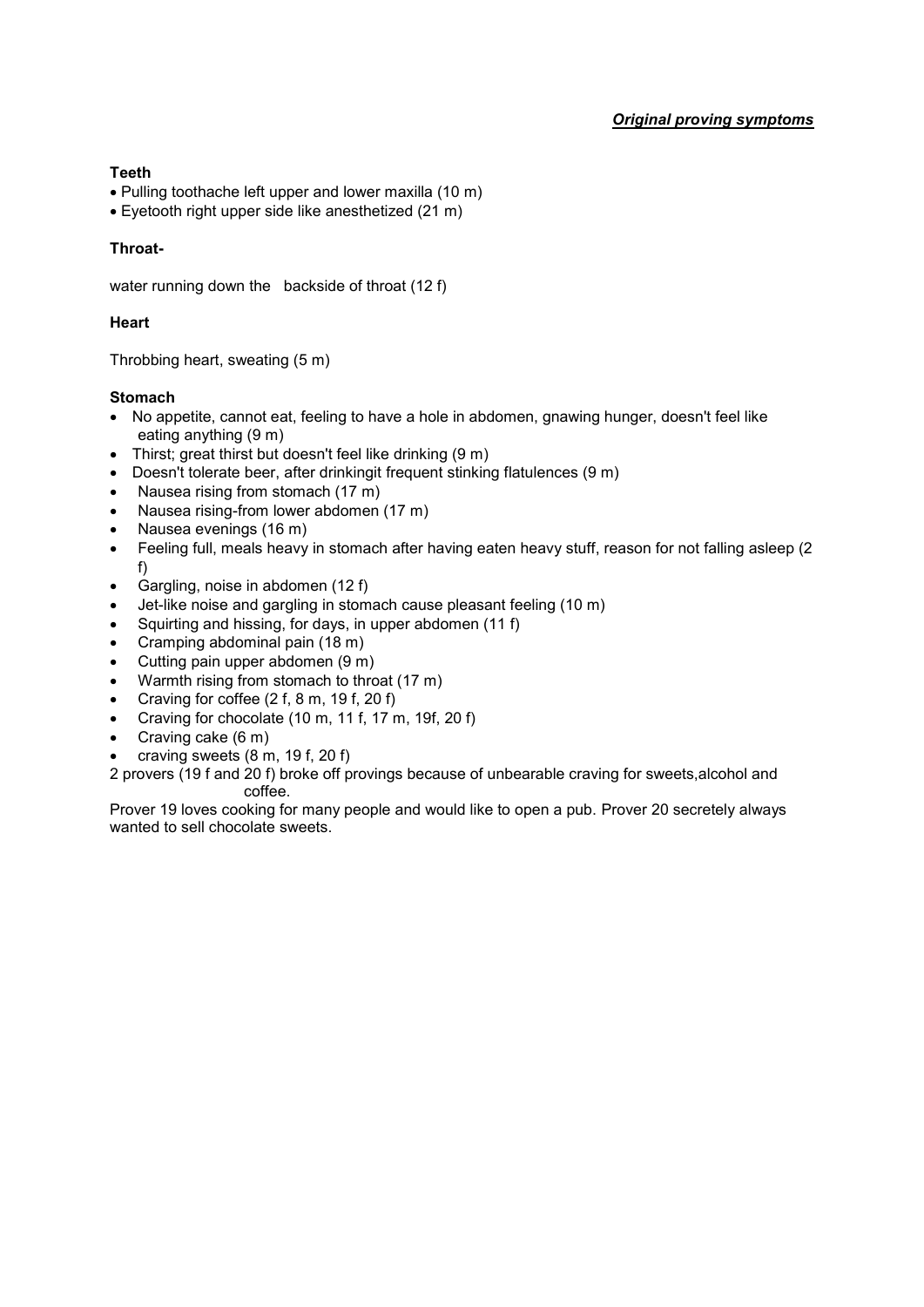- Craving cake (6 m)
- Craving coke (7f, 8 m)
- Craving alcohol  $(8 \text{ m}, 10 \text{ m}, 16 \text{ m}, 19 \text{ f}, 20 \text{ f})$
- Evenings craving wine (7 f, 8 m, 16 m)
- Craving whisky (8 m, 10 m)
- Urgent desire to eat, appetite increased (7 f, 8 m)
- Craving canned fish (19 f)
- Not feeling body any more, only mouth (13 f) Commentary: oral rooting, symptom for oral fixation.
- Aversion: alcohol, pubs and discotheques (11 f)
- Aversion: fat meals, especially at night (2 f)
- Feeling unwell after having drunken much coffee or too much alcohol the evening before, lying down helps (18 m)

# **Abdomen**

- Pressing pain right lower abdomen firm pressure helps pain when letting go
- McBurney painful upon pressure (8 m)
- $\bullet$  Putrid pustules in abdominal region (7 f)

#### **Rectum**

- Flatulences after drinking beer (9 m)
- Flatulences when urinating (10 m)
- Frequent stools (17 m)
- Tool mucous, slippery (17 m)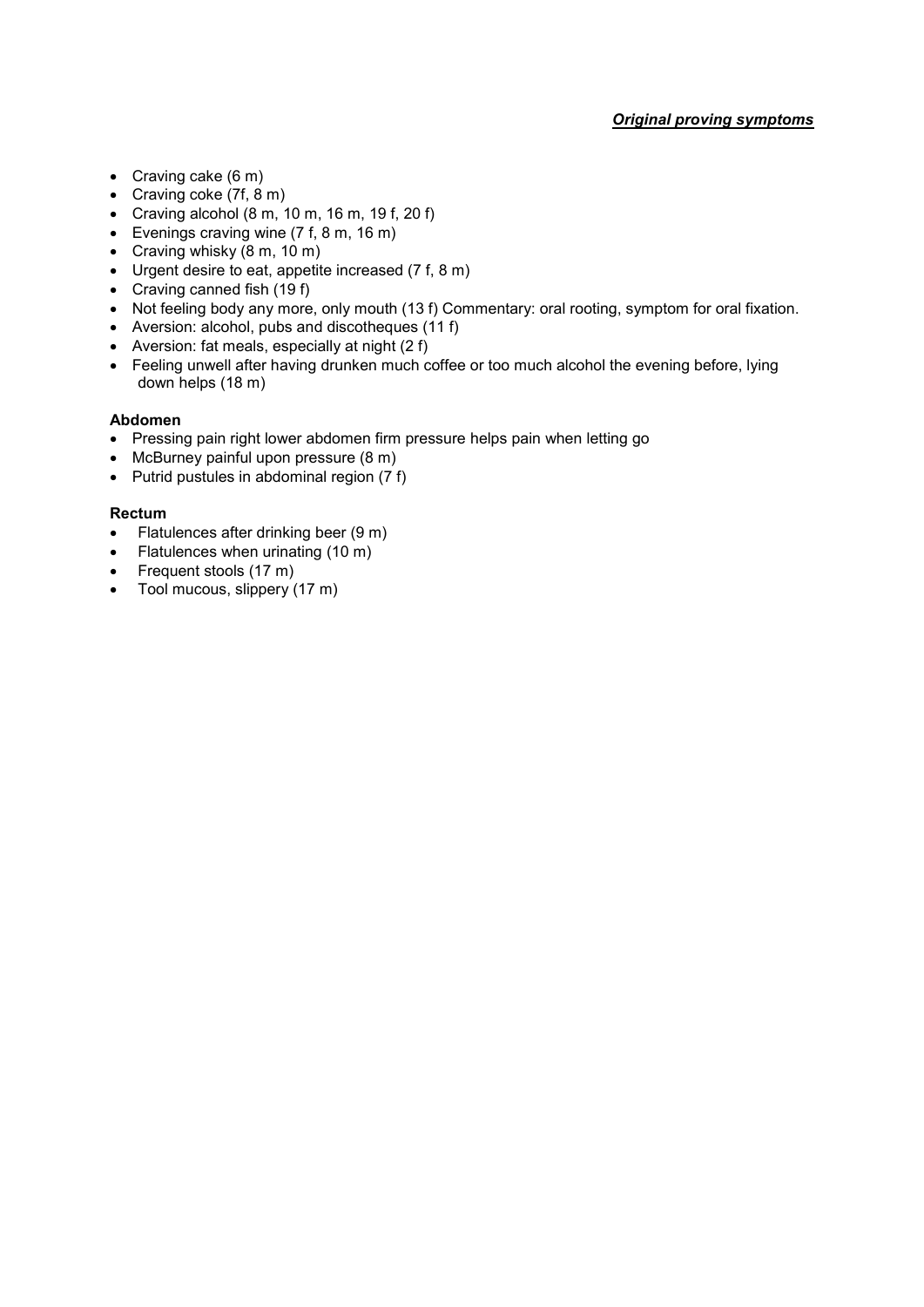- Stool more formed (21 m)
- Stool softer (4 m)
- $\bullet$  Burning acrid anal pain after stool  $(4 \text{ m})$

#### **Genitals, female**

• Menses 4 days late (20 f)

#### **Bladder**

- Frequent urination, light coloured urine (5 m)
- Interrupted urination, must start again and again, pressing (10 m)
- Frequent urination, large quantities day and night (5 m)
- Frequent urination, large quantities, light coloured urine, sometimes every half hour, only in daytime (4 m)

# **Back**

#### **Cervical spine**

- Muscle ache around shoulder girdle (10 m)
- Waking up during night with severe pain both sides of neck at musculi scaleni, like cold, persisting mornings with severe pain at borderline between neck and both shoulders (16 m)

#### **Lumbar region**

Pain lower lumbar spine when sitting, extending across left iliac crest (10 m)

#### **Sacral region**

Blocked iliosacral joint causing absolute stiffness of lower back making walking strenuous (8 m)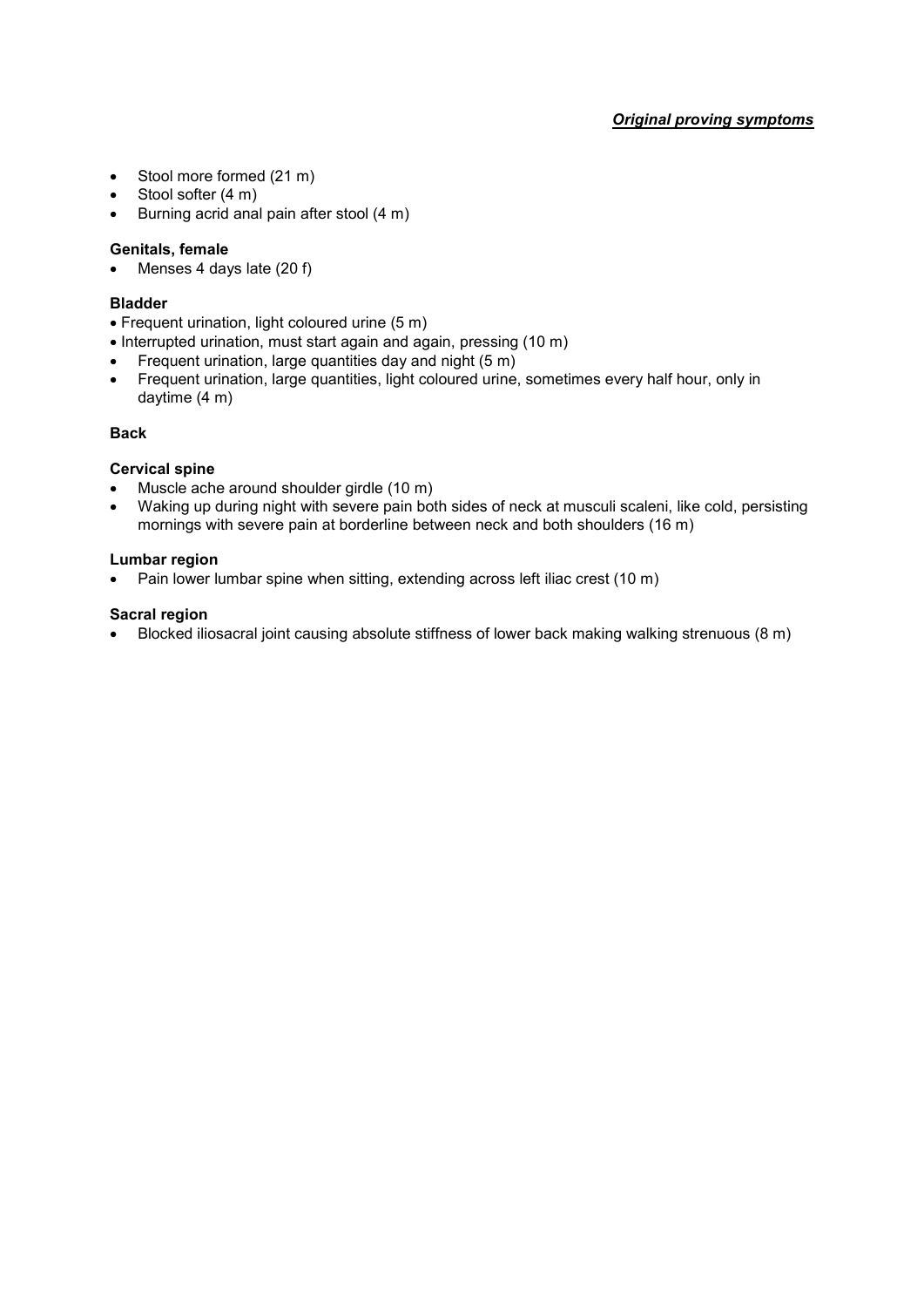- Pulsating pain, synchronized with pulse in sacral region, warmth improves, wind and cold worsen (8 m)
- Extended pain iliosacral joint to 3rd lumbar vertebra till right hip (4 m)
- Pain right iliosacral joint, extending to right hip, feeling sore (4 m, 5 m) Standing worse (4 m, 5 m) Bending worse (4 m, 5 m)

First movement, until upright, worse. Lying and turning in bed worse (4 m, 5 m)

### **Thorax**

Strong axillary sweat, like water , no smell (11 f) itching under armpits (12 f) Constriction in sternal region, feeling unable to breathe through and trying to breathe in deeply (21 m)

# **Extremities**

# **Shoulder**

- Persistent pulling pain both sides shoulder girdle (10 m)
- Shoulder pain through irresolution (8 m)
- Shoulder pain right side, like being tired, with inner restlessness, pressure helps started after passing morning irresolutely, doing this and that (8 m)
- Dull pulling pain left shoulder which is feeling tired after having looked at a paper in shop. Was at a conflict between reading a seemingly interesting article and the desire to leave the shop (8 m)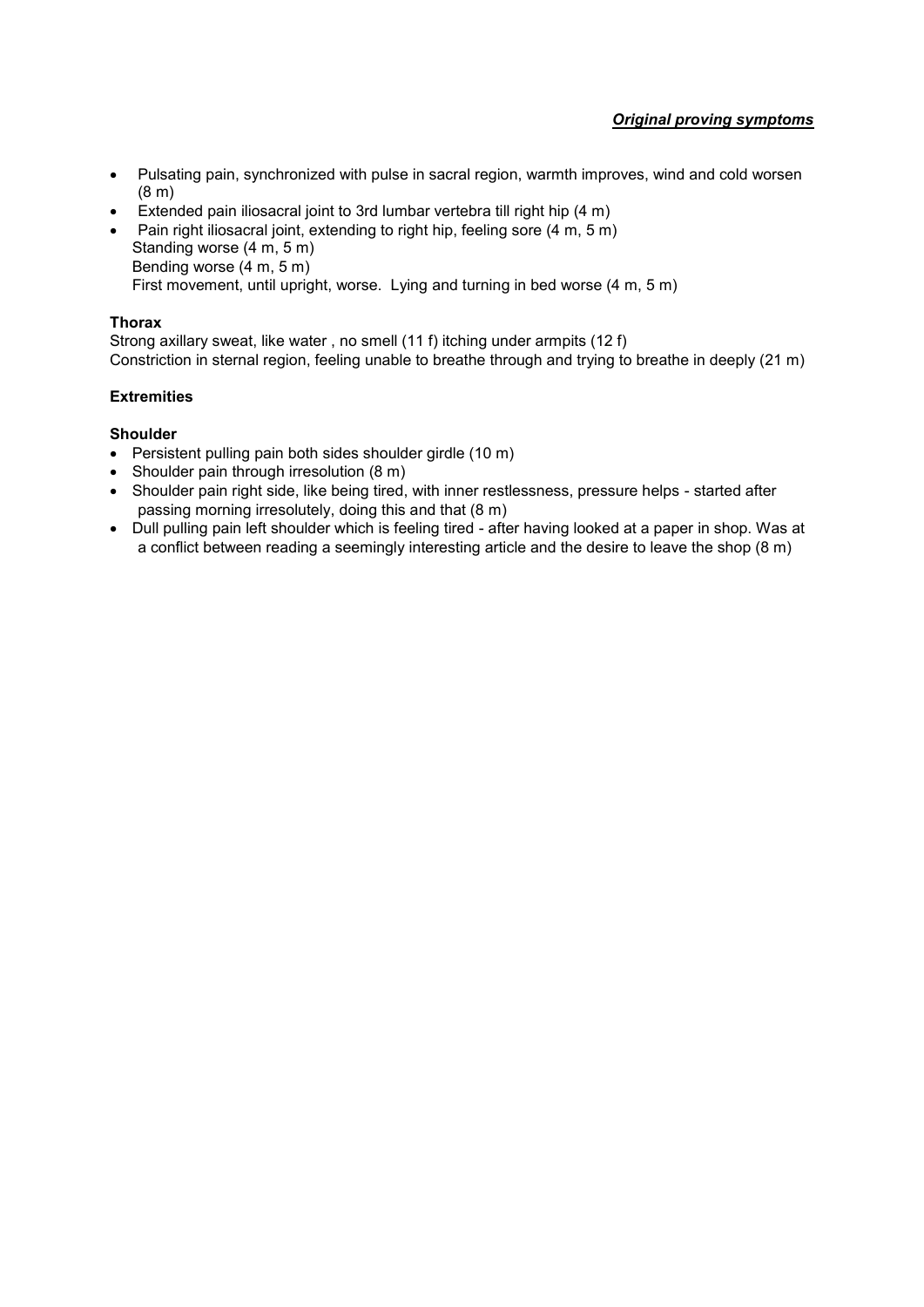# **Arms**

- Swollen fingers (12 m, 16 m)
- Heaviness, immovability and swelling both sides of 4th and 5th fingers (16 m),
- Swollen fingers mornings, cannot bend them completely (12 f)
- Pain in wrist, when propped up  $(15 f)$
- Pain tip of right thumb extending to lower arm  $(13 f)$
- Tingling in palms (5m)
- Tendovaginitis right lower arm after writing (10 m)
- Feeling extremities shortened: feeling as if left arm and leg were 10 cms shorter than right ones (12 f)

#### **Hips**

#### **Ex.-can. in clinical experience has proved to be an exzellent remedy in case of severe hip complaints**

- Shooting pain in left hip after unsuitable movement like getting off bike, spreading particularly painful (8m)
- $\bullet$  Hip pain more right than left, standing worsens (5 m)
- Mornings getting up worse sore feeling (5 m)
- Hip pain after walking for some time (8 m)
- Feeling overstrained in buttocks and thighs (10 m)
- After biking persistent feeling of having overstrained buttocks and thighs (10 m)
- Pulling in buttocks and thighs as after long mountaineering (16 m)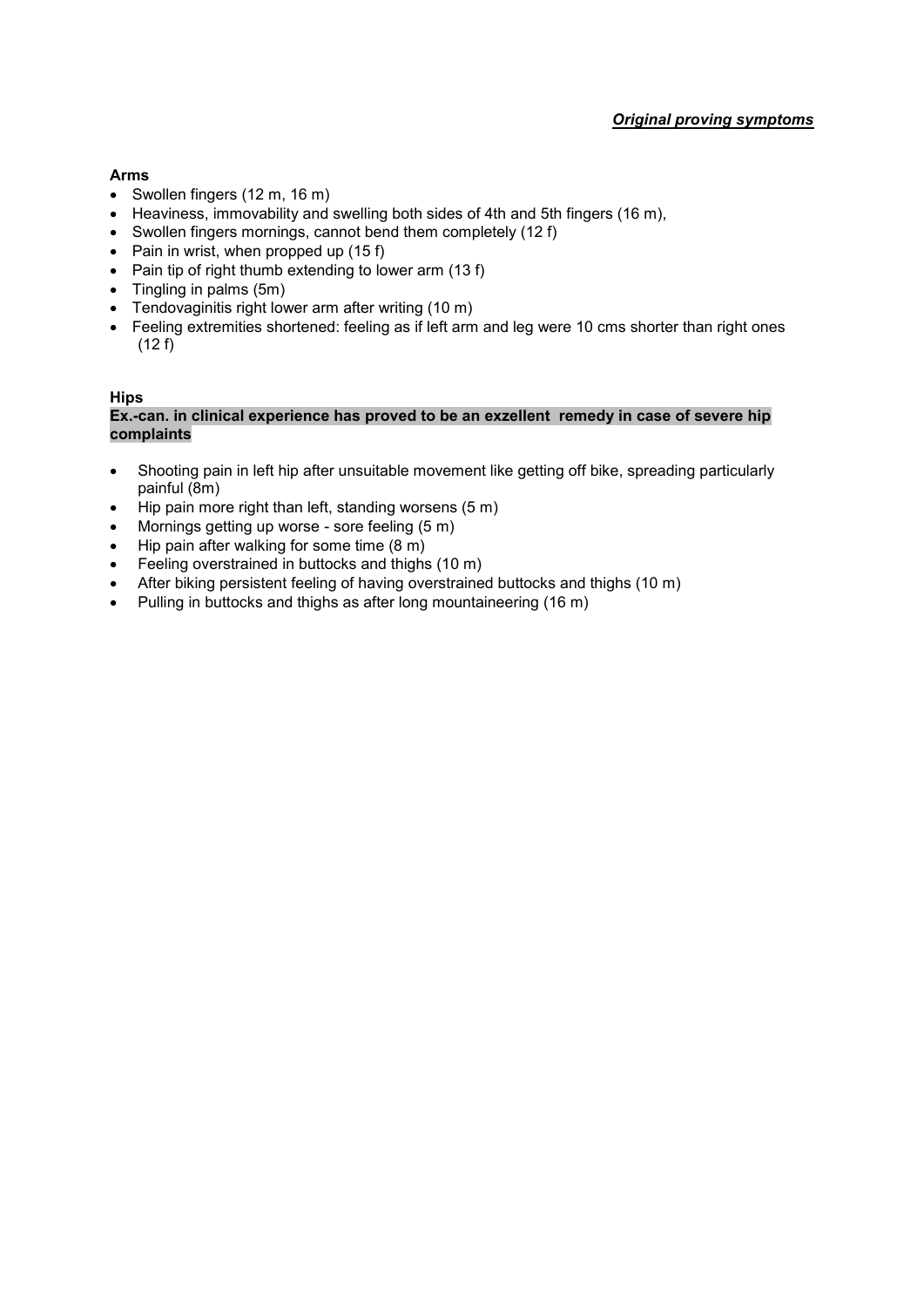# **Knees**

- Pain in hollow of knee  $(11 f, 14 m)$
- Stabbihg pain left hollow of knee (11 f)
- Pain like muscle ache or straining in hollow of knee (11 f) weakness left knee, sudden buckling (11 f, 12 f)
- Feeling paralyzed in left knee and surroundings and proximal calf, as if there were no lifting apparatus (12 f)
- $\bullet$  Tired knees (10 m)
- Right knee seems numb, furry feeling extending through lower thigh to foot (21 m)

### **Skin**

- Skin rash centre of thorax over sternum, dry, eczematous, itching (8 m)
- Skin hot, like sunburn, freezing underneath, must have 2 covers (10 m)
- Neurodermitis at neck which had disappeared years ago turned up again (11 f)
- $\bullet$  Itching skin, shortly, stabbing, changing place quickly (11 f)

### **Sleep**

- Dazed state between sleeping and waking (5 m, 21 m)
- Somnolent (21 m)
- Wants only to lie (10 m)
- Falling asleep (10 m)
- Extreme tiredness (7 f, 15 f) and need for much sleep (15 f)
- Sudden need to sleep (12 f, 13 f, 16 m)
- Could fall asleep immediately, only mouth is so wide awake and laughing (13 f). Need to lie down immediately and to sleep (16 m), wants to fall asleep immediately (12 f)
- Yawning  $(12 f, 13 f)$
- Could yawn all the time (12 f)
- Must stretch away arms and legs when lying (12 f)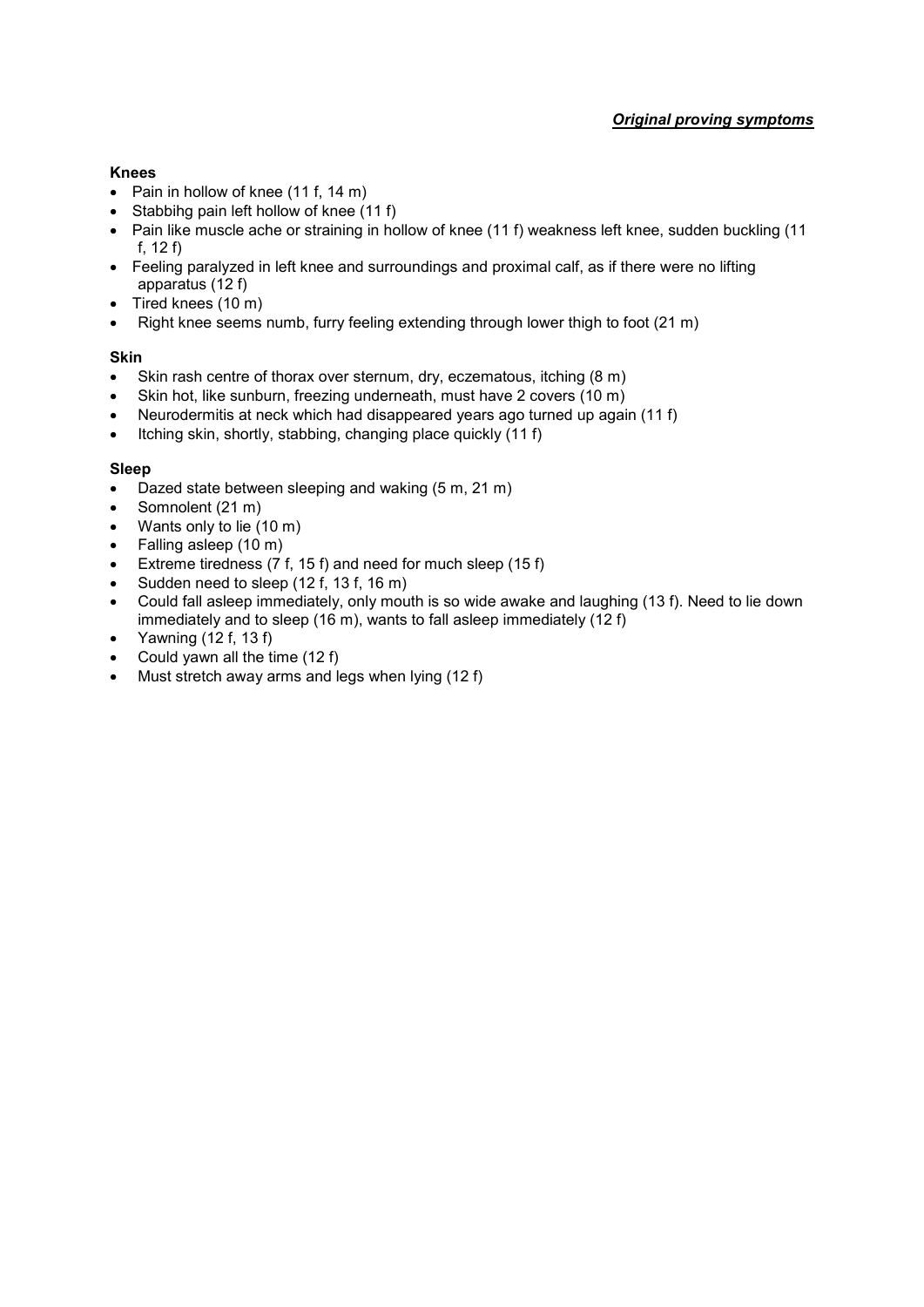- Restlessness during sleep (10 m)
- Wants to stay in bed for a long time (1m, 5m)
- Extreme restlessness increasing every evening, once in bed doesn't know how to lie but stays in bed (8 m)
- $\bullet$  Sleepless after heavy meals  $(8 \text{ m})$

#### **General**

- $\bullet$  Feeling hot, hands sweating  $(5 \text{ m})$
- From 10 p.m. onward incredibly tired, can hardly stay on chair (8 m)
- Extreme chilliness  $(8 \text{ m}, 10 \text{ m}, 13 \text{ f})$
- Chilly after getting up in the morning  $(8 \text{ m})$
- Desire to lie down (10 m)
- Influenzal feeling lessened by wine (10 m)
- Gooseskin when feeling chilly (12 f, 16 m)
- Extremely tired, wants only to sleep (10 m, 15 f)
- Freezing, needs several covers (12 f, 13 f)
- $\bullet$  Feeling that right half of face and body are hers, left side is alien to her, feeling like cut in two (12 f)
- $\bullet$  Feeling head to be cut in two: right half free and clear, left one furry, like formication (21 m)
- Extreme tiredness (1 m)

#### **Dreams**

- Can`t find quiet place to sleep with previous girlfriend; telling her: 'Touching your cunt feels fucking good.'(8 m)
- About eating, rich meal, feeling full, knows must stop immediately and sees they are bringing in more food (8 m) (see clinical anorexia cases)
- Meaning of passion suffering (10 m)#
- Visiting pensioners' homewatching- old people standing around vomiting gigantic, long straight gausageshaped feces (10 m)#
- Dreaming of 'mayor' (10 m)#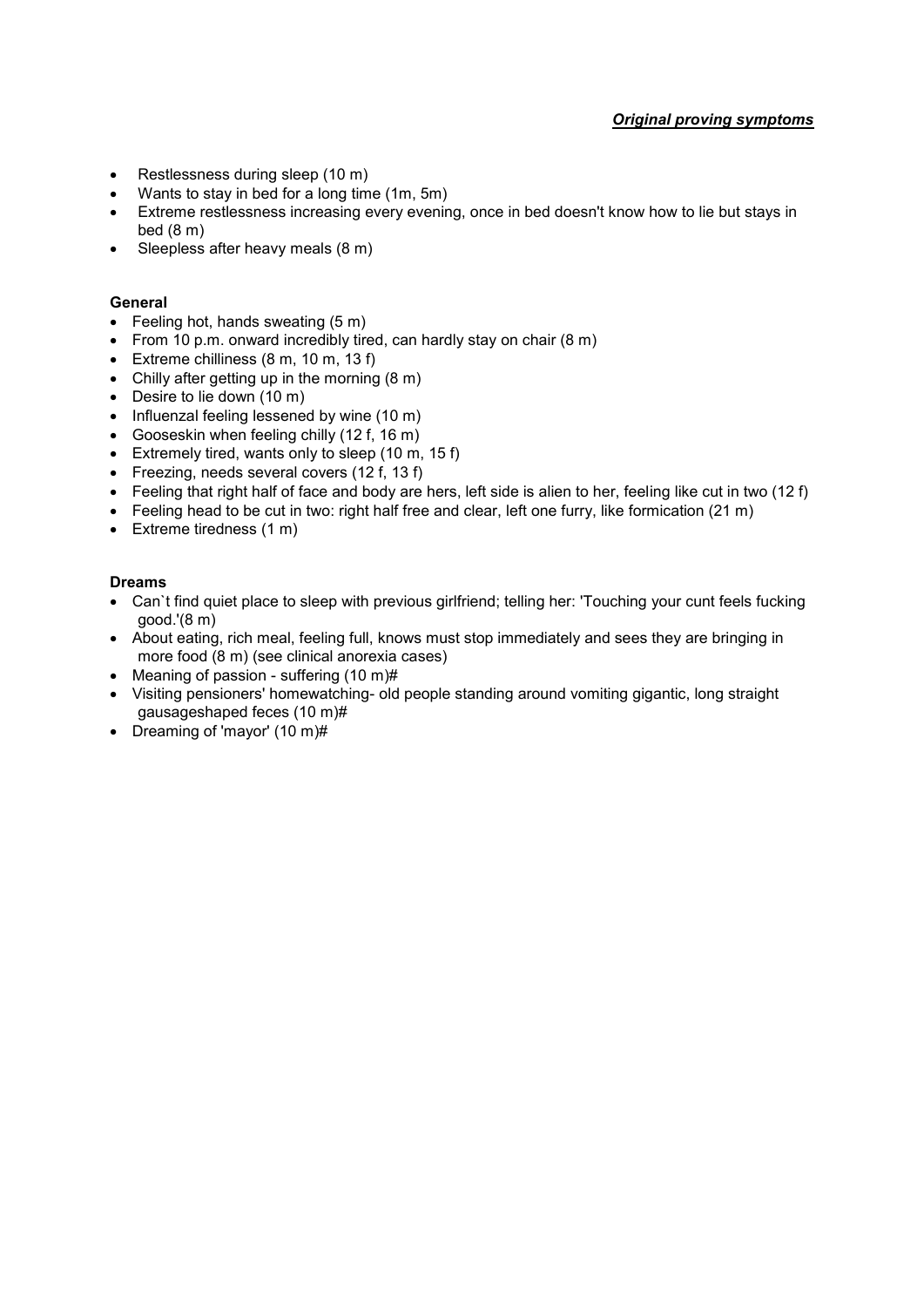- Dreaming of swiping things (7 f, 17 m)
- Dreaming of cutting someone's throat (17 m)
- Dreaming of steeling (7 f)
	- Dreaming of falsihfied# money (7 f, 8 m)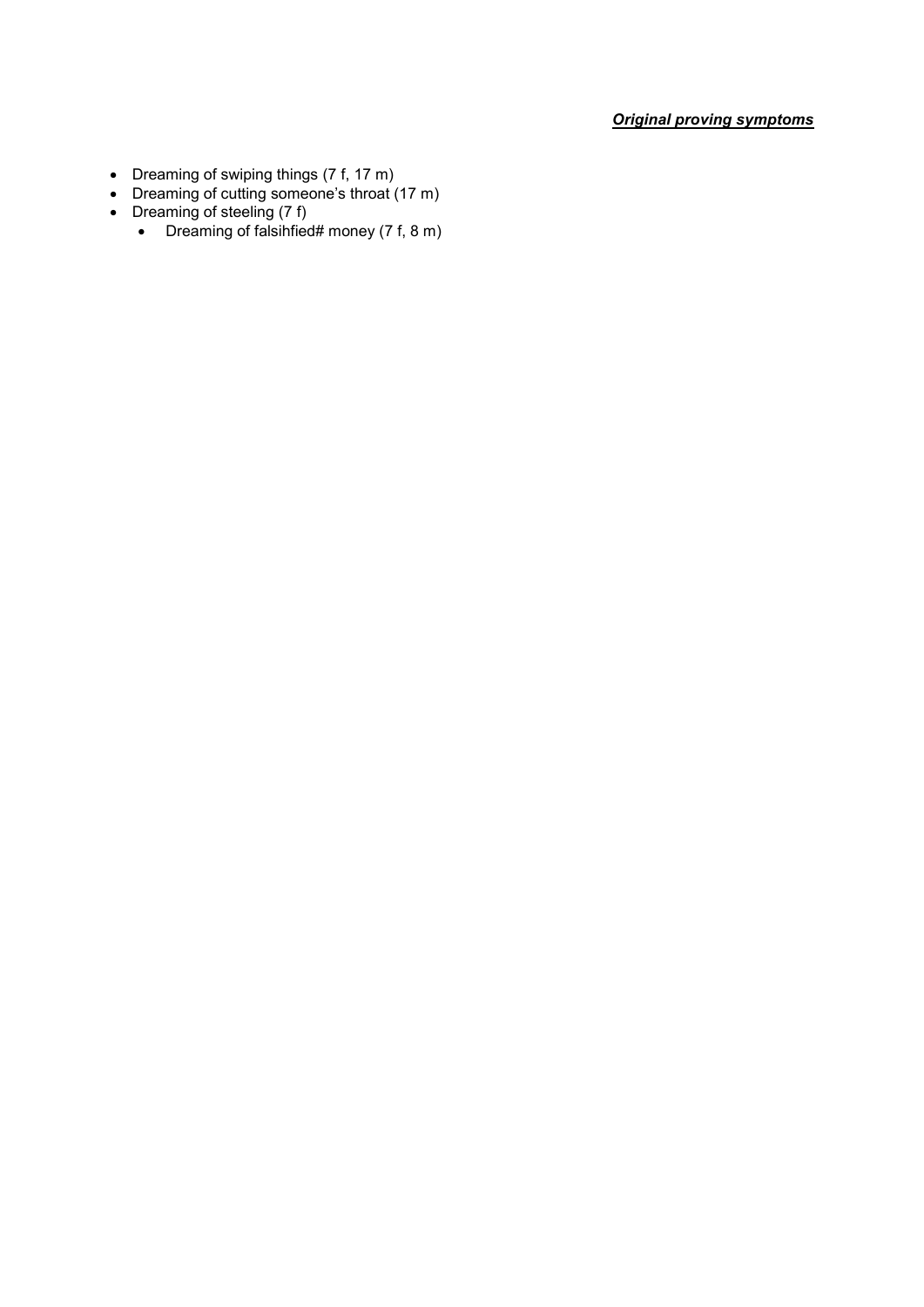# **Differential diagnoses**

**Close to Plutonium:** Because of severe depression with pressure symptoms and fear, feelings of inferiority, loss of dignity and tuprightness'.

**Difference:** Subject threat missing with Ex.-can, fear symptoms are stronger with Plutonium.

**Close to Lac caninum:** Because of dependency from another person and inferiority complex. **Difference:** With Lac caninum dependency clearly doglike, e.g. servility and trying to run away. Ex. can. dependency phenomenon wider. It's a 'creeping', hardly visible border'smudging' between I and you which can lead to symbiotic or incestuous relations.

**Close to Kalium carbonicum**: Because of craving for family and common rigidity and stubbornness symptoms.

**Close to Aqua Hochstein:** Because of common subject I - you crossover, children learning late to speak, allergies.

**Difference:** Subject relationship of Aqua Hochstein containing: separation or new relationship, obliteration of one's own identity through another person, doubting whether to remain in relationship. Ex.-can. appropriate in case of border smudging and adhesion with suppression of one's own needs and expression of them. Aqua Hochstein following Ex.-can., completing separation process toward clear personal identity.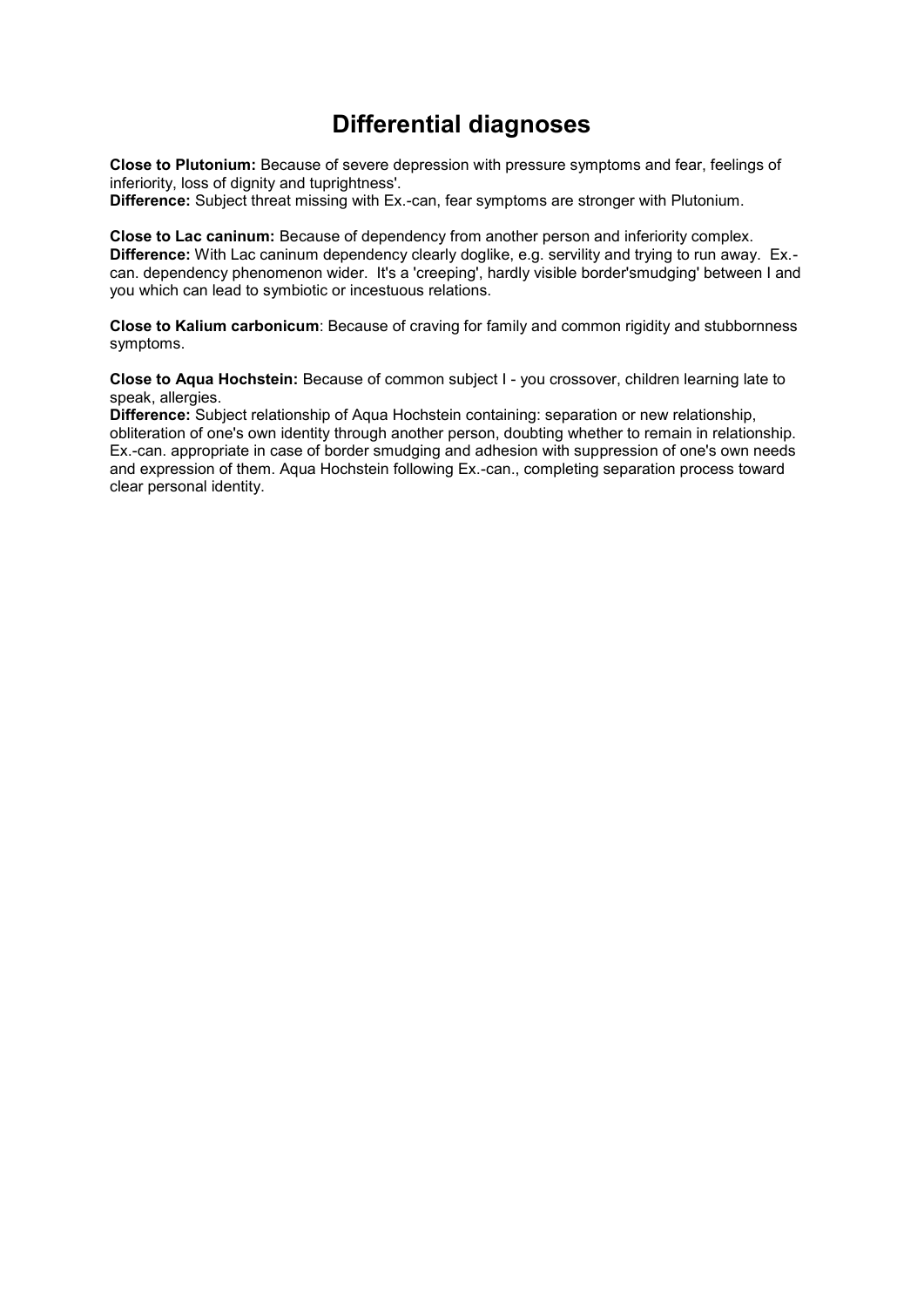**Close to Natrium muriaticum:** Because of f ear to hurt other person or to give notice or to end a relationship.

Difference: With Natrium muriaticum sharp borderline in existing dependancy.

**Close to Urariium metallicum:** Because of common subject exclusion. In this regard Uran-met. is to Ex.-can. like outside to inside. Uran-met. the outward place in life, related to power of the I. Ex.-can. the place inside, related to the power of the subconscious and the need and desire for expression. Only both together enable us to be in this world in a meaningful way. The two remedies can be complementary with this subject of exclusion (family). Original proving symptom regarding this subject: 'Demanding from his father, who has neither cared for him nor supported him one of his many houses to live in.' Son (Ex.-can.) without place in life, demands such place from father (Uran-met.).

**Close to Sulphur:** Because of common indulgence and desire for sweet food. **Difference:** With Ex.-can. no egotism.

**Close to Sepia**: With females because of hormonal irregularities and undulating heat, amenorrhea and great importance of selfexpression in professional life.

**Difference**: Ex.-can. females are friendly, rather sweet, excusing themselves. Sepia unwillingness, rejection missing in Ex.-can..#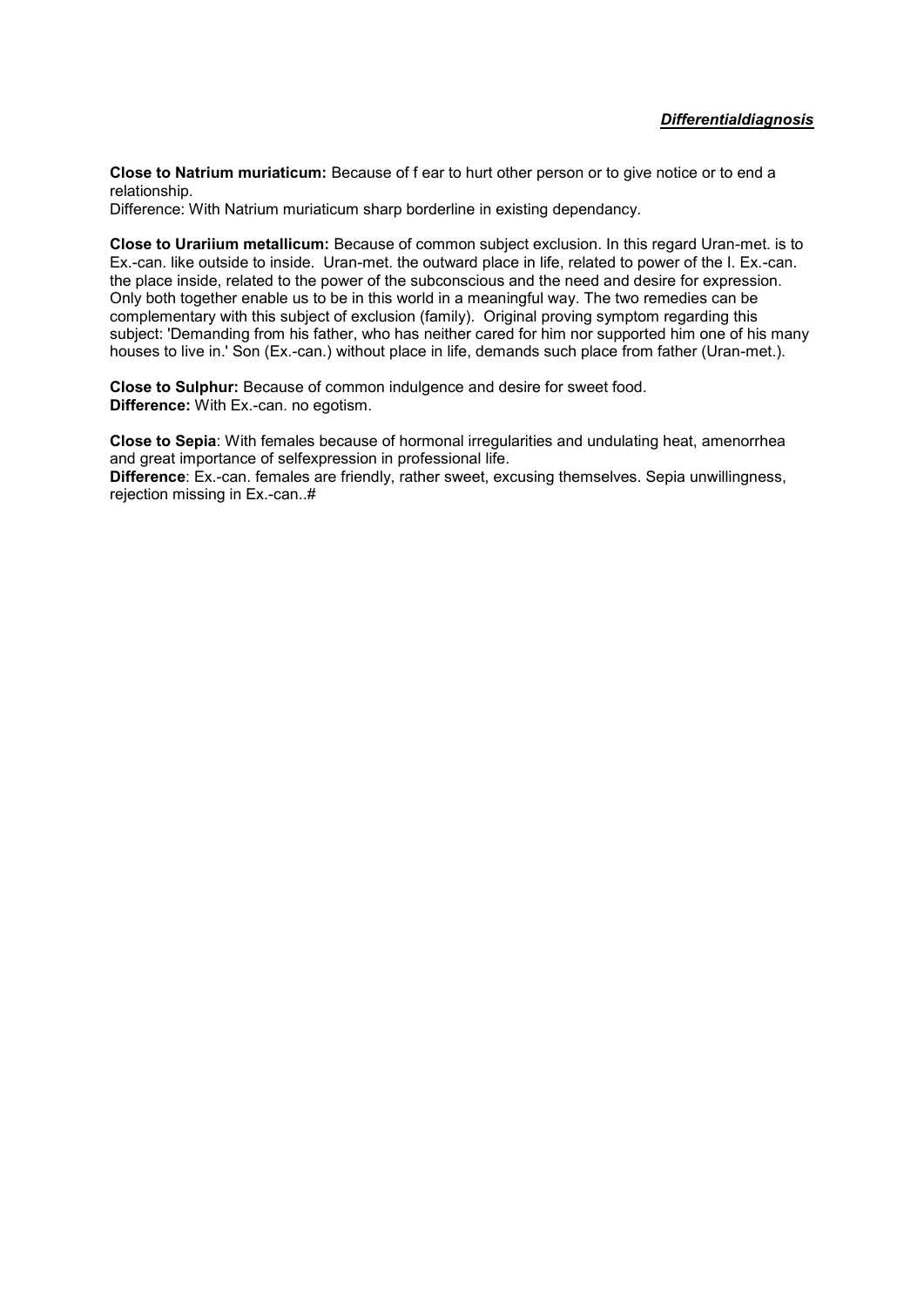# *Differentialdiagnosis*

**Close to Carcinosinum**: Both suppressed, rather sweet and friendly and influence of parents too strong and suppressive.

**Difference**: Carcinosinum more serving and bearing, rather compulsive, trying to do everything the right way. Ex.-can. can be lazy and enjoy things.'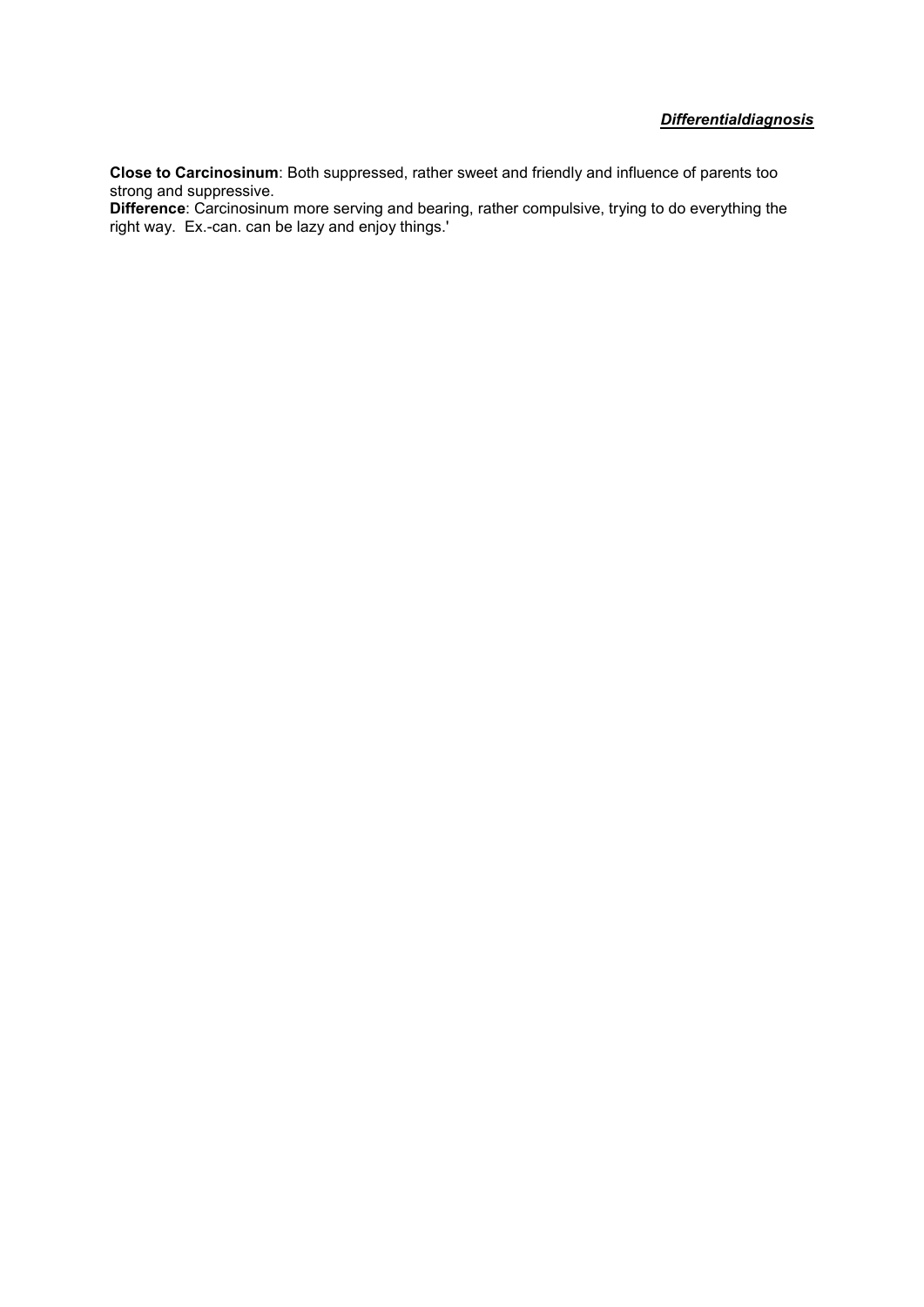**Casuistics**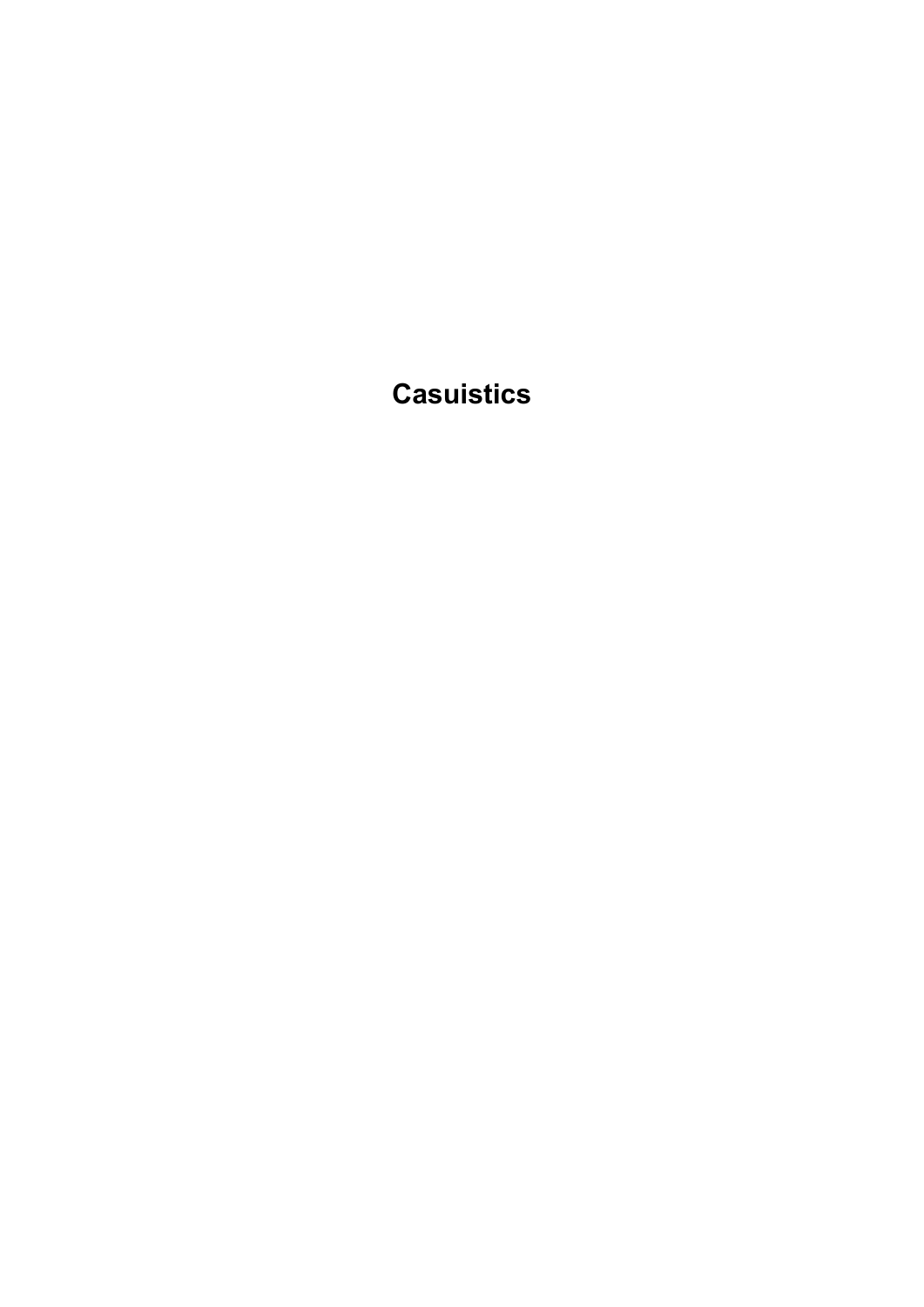# **Patients on subjects instrumentation/leaving home**

The following cases are about the Ex.-can. subject suppression through instrumentation and nonseverance.#

#### **Woman, 30 years**

#### *Diagnosis: eating disorder, depressive exhaustion*

Patient says:'Can hardly eat anything. Every day eating constitutes a problem to me; with the slightest difficulty I get a lump in my throat and then canft eat any more. Häve lost all appetite. I am a secretary, unemployed, have a child, 2 years, and am anxious about my future. Have problems with my mother. She kept telling me I'm a bad person. empty, sort of expelled, not being taken seriously, am treated superficially. Have no Affirmation in life and am feeling my mother is treating me like a 12 yearold. Feeling I have to lie to my mother because she is debasing everything, it's always my fault. I am getting no love, neither from my mother nor my boyfriend. Feeling guilty about leaving mother, don't know whether that's o.k. All these problems make me distaste food.'

The patient's friend, is married and obviously not prepared to leave his wife. 3 years ago she had another man for a short time, the child is his. Between 18 and 23 she lived with a violent man.

Favourite film: Pretty women

Other complaints: hemorrhoids, fainting occasionally, always tired.

Feeling full after a few bites. Obstipated.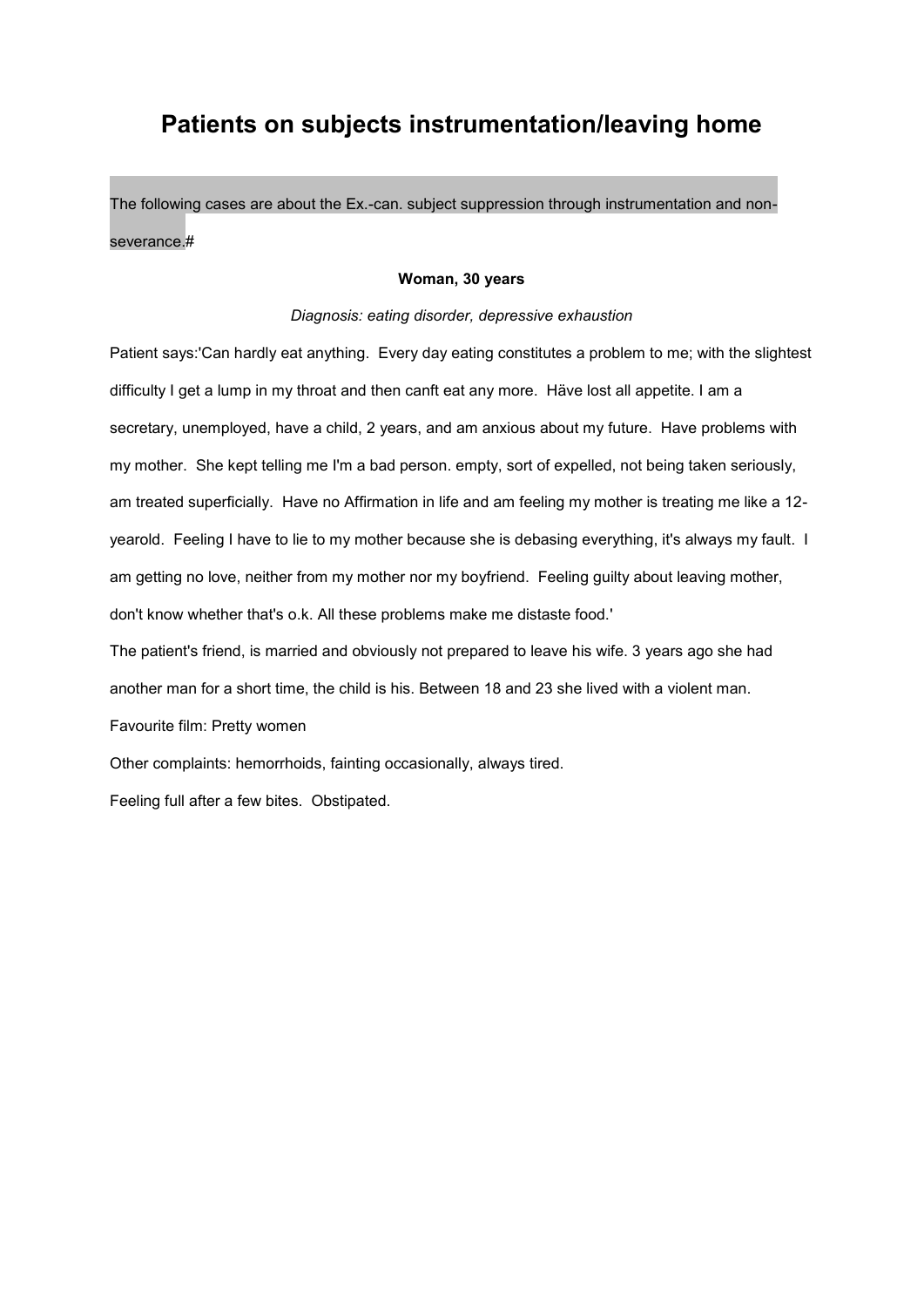Appearance: attraktive young woman, well dressed, flat very tidy, extremely clean.

*Analysis:* Instrumentation# through mother treating her as if she were only 12, unemployment, feeling expelled having no place in a relationship, single mother all subjects of Ex.-can..

*Results:* 2 weeks after Ex.-can.QI medication she reports: 'Am less anxious about unemployment, thinking less

about it. Can now eat without any problems. Lump in throat preventing me from swallowing has disappeared.

Feeling of guilt toward mother clearly reduced. Feeling of not being accepted which was so annihilating has

gone.I know that I don't have to explain everything to my mother. Am seeing my friend's egotism more clearly.

Hemorrhoids and obstipation are gone.'

Good to see that she found new work within weeks and former employer also wanted to have her back.

Observation period: 2 years

#### **Woman, 20 years**

*Diagnosis: Neurodermitis*

Has been suffering from severe neurodermitis in face for 3 months, starting around Christmas time. Face totally disfigured, eyes closed by swellings, oral rhagades. Living conditions: mother suffering from MS, wishing to see her as an intimate friend. Patient believes to have good relationship with mother but also feeling responsible for her and burdened. Mother keeps asking her what she is doing, where she is going etc. She feels her whole

life to be scheduled, believing to have no time left for herself or her partner.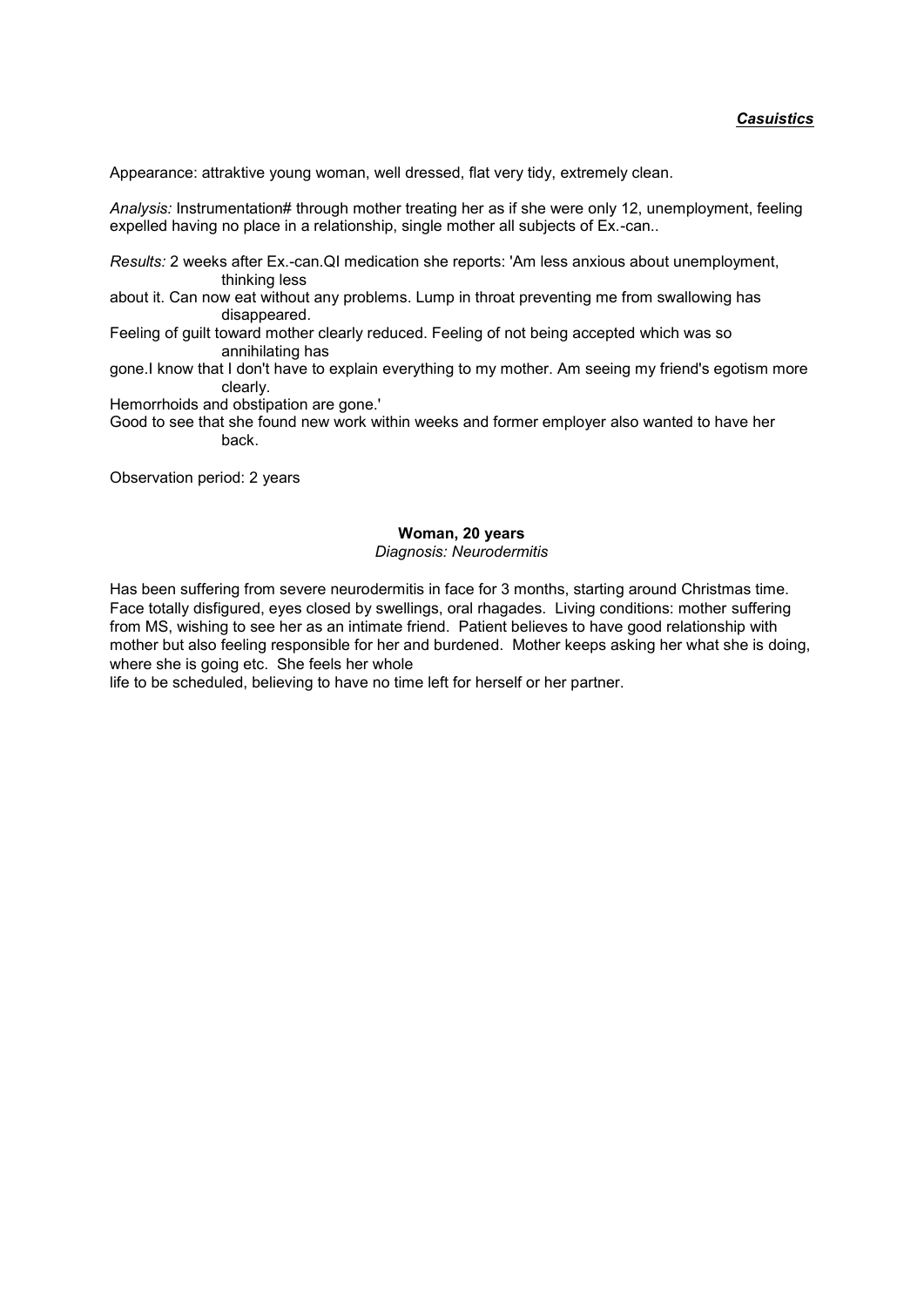Favourite films: Dirty dancing/cocktail; both films treating severance from parents.

*Analysis:* Close relationship with mother, characterized by border tsmudging' between roles of intimate friend and daughter making severance (necessary for her development) difficult. Mother's illness making it even harder to impose separation on mother. Feeling that everything is scheduled and no time left for oneself frequently observed in people needing Ex.-can. *Results:* 3 weeks after Ex.-can. Ql medication patient reports swelling gone after 2 days. Also reporting talk with mother in which she made clear to feel under mother's pressure. Feeling 'everything scheduled, diminished- Thinking of leaving home during the next year. After 2 months'

treatment skin still slightly rough around mouth afterwards healing with Terra 30.

Observation period: 2 years

#### **Woman, 36 old**

#### *Diagnosis: Morbus Crohn*

For 15 years (with interruptions) patient has been suffering from morbus Crohn, which first appeared during first pregnancy. despite 16 mg cortisone suffering from up to 5 watery-mushy stoolsdäll'y# and dissatisfied feeling after stools.

Accompanying complaints: stabbing shoulder pain, mainly by night, movement and warmth improve. With minimal cortisone medication suffering from strong painful cramps in lower abdomen before stool. Living conditions: Has married into a farm also catering to many tourists still belonging to in-laws. Keeps trying not to give offence, working 16 hours a day and trying to do right by everyone.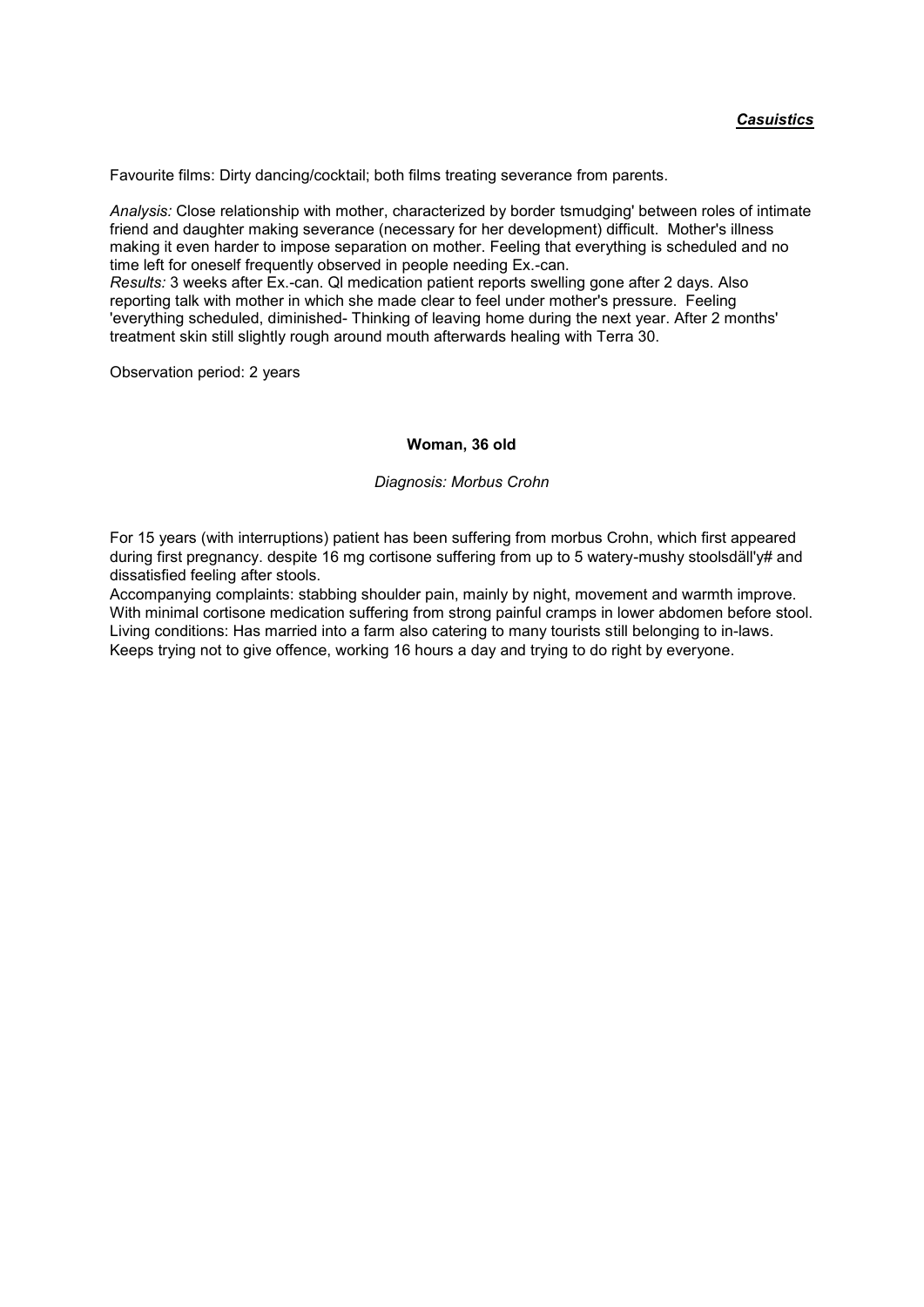In anamnesis it becomes clear that she is unable to open her mouth and say what it really all is like. Main problem of her situation is mother-in-law with whom she works in the kitchen; the woman is dominating her and she is feeling suppressed.

*Analysis:* Her present situation was assessed under the aspect of suppression of own needs and expression thereof, since her living space is completely taken up by mother-in-law.

*Results:* After 4 months Ex.-can. medication with potencies rising to Q10 the patient had no more complaints and didn't need cortisone any more. B-lood sedimentation reaction went back to normal. The patient also underwent positive mental development. She opened more and the suppression inside the family became clearer to her. Being more conscious now of her situation she was more at ease# in her relation to mother-in-law. A new perspektive also came up - the in-laws will soon retire and move to another place.#

Observation period: 11/2 years

#### **Female patient, 35 years**

#### *Diagnosis: Tiredness, lack of self-confidence*

Though patient is suffering very much from her professional work in her father's firm she doesn't quit.

He claims not to be able to retire because his pension would be too small. Telling her story she is

crying because her brother who doesn't let himself be manipulated gets acknowledgement from their

father instead of her who is staying in the firm for and because of this father.

*Analysis:* Instrumentation through the father who in a certain way is putting her to work for him is

leading to non-severance and lack of self-confidence - indications for Ex.-can. pathology.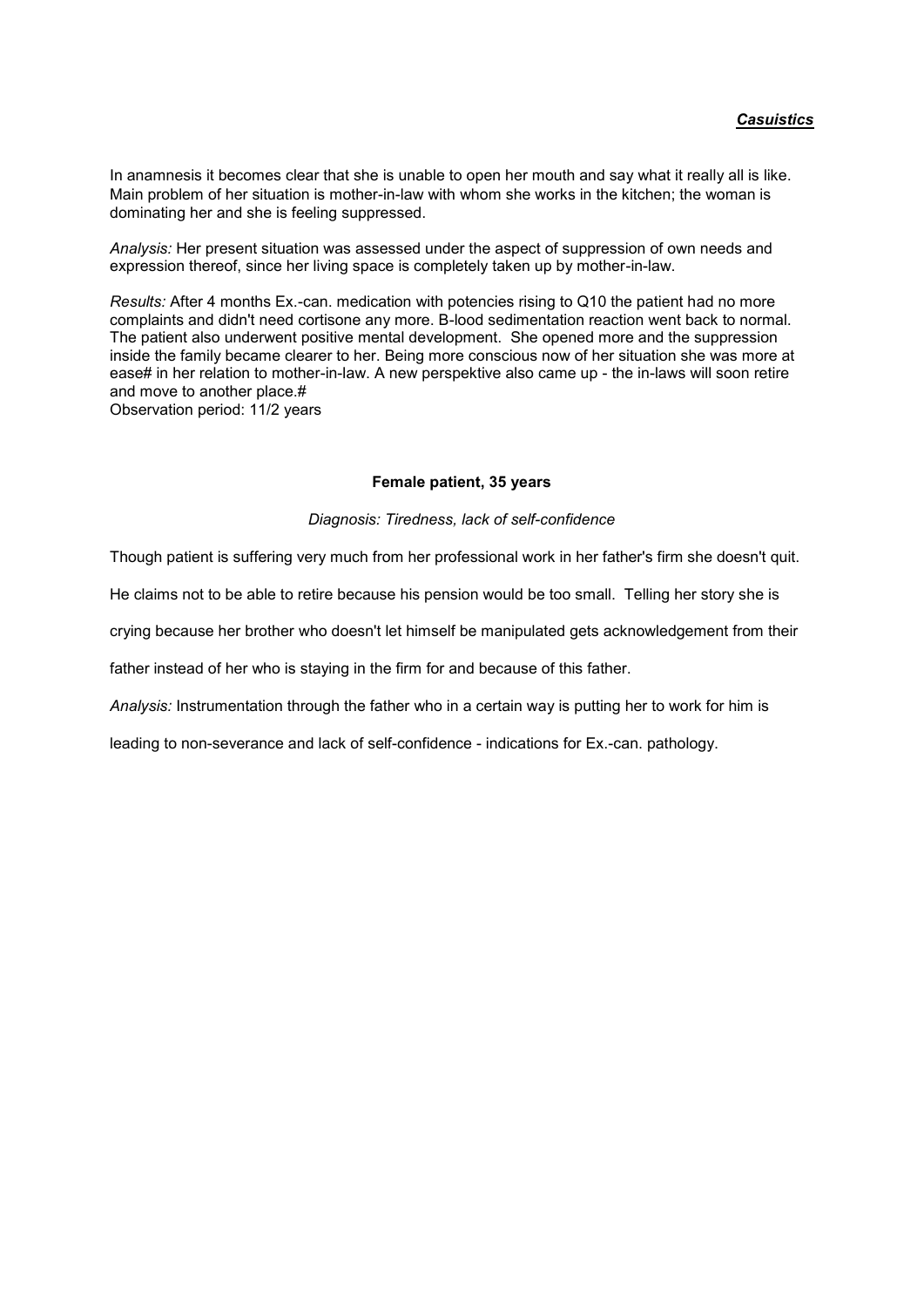After Excrementum caninum medication she has the idea that she needn't be on good terms with brother, sister-in-law and her parents. Feeling much stronger, is sleeping less -'less escapism into sleep' she says. For the first time in her life she doesn't participate in the family Christmas party which always made her feel so bad. Feeling that she is throwing off a lot of ballast and taking things much easier.

# **Patients on subject unemployment**

Unemployment can be a decisive guiding symptom for Ex.-can. medica:tibn. Patients feel abandoned andexcluded by society. Their need for expression through professional work is suppressed and they have lost their professional 'place' in society. Women who want to re-enter professional work after raising their children also frequently have lost confidence in their professional capacities and for this very reason cannot find a new job.

#### **Female patient, 32 years** *Diagnosis: hemicrania, hypermenorrhea*

Patient is suffering from hemicrania mostly starting before and during menses (1-2 days). Pressing pain concentrating round temples. Because of pain patient cannot fall asleep easily, in the morning she awakes with a headache. Cold lessens pain, vomiting accompanies the headache. Menstruation too long and too strong.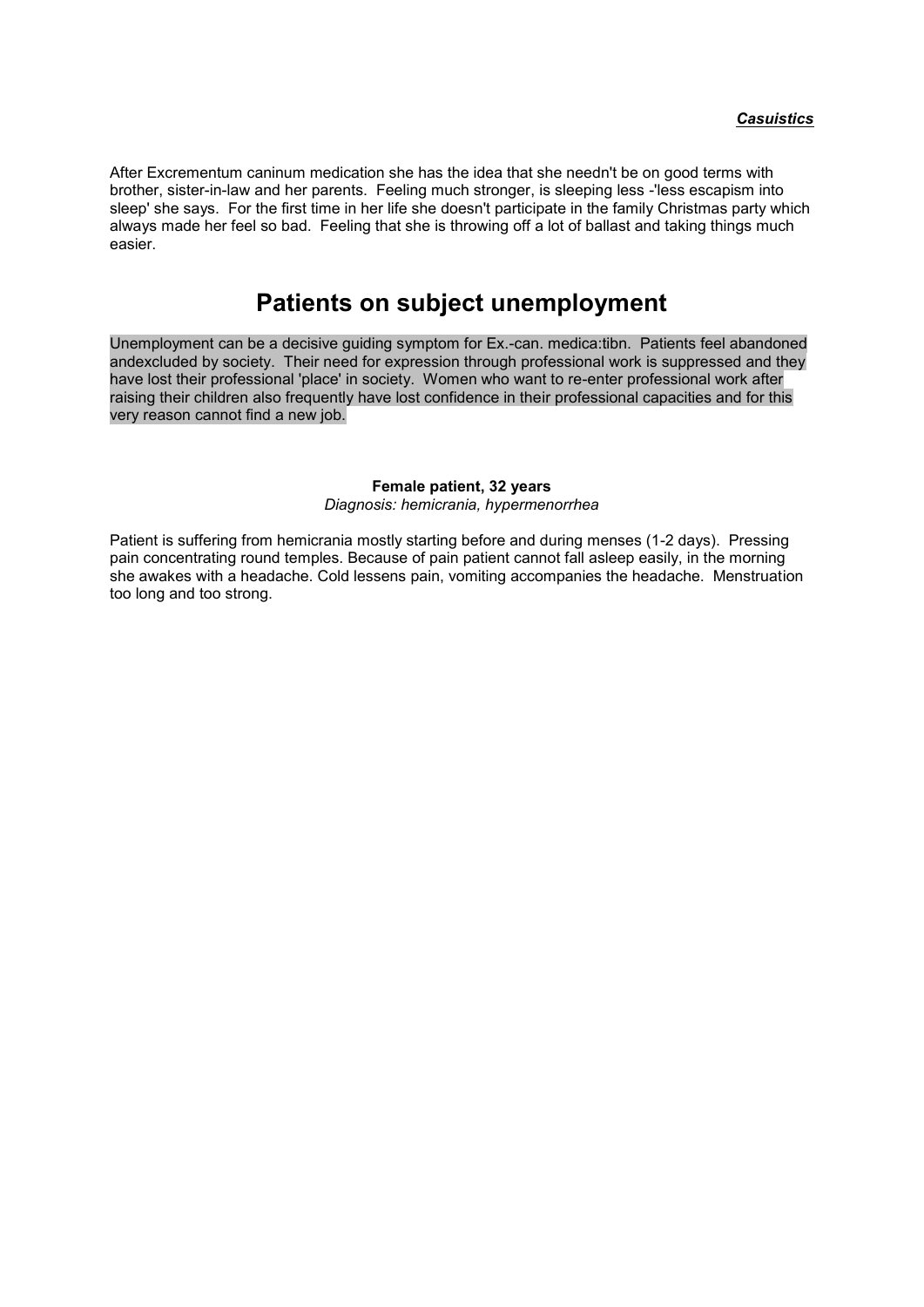Presently patient is concerned with re-entry into profession after raising her children for several years. Since problems have turned up and delaying tactics are being used she is disappointed and feeling abandoned. She fears unemployment. Before taking Ex.-can. she had been treated with Urina equina which helped to cure her headache troubles to a large extent. Intensive worries about and fear for her parents which had been guiding symptoms for that treatment had also dissolved.

*Analysis:* Because of acute worries about future work and the feeling of abandonement I decided to prescribe Excrementum caninum.

*Results:* Only occasional light headaches, no more hemicrania. Soon 2 #afterwards she obtains an appointment with the regional functionary, who has to decide about her job previously she would never have dared taking that step she says herself - newly gained self-confidence has made it possible. Menses also normalizing.

Observation period: 1 1/2 years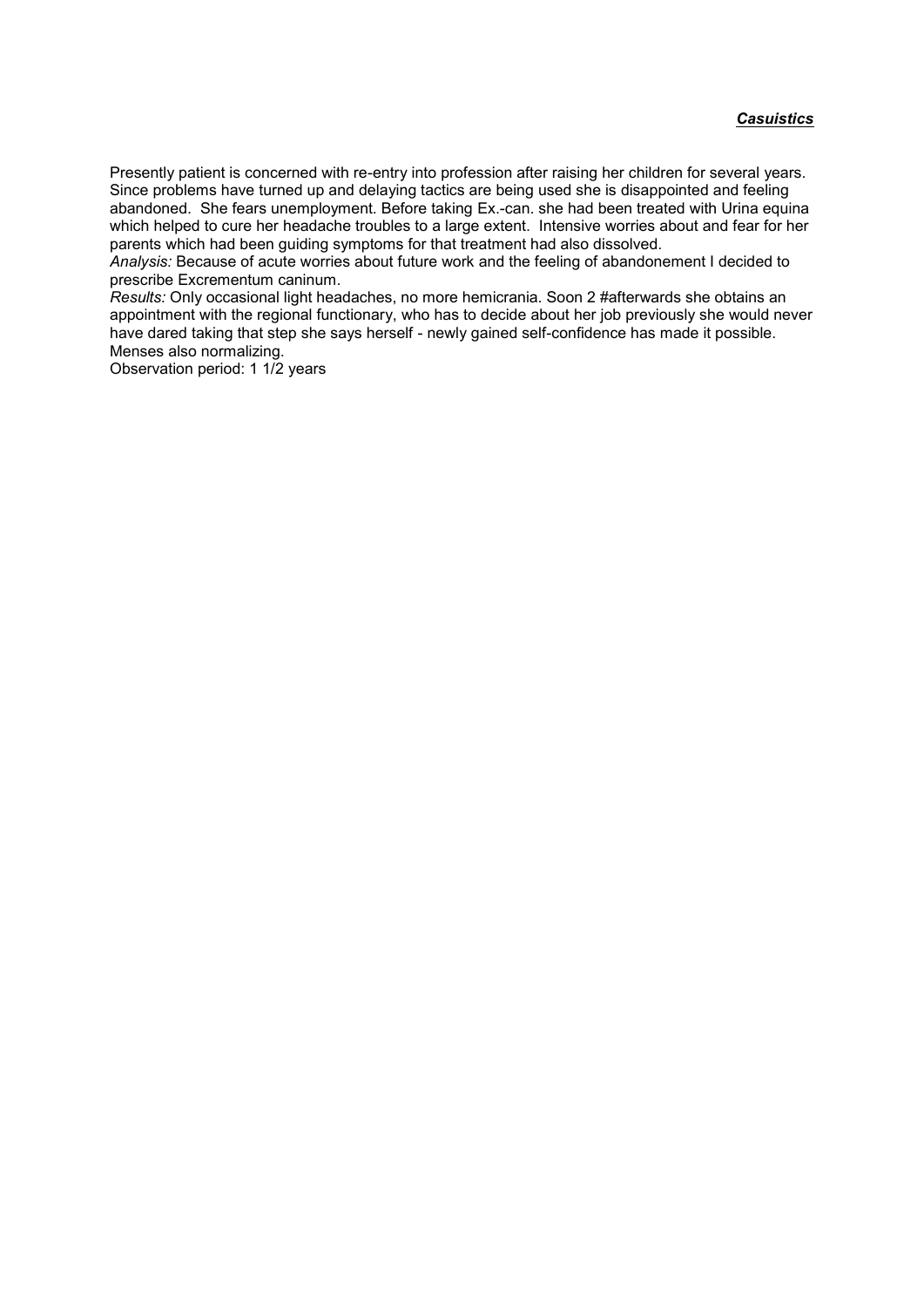# **Patients on subjects from depression to suicidality**

With severest depressive states one should always take Excrementum caninum in consideration.

## **Man, 38 years**

*Diagnosis: severe depression*

Patient comes to my office without appointment. His deep depression can be recognized immediately, to me he looks 'steeped' in depression.

He reports:'I am miserable, nervous, feel un'able to get anything done. Can't hold out against it any more, am smoking and drinking a lot. The last years were so full with work, I have given more than I really could.

I find it difficult to set limits and to say no and thus go beyond my own limits. I don't want to be seen and am afraid others might recognize the state I am in. I feel so ashamed to be so badly off.' He teaches at a school for handicapped children and is afraid of the new scholastic year about to start. Fearing he won't be able to cope with it any more. He is also suffering, from sleeplessness. 'I feel horribly tense inside.'

Analysis: This severe depression which made me think also of suicidality, shame and fear, others might recognize his depressive state (causing him to hide), trying to put up a 'faiade' , need of alcohol, inability to say no have all guided me to Ex.-can. prescription. We always find it a guiding symptom for Ex.-can. if patients seem to be unable to say what they feel. (Expression problem of Ex.-can.) In anamnesis patients frequently report as a symptom: can't say no. No as strongest hallende for Ex.canfin the sense of setting limits,of rejäcti'ng-instrumentalization as well as doing without nearness and feeling safe.##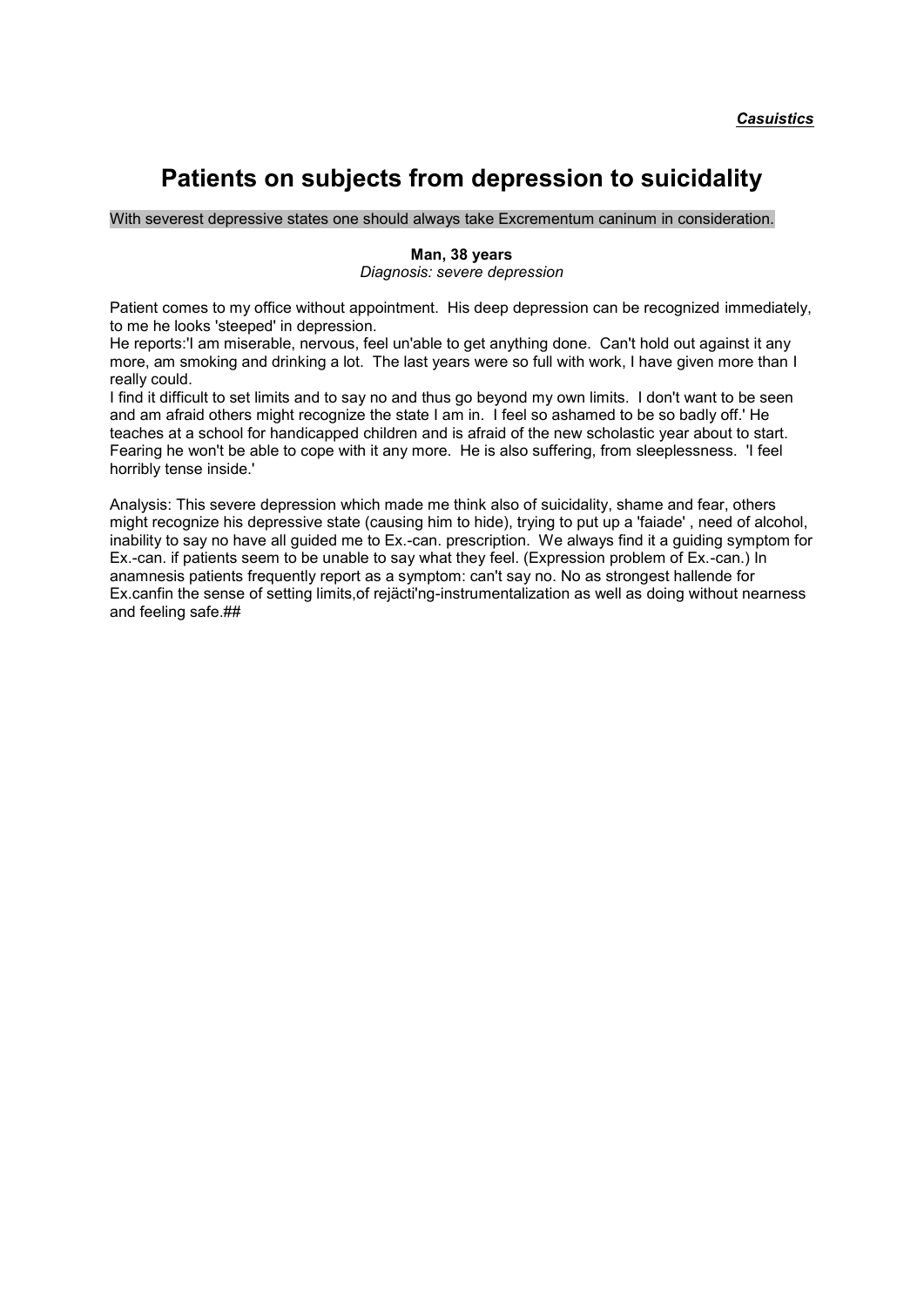*Results:* After 10 days of treatment patient already reports clear improvement. Can sleep again, extrem tenseness has lessened and within 2 months the depression disappears, he can stand some stress, feels calmer and more relaxed. He recognizes the 'mill' he has been in so far. 'I had to work hard for everything, school, marriage etc., always fully immersed and no longer able to watch myself from outside or above. I never asked what I really wanted, I never stopped to observe my life.' The results clearly point out Ex.-can,again: daily pressure, being chained to existing structures (old ruts). The subject pressure/compulsion also shows close relationship between Ex.-can. and Plutonium which follow each other well.

#### **Patient, 33 years**

#### *Diagnosis: severe depression with suicidality*

Patient reports:'I'm in a hole and can't get out of it. I want to kill myself. I'm only in this world to tread the mill (my business) like a hamster. Death for me is not bad. I'm often thinking of my father, he is dead, he is past it all. Death has more meaning for me than life. In my life everything is alike: work, time off - all things merge in my life. I'm rich, but I feel like being in a golden cage.'

Patient is suffering from chronic fatigue syndrome, is able to fall asleep anywhere any time - even before the depression set in.

Personal situation: unmarried, employee in his mother's big firm. She is patronizing and humiliating him in public though he is fully in charge of the firm, with all competences in his hands. He rarely opposes-to this treatment. All his life he knew nothing but work.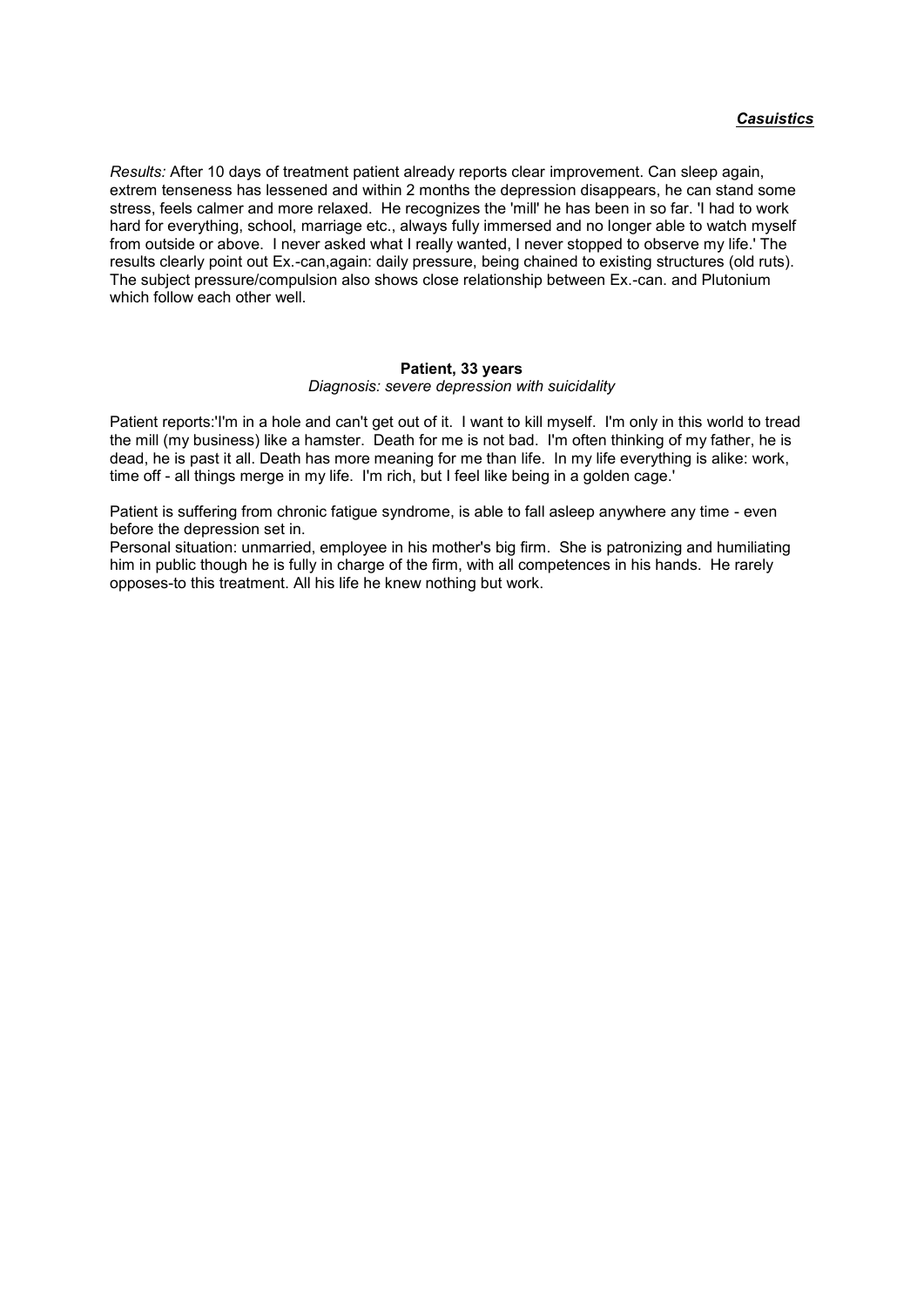*Analysis*: Severe Depression with suicidality, instrumentation through his mother, feeling to be stuck in in his life (old ruts) and chronic fatigue syndrome guided me toward Ex.-can..

*Results:* Depression with suicidality disappeared after 3 weeks. A severe cough with sweating head and nape set

in, Calc.-c. followed well. Later he confesses abuse through relative. Aqua Hochstein follows. Chronic fatigue

syndrome improving persistently only after Plutonium, giving him dignity and sttaichtening him, also strengthening his ability to set limits to his mothers trespasses. #

#### **Female patient, 31 years**

*Diagnosis: amenorrhea and hormonal disorder, Depression*

Patient is coming because menses has stopped 6 months ago, hormonal values according to

gynecologist at the low level normal for beginning menopause. Personal impression: darkish, friendly,

tense, restless in discussion.

Shortly before interruption of menses two major events in her life: abdominal operation (chronic appendicitis) and marriage. Is still unable to forgive previous companion to have left her 3 years ago. Her parents divorced when she was a baby. Her father never asked for her, she is also not interested in him or her step-siblings. At the moment they are living in a flat for which they have been given notice, it isn't clear yet whether her husband will lose his job because the firm is dissolving. In her firm she frequently feels to be unwanted.

*Analysis:* Have to leave flat, husband perhaps losing job, she also feels unwanted in her job - typical situation for Ex.-can.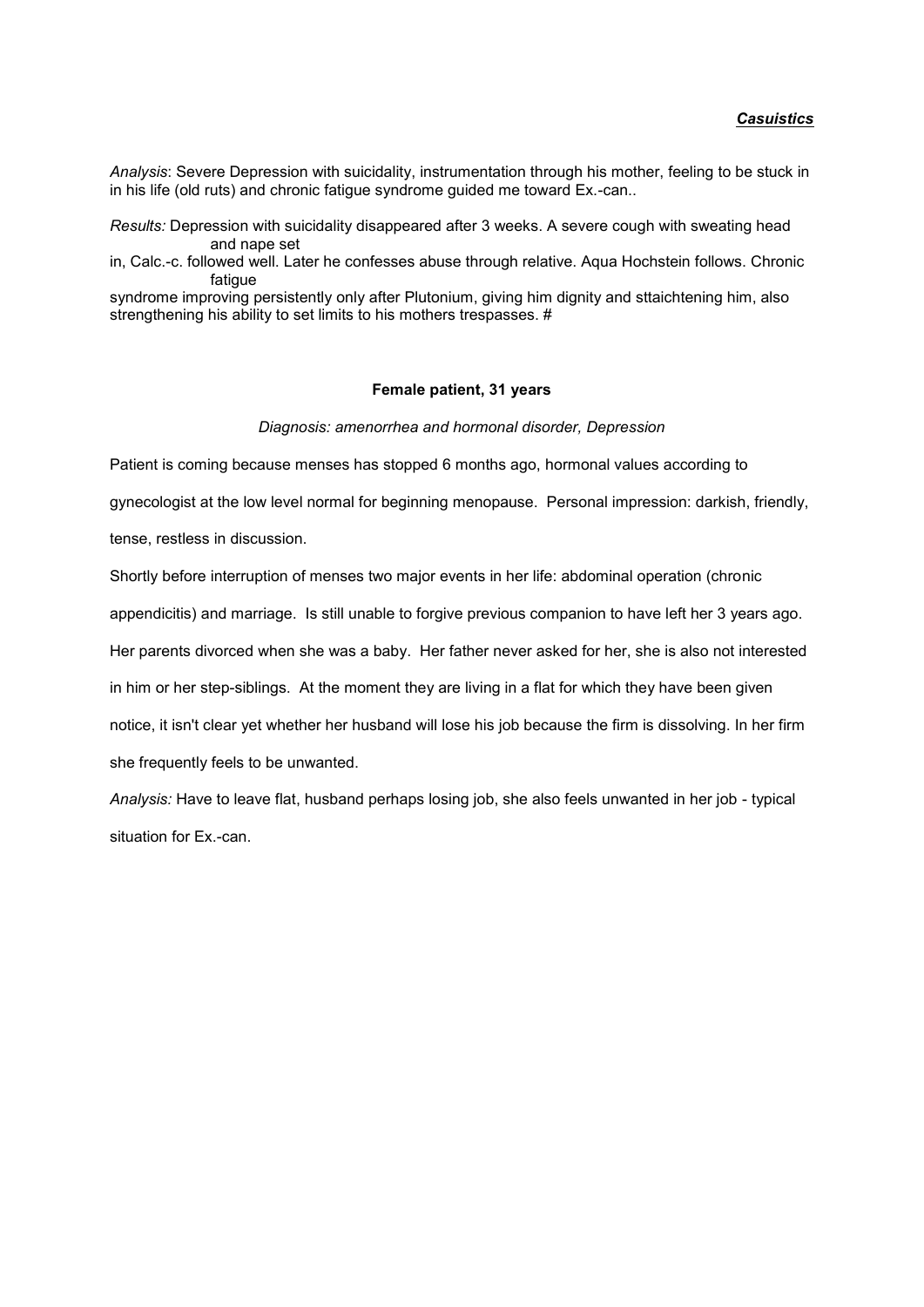in which almost everything seems to go wrong. This case, however, had at first been treated, without success, with Natrium muriaticum and Sepia because it was then seen from another angle. Differential diagnosis: Natrium muriaticum because of amenorrhea as a consequence of separation, sorrows and feeling hurt, was given first, with Sepia following for dislike of sex, hormonal disorder, dark habitus and the high value attributed to professional work which is obviously very much at the centre of her thoughts.

*Results*: Since prescription of Excrementum caninum: menstruation setting in immediately, basic pessimistic view of life disappears.

Observation period: 2 1/2 years, no repetition of Ex.-can. needed.

### **Female patient, 35 years**

*Diagnosis: Depression after abortion*

Patient suffering from total emotional emptiness, has fallen into a deep chasm after aborting (5 days

earlier). A

year before she lost a newborn baby after 2 days. Keeps staying in bed or getting up for short time

only. Remarkably strong craving for chocolate.

*Analysis:* 4 years ago Carcinosinum had been given against neurodermitis, with great success; her

modest, restrained and suppressed character still or again being noticeable (as well as craving for

chocolate) seemed to call for repetition of Carcinosinum. No success. After Excrementum caninum,

however, mood and drive improved immediately.

*Commentary*: Again we have hormonal disorder, suppressed personal expression (in this case

regarding birth of child), as well as craving for chocolate which is frequently occurring with

Excrementum caninum.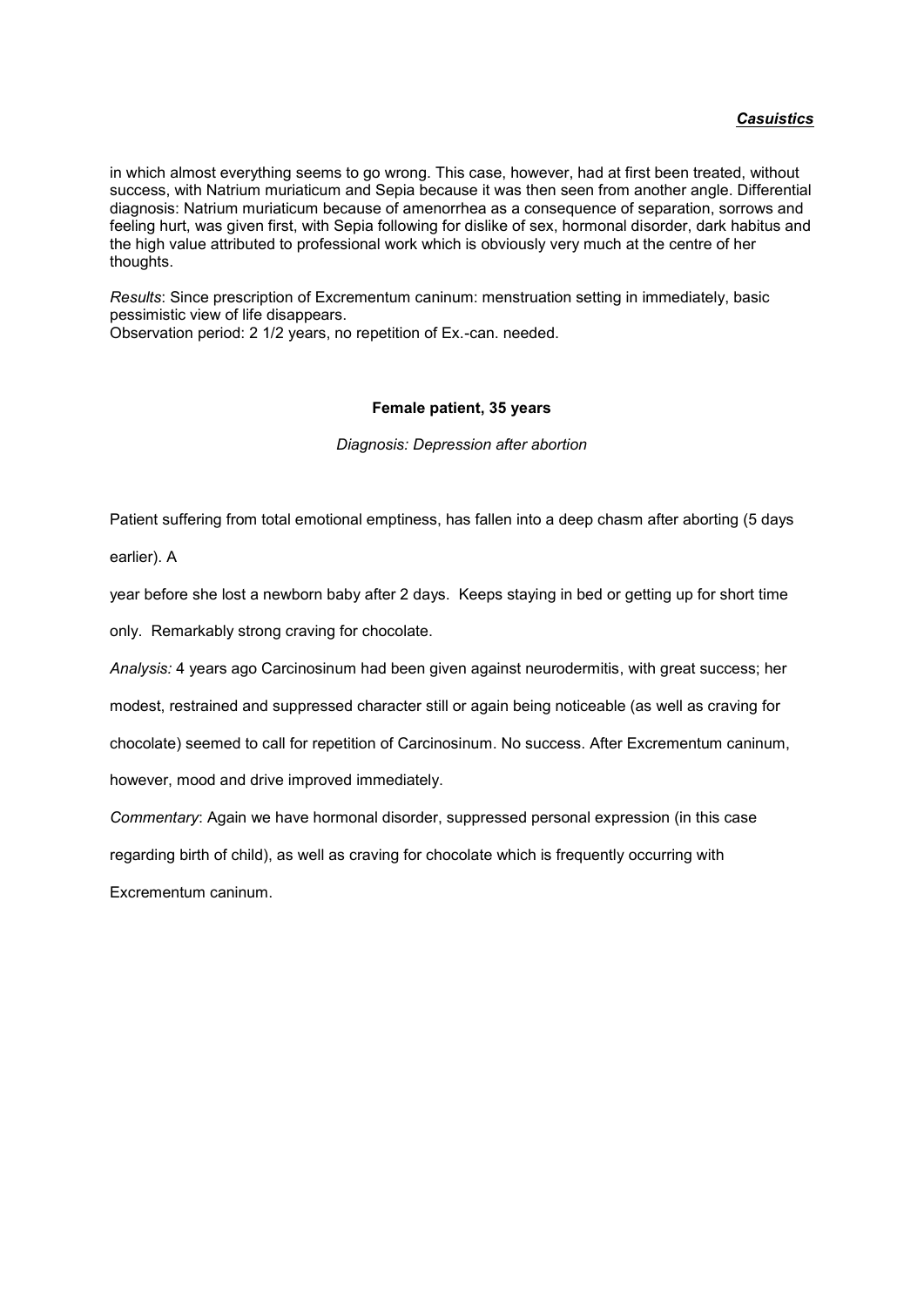# **Patients on subject arthrosis of hips**

**Clinical experience shows frequent success of this remedy with hips. In case of severe hip complaint such as coxarthrosis or dislocation of hip Ex.-can. should always be taken into consideration.**

#### **Man, 34 years**

*Diagnosis: Severe' arthrosis of both hips*

Pain starting around sacrum, changing from left to right and extending from hip down to ankle. Pulling pain. Warmths better. Repeatedly sudden strong stabbing in inguinal region severely weakening the respective leg. Stretching and moving around improves. Walking causes extreme pain, makes him limp. Most remarkable his inability to say things openly. 'Why should I object', he says, ithey are only laughing at me anyway.' Finds it difficult to say no (see above). Father: arthrosis of hips.

*Analysis:* Complaints changing from left to right and back plus emotional state first make me prescribe Lac caninum, bringing about 30-50% improvement for several weeks. After that total relapse.For three years several remedies are given, more or less successfully, until Excrementum caninum provings demonstrate his symptoms: painful hips, with pain starting in sacrum, improving with warmth, plus emotional state, his inhibition to say things openly and his inabillty to say no - all pointing to Excrementum caninum.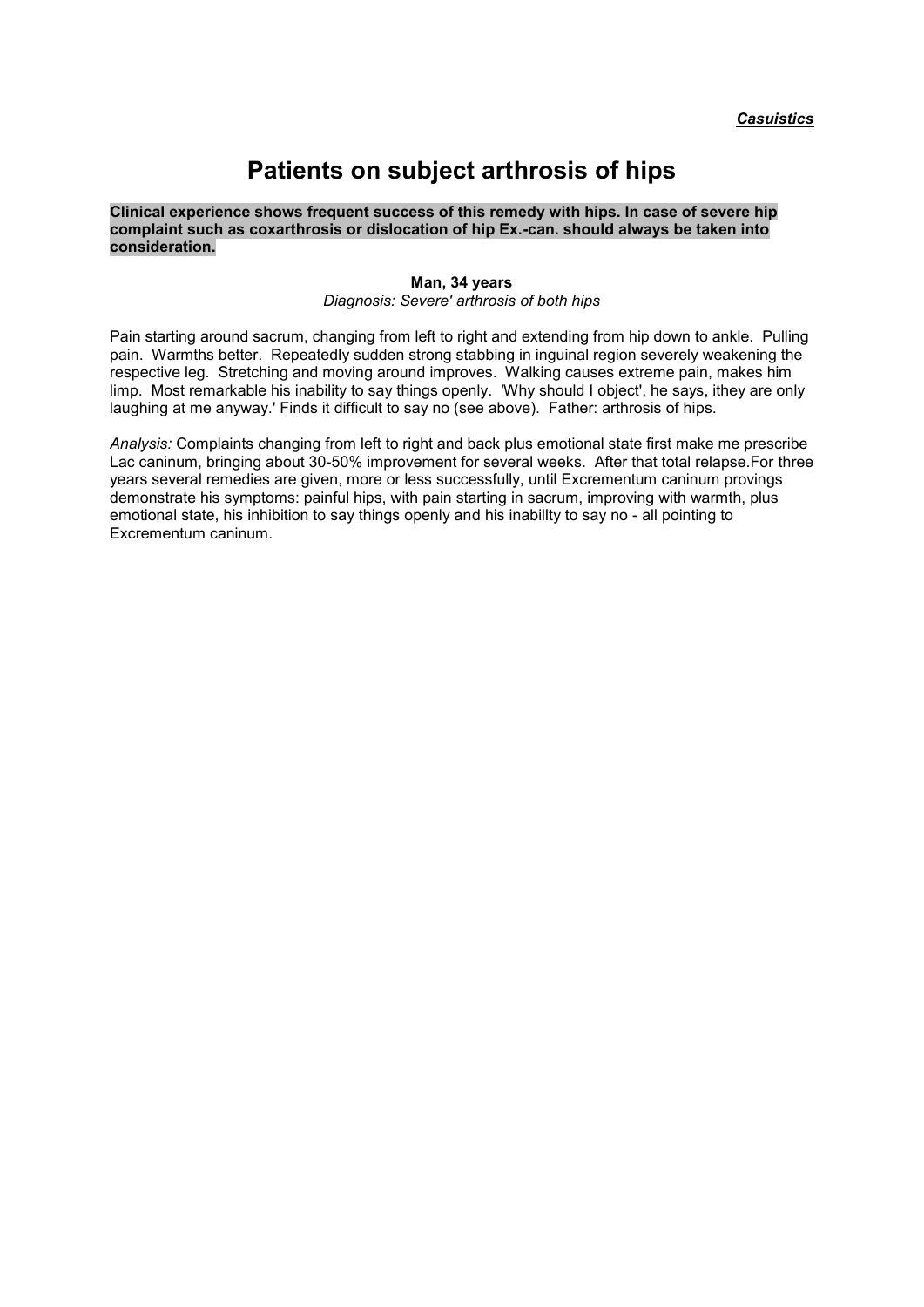*Results:* 7 days after taking Ex.-can. dramatic improvement, according to patient by 70% (Q3). During 5 months treatment continued with rising potencies bringing about almost complete healing. An acute cervical syndrome appearing, when his new girlfriend tried to limit his contact with daughter was successfully treated with Uranium metallicum. Uran-met. and Ex.-can. are complementary. Observation period: 3 years.

### **Patient, 58 years** *Diagnosis: Stiffening arthrosis of hip*

Patient appears because of severe problems with hips. 7 years ago one hip had been operated (prosthesis), calcificated and stiffened again though with less pain than before operation. Around the other hip stabbing pain extending to knee, day and night. Muscle cramps around hip and in thigh. Can only limp around for about 5 minutes, every step painful. Patient very friendly, smiling frequently and almost excusing himself for his existence and stating that he needs harmony.

Talking and negotiating, if necessary, done by his wife. When talking about unemployment 2 years previously

face reddens. He had been prepared to do other types of work but there was nothing available. In childhood (after 2nd world war) his family lived in barracks for 5 years (11 people).

*Analysis*: Severe arthrosis of hips, apologetic and shameful behaviour were guiding symptoms. Feeling ashamed for unemployment also fitted in.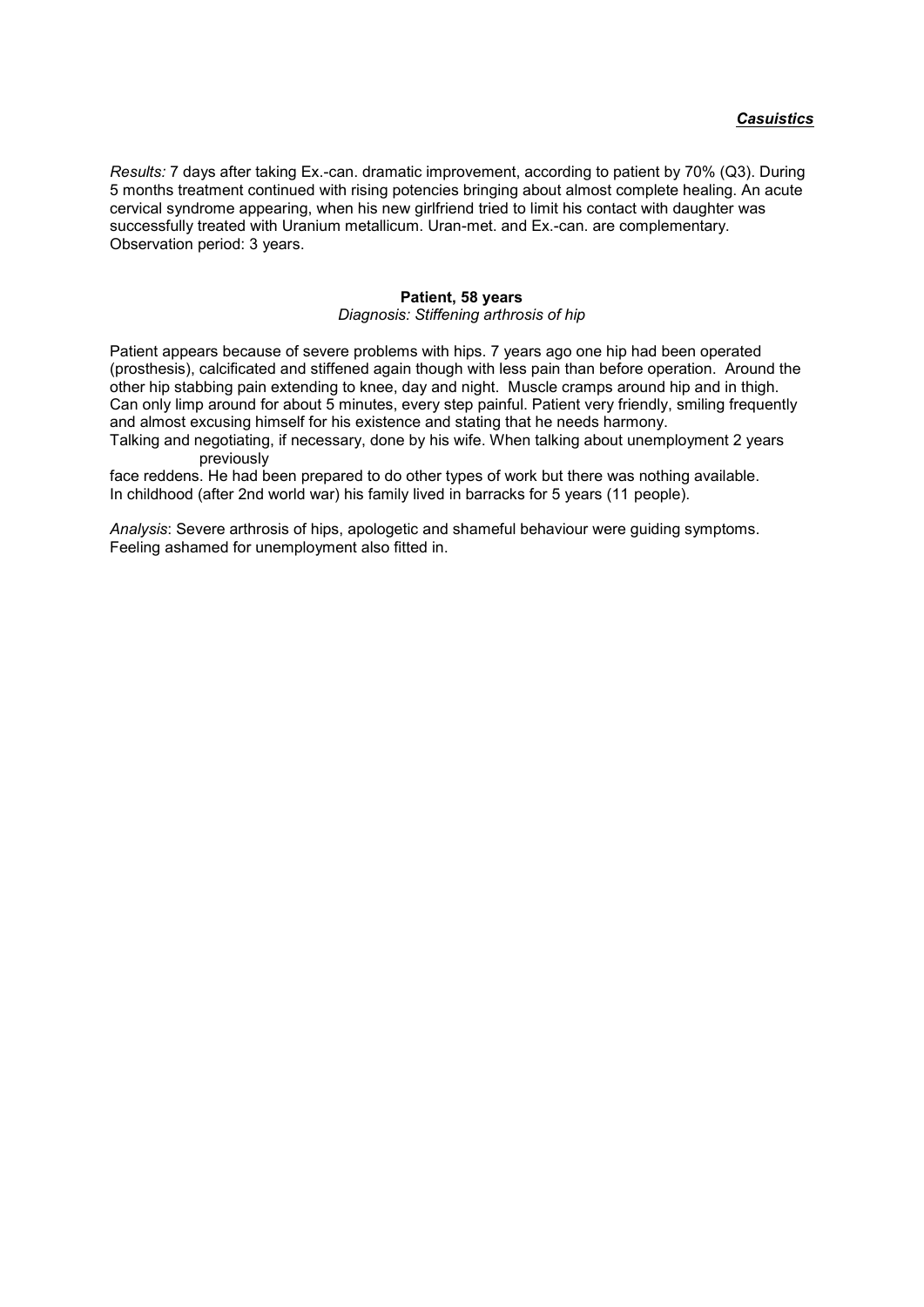*Results*: after 3 days of Ex.-can. Ql the long-standing pain this Patient had had in his hips diminished surprisingly. He could soon sit better, get up more easily in the morning. Continuous pulling and stabbing in hip disappeared. Previously he had to turn over so often during the night that he slept very badly also this is gone.

Observation period: 1 year.

## **Woman, 37 years**

## *Diagnosis: Dislocated hip*

Patient has already been operated. Pain in hip is connected with strong backache (near sacrum) and pain in knee. Hip very stiff and awkward, especially in the morning.

Present situation: patient separaten from husband, divorce proceedings very slow. Feels partner doesn't want to let her go (instrumentation).

She can't say no easily, e.g. with an intrusive girlfriend who wants to do all sorts of things with her, and she can't set limits.

*Analysis*: Dislocated hip, lacking force to set limits and inability to say no guided us to successful prescription of Ex.-can..

*Results*: Pain in hip and back diminished to a large extent within months. Rising Q potencies were given. Learning to say no and to set limits.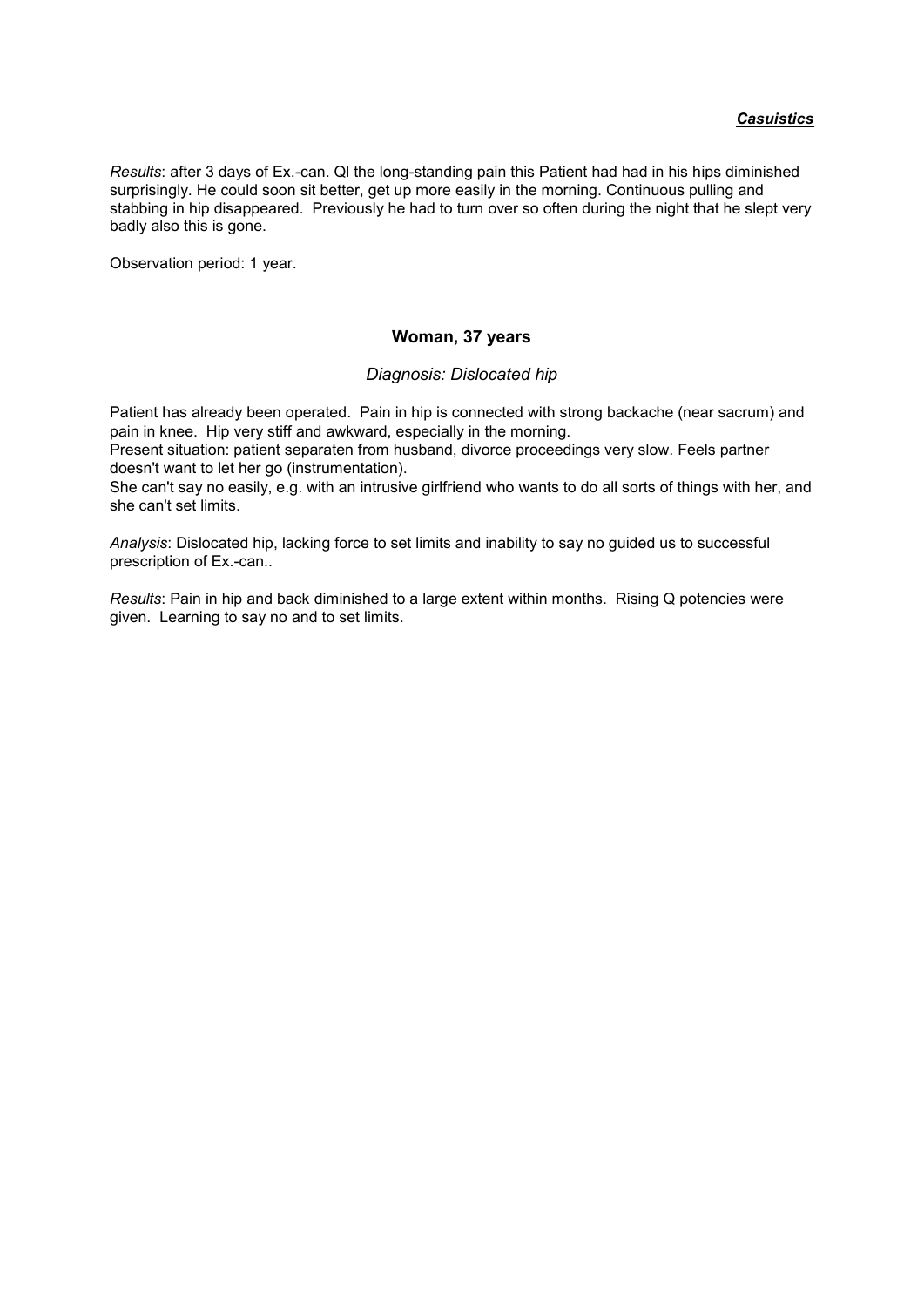# **Patients on subjects learning handicaps, school problems' and retarded development**

**Results of provings regarding reduced expressive capacity in children (learning late to speak) were clinically confirmed.**

### **Patient, 4 years**

*Diagnosis*: Retarded development of speech, doesn't say when he needs to go to toilet

The little patient can hardly speak. Sometimes he wants to say something but can't get it out, the little he does say is hardly understandable. Also he doesn't express toilet needs and stools as well as urine end in his pants. He loves it when neighbour transports liquid manure to the fields. Liquid manure (Gülle) is on of the few words he can say and if he wants to express something and doesn't succeed he shouts:' Gülle fahren, Gülle fahren..' (driving manure). Mother says he is very patient, can play for hours, but has a strong will of his own.

Craving for sweet food, especially chocolate.

Nails: fragile, soft.with longitudinal grooves.

Grandmother: Alzheimer's disease.

*Analysis*: Reduced development of speech and inability to express toilet needs have guided us to Ex. can..

*Results:* During 2 months of treatment with Ex.-can. his speaking capacity improves very much. Mother reports that he is less ashamed when he doesn't succeed in saying things correctly (Shame: subject of Ex.-can.). Grammar is still crude. He now feels the need to tell things. Need to urinate is sometimes expressed, with stools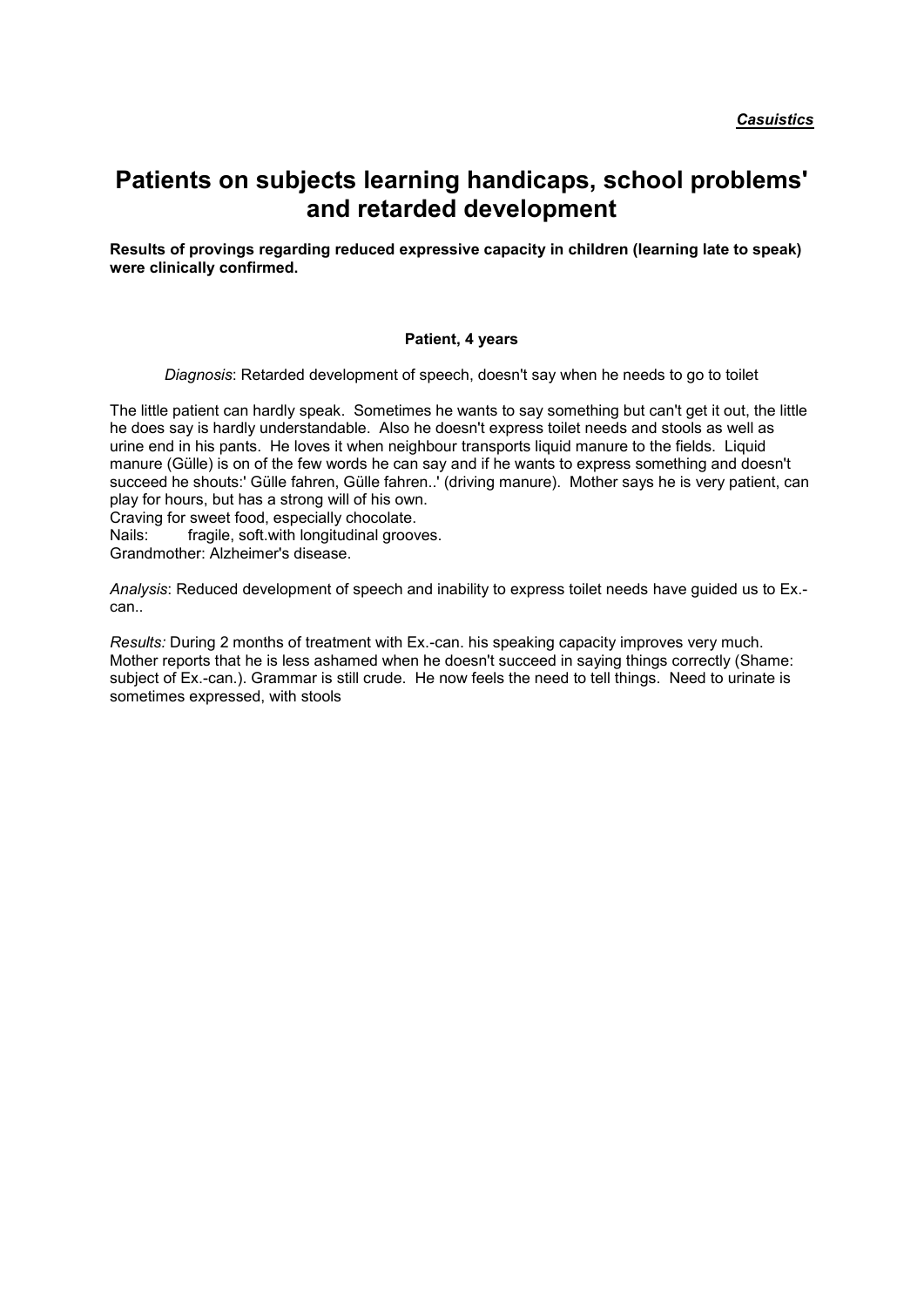unfortunately no change yet. Nails have improved. Since no more changes occurred with Ex.-can. I prescribe Aqua Hochstein Ql, later 200. Mother reports incredible improvement also in subtle language details; he walks stairs normally, no longer putting the second leg alongside the other one. Starts playing Memory. After Aqua Hochstein 200 medication toilet problem solved at once, with the exception of a few relapses over some time. Aqua Hochstein was given because it is known that it follows Ex.-can. well and because patient is very close to his mother: not yet sufficiently severed from her. (Aqua subject: relation-separation)\*, Mother also reports he is eagerly 'walking into the world', his curiosity is stronger than his need for protection.

### **Girl, 12 years** *Diagnosis: Microcephalia*

This girl is suffering- from a mental handicap, cannot speak properly, mostly saying single words only. She is very lively, often running away, must be looked for, causing chronic tenseness with her mother. She loves eating and has too much weight.

*Analysis*: Lacking ability to express herself because of mental retardation was the main reason for Ex. can. medication. Running away for me constitutes the feeling to be excluded, not to belong, also an Ex.-can. subject.

*Results*: Within several weeks of treatment patient experienced big thrust in speaking ability. E.g. number of words used increased at a much higher speed than ever before. She also stopped running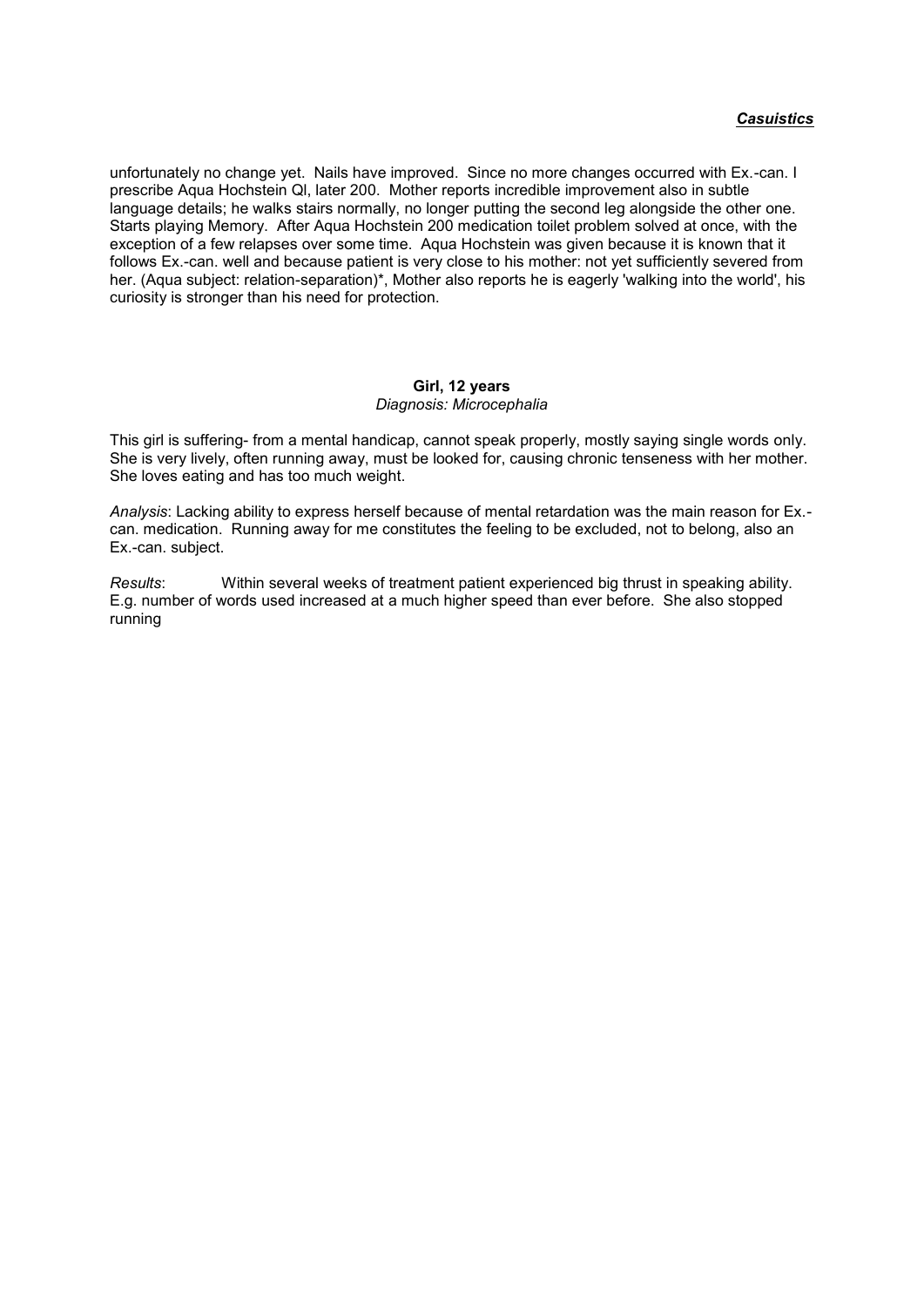away all the time, thus relaxing the whole family. At a later time I prescribed Terra which helped to improve her grammatical capacities.

Observation period: 3 years

### **Patient, 11 years** *Diagnosis: Acute case of torticollis*

Patient suffering from acute torticollis; it started when he turned round on his way to school. Ever since he is suffering strong pain and his neck is stiff and tense on one side. Head painfully fixed to one side. On the respective day two written exams had to be passed.

Analysis: Cause of torticollis pressure at school (2 exams). Mother reported concentration problems at school and very bad handwriting - disorderly, untidy writing; both led to Ex.-can. prescription. Torticollis, school pressure, concentration problems and bad handwriting all belong with Ex.-can.

*Results:* Torticollis which had lasted for 30 hours improved very soon.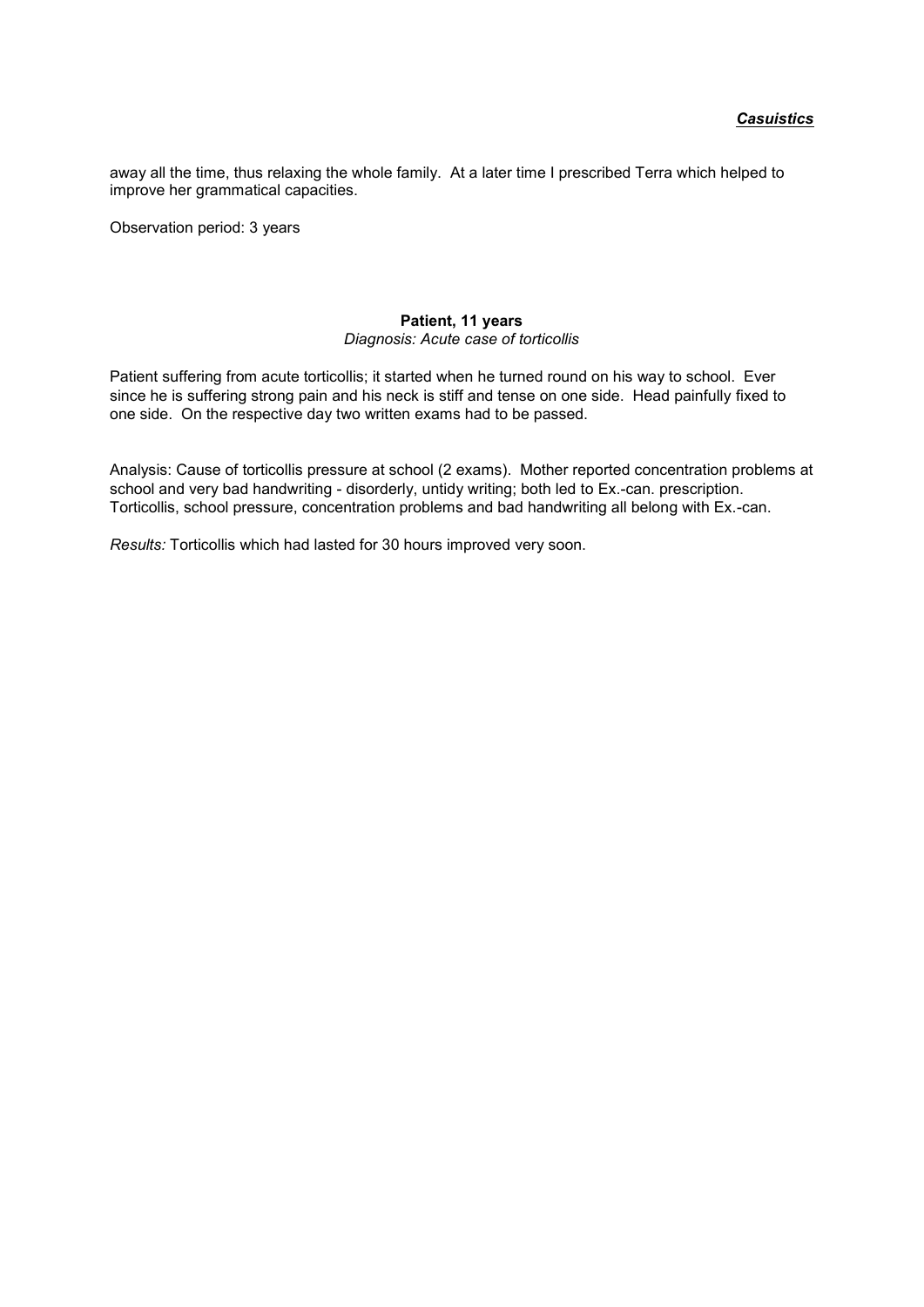*Casuistics*

# **Patient on subject allergy**

**Seasonal allergy, hay fever with well-known symptoms such as running nose, sneezing fits, itching nose, running eyes, feeling sand in eyes, reddened conjuntiva, swollen lids all came out in provings of Ex.-can. and found sufficient clinical confirmation.**

#### **Woman, 32 years**

*Diagnosis: Seasonal allergy*

Patient had previously been treated successfully with Plutonium for depressive anxiety syndrome,

fear of illness, panic about not being able to cope with her work, and dizziness.

Hay fever starting in throat - as if throat were swollen, eyes itch and burn, nose feels as if a cold was coming on. She also has sneezing fits.

Present situation: Patient has married into a farm, in-laws and aunts are still living there. She feels constrained, tied into their ways and ideas of living. She doesnlt dare to move freely, feels to be observed by them all, is very insecure.

Analysis: Patient, constrained in traditional rural structures and pressures doesn't have the force to break through, she gets fearful and panicky (Plutonium). Because of overwhelming surroundings she can neither find 'her own place' nor give expression to her own ideas.

Results : With Ex.-can. hay fever completely cured. Anxiety and panic at first diminishing, finally disappearing. She no longer feels so much under pressure from her surroundings, knows her place better and dares moving more freely.